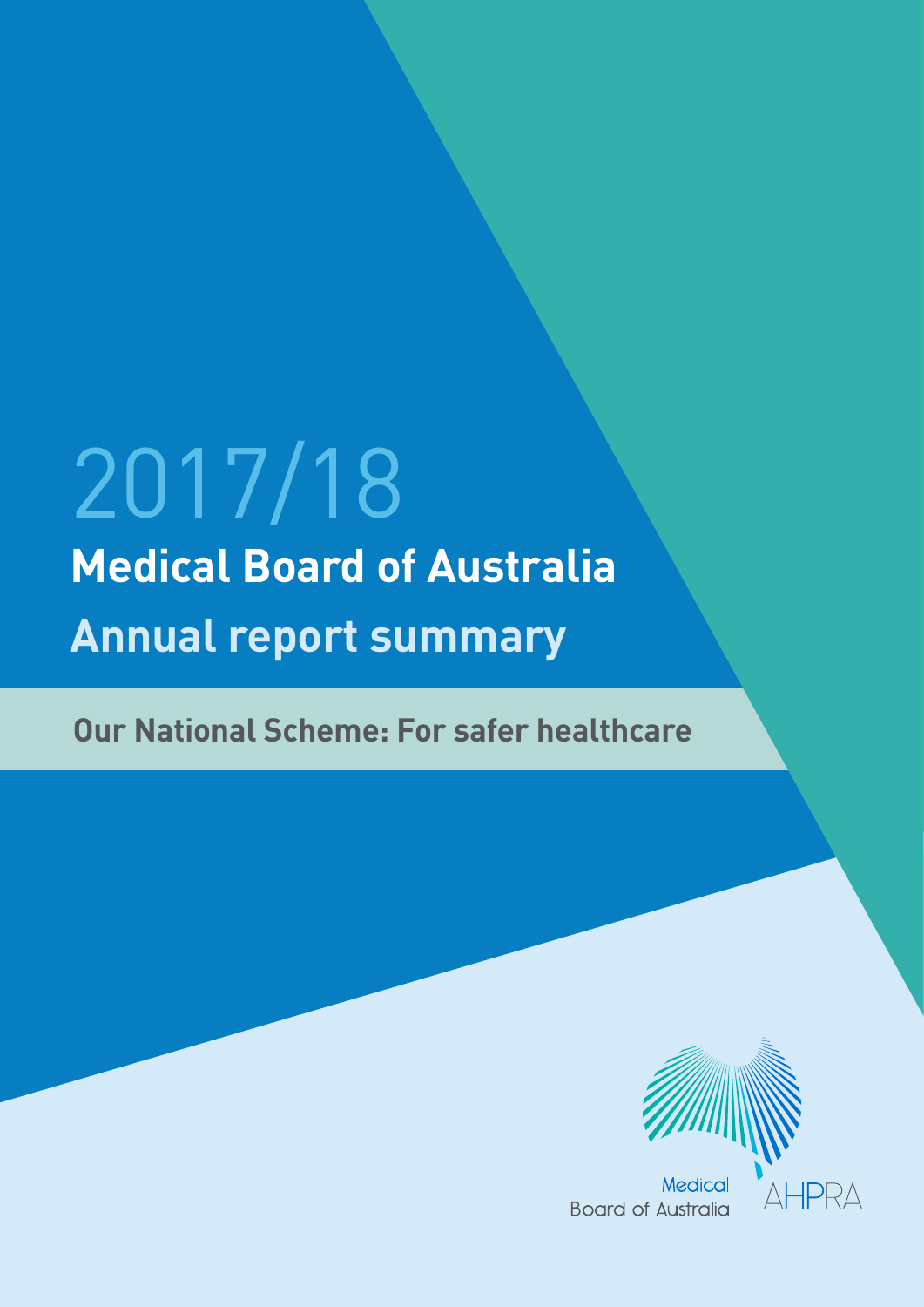# **Contents**

| 4  |
|----|
| 5  |
| 6  |
| 7  |
| 7  |
| 7  |
| 8  |
| 8  |
| 8  |
| 8  |
| 8  |
| 9  |
| 9  |
| 9  |
| 9  |
| 10 |
| 10 |
| 12 |
| 12 |
| 13 |
| 13 |
| 13 |
| 13 |
| 14 |
| 14 |
| 15 |
|    |

| <b>Regulating the workforce</b>                                      | 18 |
|----------------------------------------------------------------------|----|
| In brief: Notifications, monitoring and complaints                   | 18 |
| An important note about our data                                     | 18 |
| What is a notification?                                              | 18 |
| Notifications received                                               | 19 |
| Notifications closed                                                 | 19 |
| Mandatory notifications                                              | 20 |
| Taking immediate action                                              | 20 |
| Tribunals, panels and appeals                                        | 20 |
| Compliance                                                           | 21 |
| Statutory offences                                                   | 21 |
| <b>Appendices</b>                                                    | 28 |
| Appendix 1: Structure of the National Board                          | 28 |
| Appendix 2: Approved registration standards, codes<br>and quidelines | 28 |
| Appendix 3: Board and national committee members                     | 29 |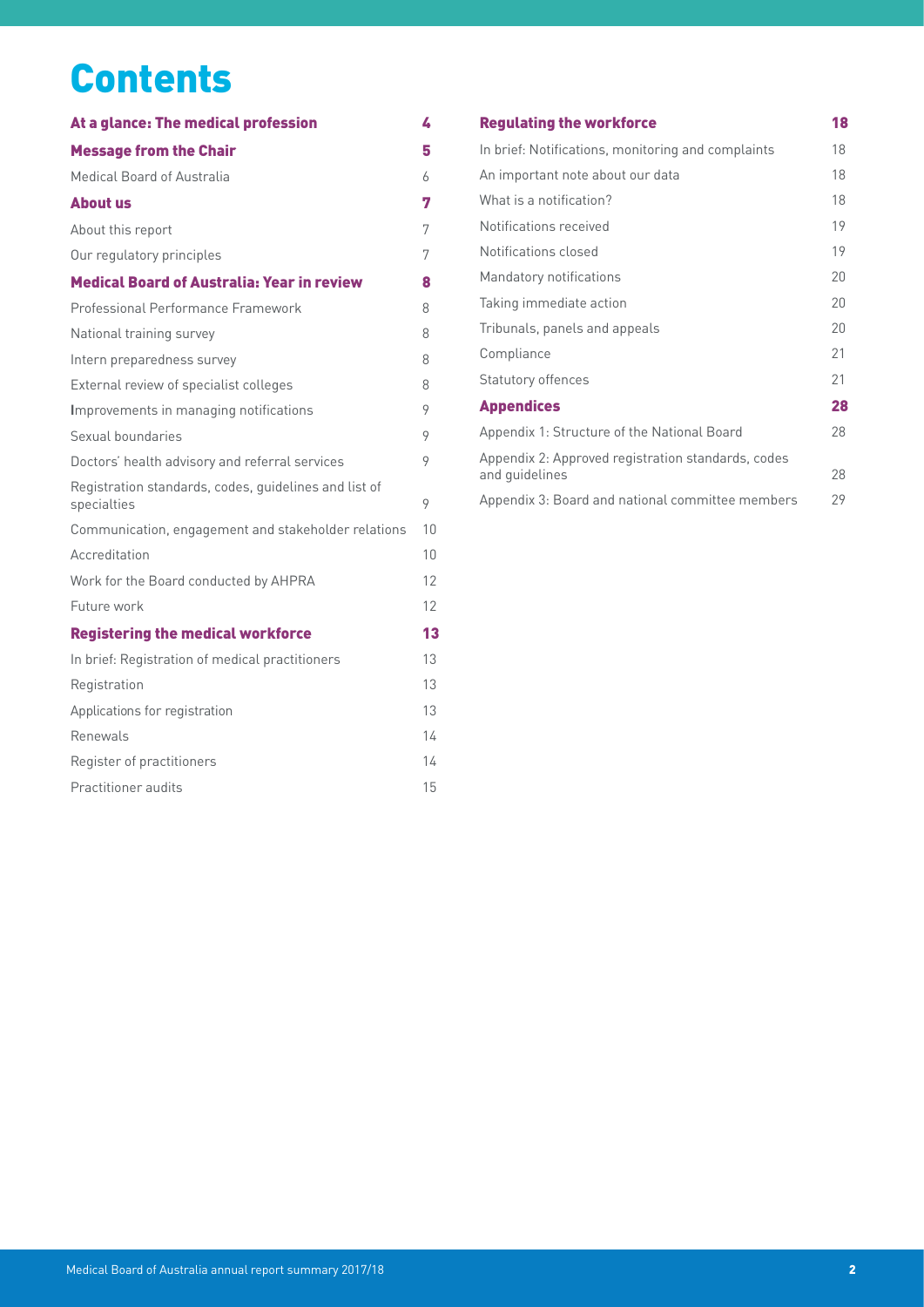# **Tables**

| Table 1: Specialist colleges: programs of study approved                                                                                                                                   | 11 |
|--------------------------------------------------------------------------------------------------------------------------------------------------------------------------------------------|----|
| Table 2: Medical schools: programs of study approved                                                                                                                                       | 11 |
| Table 3: Intern training accreditation authorities approved                                                                                                                                | 11 |
| Table 4: Number of registered medical practitioners as<br>at 30 June 2018                                                                                                                  | 15 |
| Table 5: Registered medical practitioners, by age                                                                                                                                          | 15 |
| Table 6: Medical practitioners by principal place of<br>practice and gender                                                                                                                | 15 |
| Table 7: Medical practitioners by principal place of<br>practice and registration type                                                                                                     | 16 |
| Table 8: Medical practitioners by specialty and principal<br>place of practice at 30 June 2018                                                                                             | 16 |
| Table 9: Notifications received about medical<br>practitioners, including matters closed in 2017/18<br>and those remaining open at 30 June 2018, by state<br>or territory (including HPCA) | 22 |
| Table 10: Notifications received by state and territory;<br>year-on-year comparison (including HPCA)                                                                                       | 22 |
| Table 11: Percentage of practitioners with notifications<br>received, by state or territory (including HPCA)                                                                               | 22 |
| Table 12: Open notifications at 30 June 2018, by state<br>or territory (including HPCA)                                                                                                    | 22 |
| Table 13: Notifications closed, by state or territory<br>(including HPCA)                                                                                                                  | 23 |
| Table 14: Notifications closed, by stage at closure<br>(excluding HPCA)                                                                                                                    | 23 |
| Table 15: Medical practitioners with mandatory<br>notifications (including HPCA)                                                                                                           | 23 |
| Table 16: Mandatory notifications received, by state or<br>territory (including HPCA)                                                                                                      | 23 |
| Table 17: Outcomes of assessment for mandatory<br>notifications, by grounds for the notification<br>(excluding HPCA)                                                                       | 24 |
| Table 18: Outcomes at closure for mandatory<br>notifications closed in 2017/18 (excluding HPCA)                                                                                            | 24 |
| Table 19: Immediate action cases by state or territory<br>(including HPCA)                                                                                                                 | 24 |
| Table 20: Outcomes of immediate actions<br>(excluding HPCA)                                                                                                                                | 24 |
| Table 21: Outcomes at closure for notifications closed<br>(excluding HPCA)                                                                                                                 | 25 |
| Table 22: Outcomes of assessments finalised<br>(excluding HPCA)                                                                                                                            | 25 |

| 26 |
|----|
| 26 |
| 26 |
| 27 |
| 27 |
| 27 |
|    |

# **Figures**

| Figure 1: Registration numbers for medical practitioners,<br>year by year, since the National Scheme began                       | 13 |
|----------------------------------------------------------------------------------------------------------------------------------|----|
| Figure 2: Number and percentage of medical<br>practitioners with a principal place of practice in each<br>state and territory    | 14 |
| Figure 3: Audit outcomes for the medical profession                                                                              | 15 |
| Figure 4: Total notifications received by AHPRA about<br>medical practitioners, year by year, since the National<br>Scheme began | 19 |
| Figure 5: How AHPRA and the Board manage<br>notifications                                                                        | 19 |
| Figure 6: Source of notifications lodged with AHPRA<br>about medical practitioners                                               | 19 |
| Figure 7: The most common types of complaint lodged<br>with AHPRA about medical practitioners                                    | 20 |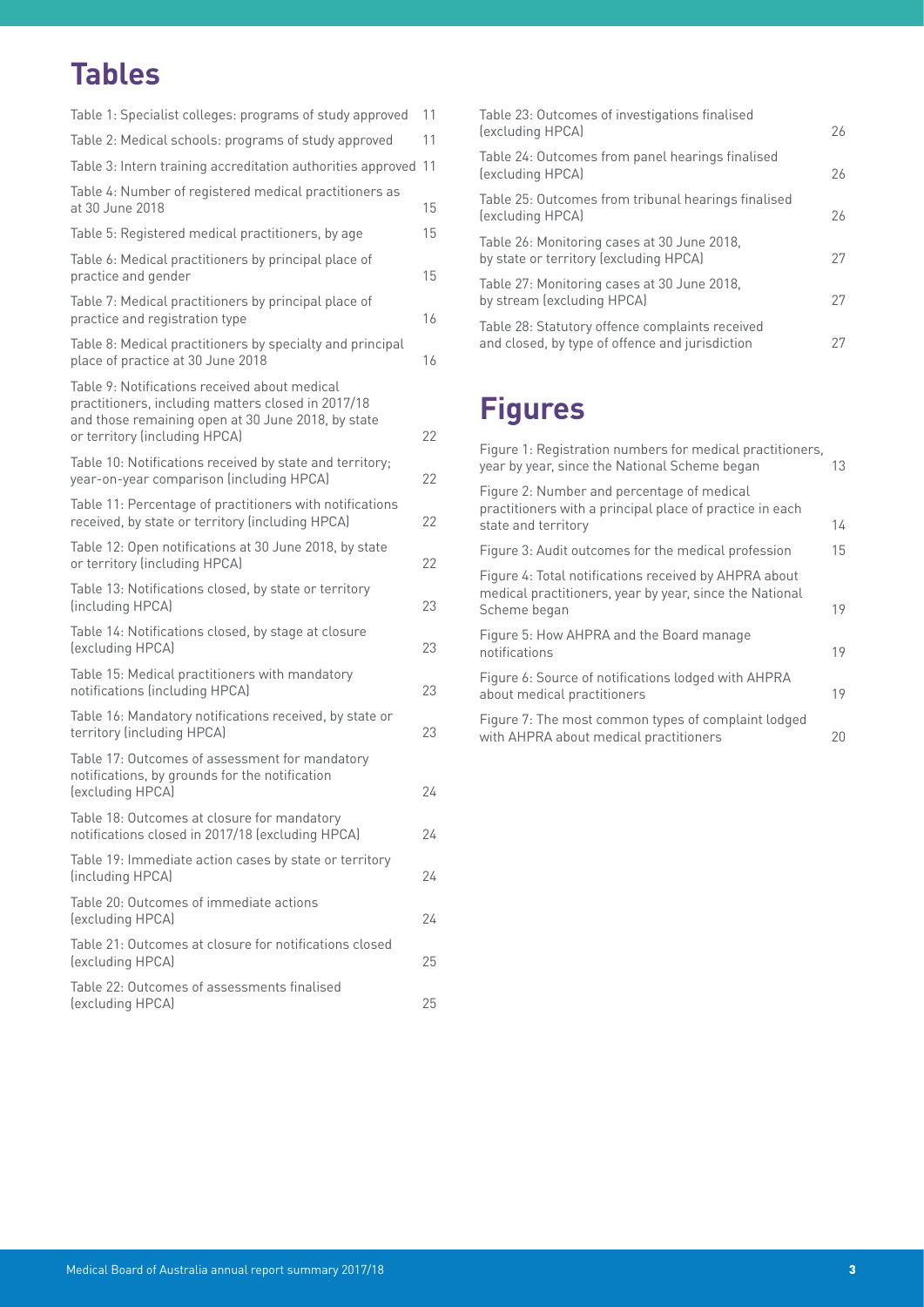# <span id="page-3-0"></span>At a glance: The medical profession



115,113 medical practitioners, up 3.6% from 2016/17

That's 16.4% of all registered health practitioners

Male: 57.3%

Female: 42.7%



3,749 notifications lodged with AHPRA about medical practitioners

**5.1%** of all registered medical practitioners had notifications made about them

10 notifications were made about students



3,703 notifications closed this year:

- $\rightarrow$  7.8% resulted in accepting an undertaking or conditions being imposed on a medical practitioner's registration
- $\rightarrow$  6.7% resulted in a medical practitioner receiving a caution or reprimand by the Board
- $\rightarrow$  1.0% resulted in suspension or cancellation of registration
- $\rightarrow$  0.2% resulted in a fine
- $\rightarrow$  80.2% resulted in no further action being taken
- $\rightarrow$  The remaining 4.1% were referred to another body or retained by a health complaints entity



Immediate action<sup>1</sup> was taken 148 times; 32 resulted in suspension of registration



255 mandatory notifications were made:

- $\rightarrow$  188 about standards
- $\rightarrow$  43 about impairment
- $\rightarrow$  5 about alcohol or drugs
- $\rightarrow$  19 about sexual misconduct



890 medical practitioners were monitored by AHPRA for health, performance and/or conduct during the year



1,692 cases were being monitored for compliance with restrictions on their registration by AHPRA as at 30 June 2018:

- $\rightarrow$  100 on the grounds of conduct
- $\rightarrow$  205 for health reasons
- $\rightarrow$  230 for performance
- $\rightarrow$  85 prohibited practitioners/students
- $\rightarrow$  1.072 for suitability/eligibility for registration

176 statutory offence complaints were made about medical practitioners; 191 were closed

- $\rightarrow$  Almost two-thirds of new matters related to title and practice protection
- $\rightarrow$  The **majority** of the remaining matters related to advertising breaches

<sup>1</sup> Immediate action is an interim step the Board can take to suspend or cancel a medical practitioner's registration while a complaint is being considered. Refer to the [2017/18 annual report](http://www.ahpra.gov.au/annualreport/2018/) by the Australian Health Practitioner Regulation Agency (AHPRA) for more data on immediate action.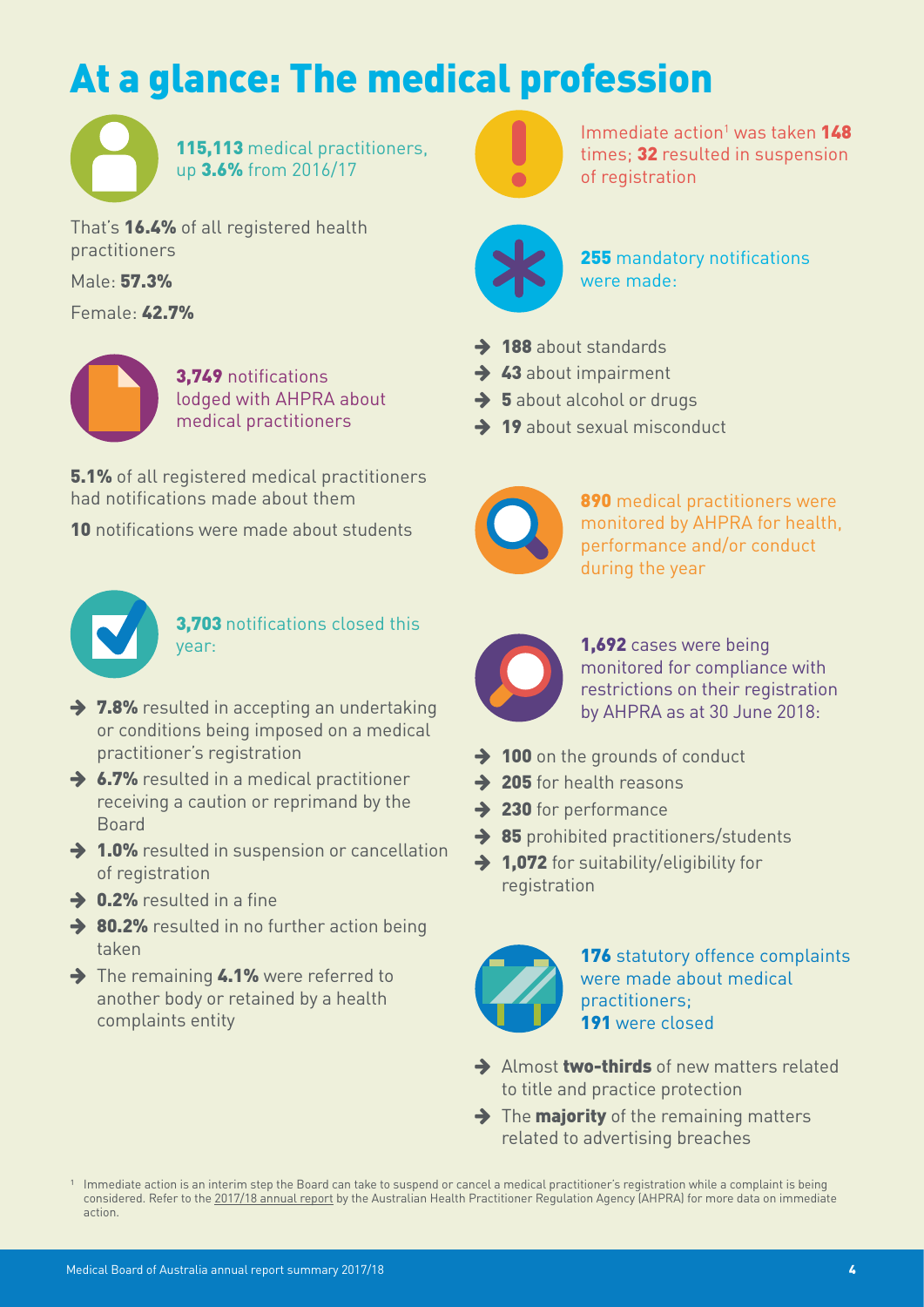# <span id="page-4-0"></span>Message from the Chair

#### **This report about the medical profession in Australia is drawn from the Australian Health Practitioner Regulation Agency (AHPRA) and the National Boards' 2017/18 annual report.**

The Professional Performance Framework, launched in November 2018, laid the foundations for our regulatory approach in the years ahead. The Framework will help ensure that all registered medical practitioners in Australia practise competently and ethically throughout their working lives and provide safe care to patients. The Framework aims to support medical practitioners to maintain and enhance their professional skills and knowledge and remain fit to practise medicine. It is integrated, builds on existing initiatives and is evidence-based. We will continue to work with our stakeholders and the medical profession to implement it in the years ahead.

The number of complaints and notifications about doctors increased again in 2017/18, consistent with international trends. The Medical Board of Australia (the Board) and AHPRA continued our work during the year to address this challenge: to improve timeliness, to improve the experience for both notifiers and practitioners who are subject to a complaint and to ensure that we concentrate our efforts where there is most risk to patients.

Most (80%) notifications about doctors do not lead to the Board taking any regulatory action; however we know that doctors find it very, very stressful to be the subject of a complaint. To try to reduce this distress, we are doing more to communicate better about the notifications process and the likely outcomes and to reduce the time it takes us to finalise straightforward matters. We regularly gather feedback from those involved in the process and use this to improve our approach and communication.

The development of the national training survey progressed during the year. The national training survey has wide support from junior doctors and other stakeholders and is being designed to better understand and improve the quality of medical education in Australia. We will be encouraging all doctors in training in Australia to take part in the survey, which starts with the registration renewal cycle in September 2019.

With our partners, we continue to work to support better health outcomes for Aboriginal and Torres Strait Islander people, through our Aboriginal and Torres Strait Islander health strategy. Its vision is 'Patient safety for Aboriginal and Torres Strait Islander peoples in Australia's health system is the norm, as defined by Aboriginal and Torres Strait Islander peoples'. We have made an enduring commitment to implement the strategy in the years ahead.

In these pages we outline more about our regulatory work to maintain professional standards and manage risk to patients and to ensure that the trust patients have in doctors is well founded. After nearly 30 years in medical regulation, I am retiring as Chair of the Medical Board of Australia. I look forward to reading more about the work of the Board in years ahead under the leadership of Professor Anne Tonkin. I thank all those who have served on the National Board and the State and Territory Boards since 2010, when the National Scheme commenced, for their dedication, wisdom and guidance and the AHPRA leadership and staff who have worked in partnership with the Medical Board for their commitment to patient safety and effective regulation, particularly Dr Joanne Katsoris, who has been Executive Officer for the Medical Board since the start of the Scheme.



**Dr Joanna Flynn AM** *Chair, Medical Board of Australia*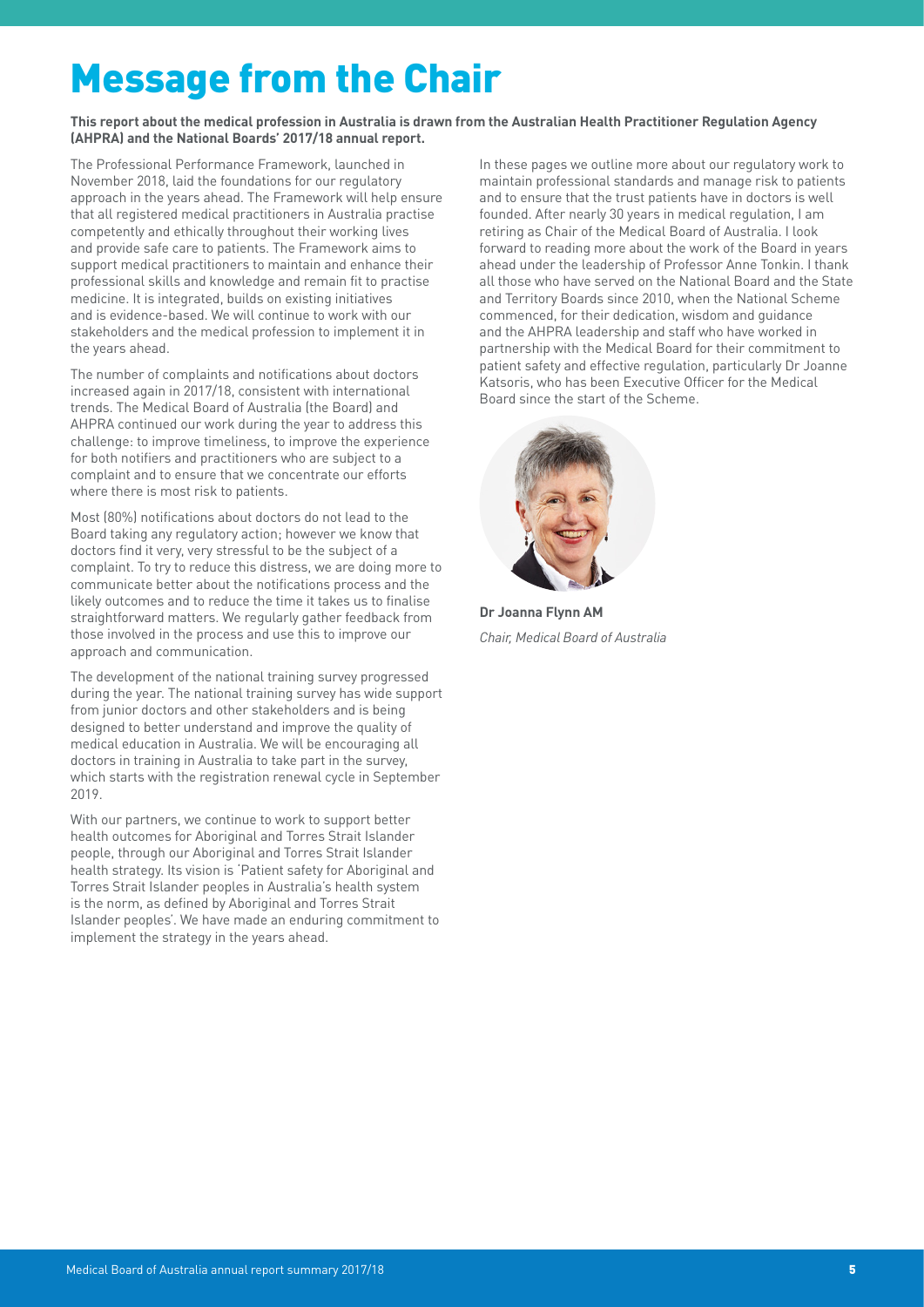# <span id="page-5-0"></span>**Medical Board of Australia**

### Members of the Board

#### **Dr Joanna Flynn AM (Chair)**

- Associate Professor Stephen Adelstein
- Professor Belinda Bennett
- Mr Mark Bodycoat
- Associate Professor Stephen Bradshaw AM
- Ms Prudence Ford
- Dr Samuel Goodwin
- Dr Fiona Joske
- Professor Constantine Michael AO
- Dr Susan O'Dwyer
- Professor Anne Tonkin
- Ms (Michelle) Fearn Wright

### **Committees**

The Board has appointed a number of regulatory committees. These include:

- $\rightarrow$  Notifications Committees in all states and territories except New South Wales
- $\rightarrow$  Registration Committees in all states and territories
- $\rightarrow$  Immediate Action Committees in all states and territories except New South Wales
- $\rightarrow$  Health committees in Victoria and Western Australia
- $\rightarrow$  Sexual Boundaries Notifications Committee
- $\rightarrow$  Queensland Triage and Assessment Committee
- ◆ Western Triage and Assessment Committee

The Board has appointed a number of working groups that include external members to advise on a number of projects. These are:

- Revalidation Expert Advisory Group
- → National Training Survey Steering Committee
- → National Training Survey Advisory Group
- $\rightarrow$  Professional Performance Framework Implementation Working Group

The Board has also appointed a Finance Committee.

For more information about the Board and its Committees in 2017/18, please refer to the appendices.

### Executive and policy support



**Dr Joanne Katsoris**

*Executive Officer, Medical*

Dr Katsoris supports the Medical Board of Australia. She works in AHPRA's National Office in Melbourne.

Executive Officers provide a vital link between the National Boards and AHPRA.

For more information about the Board, visit the Board's [website.](http://www.medicalboard.gov.au)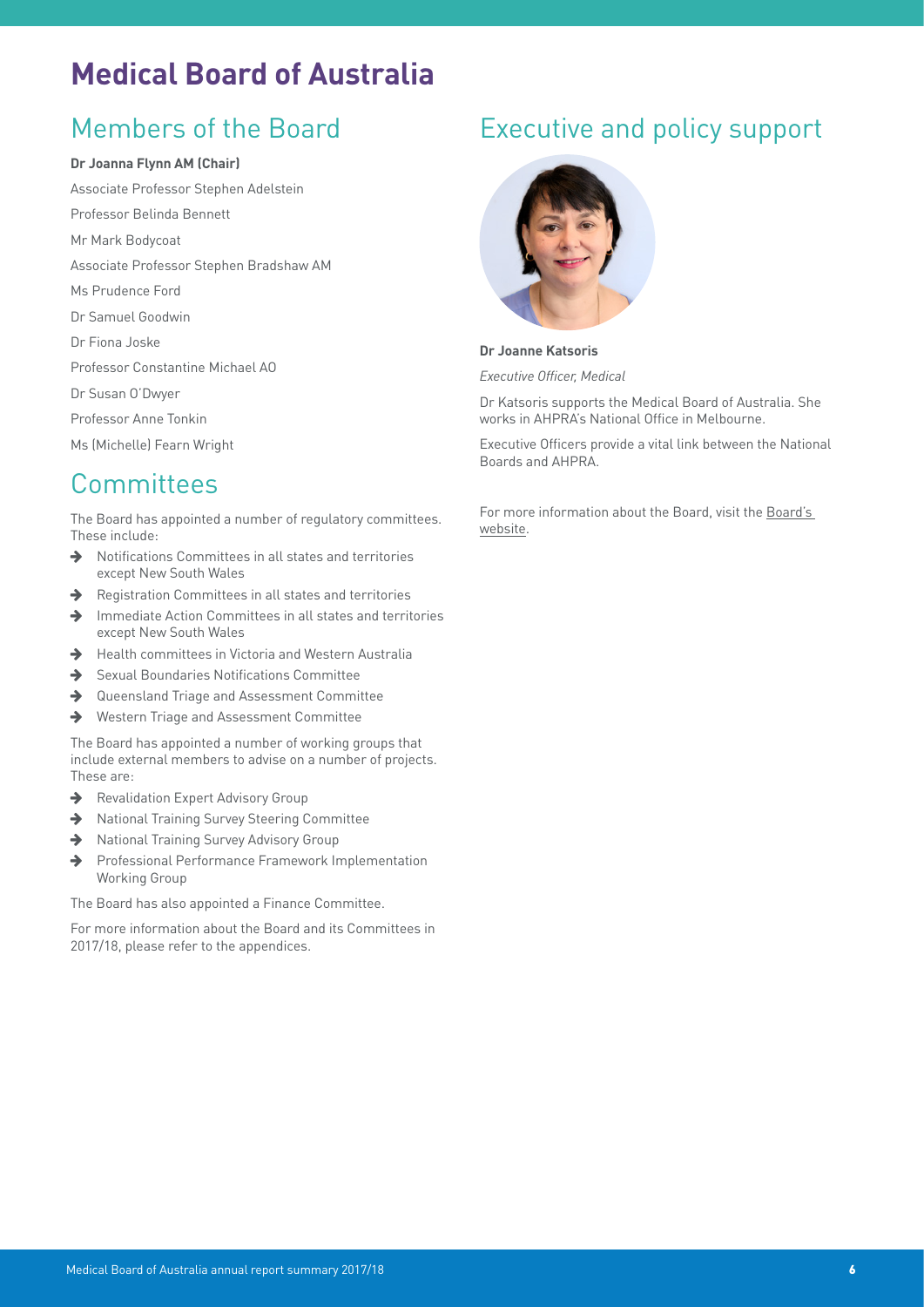# <span id="page-6-0"></span>About us

The Medical Board of Australia (the Board) works in partnership with AHPRA to protect the public. Together, we regulate the medical profession by ensuring that only medical practitioners who are suitably trained and qualified are registered to practise in Australia.

Protecting the public by ensuring access to a safe, competent and qualified healthcare workforce is our priority. Every decision we make is guided by the Health Practitioner Regulation National Law (the National Law), as in force in each state and territory, and by our regulatory principles.

Visit the [Board's website](http://www.medicalboard.gov.au/).

For more information about the National Scheme and AHPRA, visit the [AHPRA website](https://www.ahpra.gov.au/about-ahpra/).

# **About this report**

This annual report summary provides a profession-specific view of AHPRA and the Board's work to regulate the medical profession and manage risk to the public in 2017/18. Information provided in this report is drawn from data published in the 2017/18 annual report published by AHPRA and the National Boards. All data are correct as at 30 June 2018.

Whenever possible, historical data are provided to show trends over time.

For information about our data please read ['An important](#page-17-1)  [note about our data](#page-17-1)' in *Regulating the workforce*.

Profession-specific summaries for 14 National Boards will be available to download from the [AHPRA website](http://www.ahpra.gov.au/annualreport/2018).

# **Our regulatory principles**

Eight [regulatory principles](http://www.ahpra.gov.au/About-AHPRA/Regulatory-principles) underpin our work, and guide our decision-making in the public interest. These principles foster a responsive, risk-based approach to regulation. In brief, they are to:

**Protect the public**

**Take timely and necessary action**

**Administer the National Law**

**Ensure registrants are qualified** 

**Work with stakeholders**

**Uphold professional standards** 

**Identify and respond to risk**

**Use appropriate regulatory force**

For more information, download AHPRA's [2017/18 annual](http://www.ahpra.gov.au/annualreport/2018)  [report](http://www.ahpra.gov.au/annualreport/2018).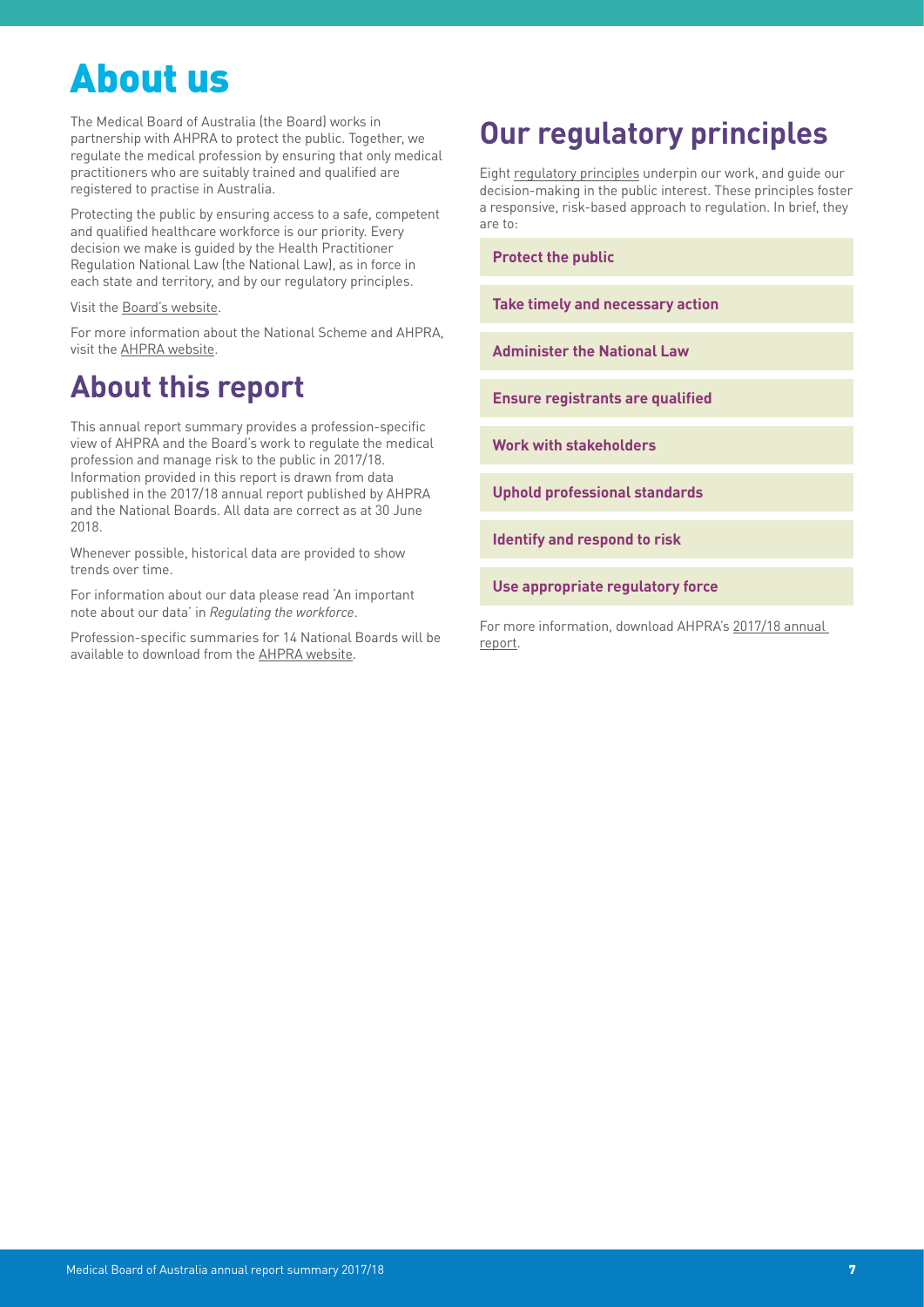# <span id="page-7-0"></span>Medical Board of Australia: Year in review

A number of major initiatives were actioned by the Board in 2017/18. Here are the highlights:

# **Professional Performance Framework**

In 2017, the Board designed the Professional Performance Framework (the Framework) to help ensure that all registered medical practitioners in Australia practise competently and ethically throughout their working lives and provide safe care to patients.

The Framework builds on the findings of the Expert Advisory Group on revalidation (EAG), which was appointed to advise the Board on approaches to support medical practitioners to maintain and enhance their professional skills and knowledge and remain fit to practise medicine.

The EAG, chaired by Professor Elizabeth Farmer, delivered its final report to the Board in August 2017. The Board accepted the evidence provided by the EAG and its recommendations, including to not adopt the term 'revalidation', as this does not accurately describe the Board's approach. The Framework is the Board's response to the EAG final report.

The Framework is integrated, builds on existing initiatives and is evidence-based. It has five pillars:

- 1. Strengthened continuing professional development (CPD) requirements
- 2. Active assurance of safe practice
- 3. Strengthened assessment and management of medical practitioners with multiple substantiated complaints
- 4. Guidance to support practitioners regularly updated professional standards that support good medical practice
- 5. Collaborations to foster a culture of medicine that is focused on patient safety, based on respect and encourages doctors to take care of their own health and wellbeing.

The Board has started working with the profession and others in the health sector to implement the Framework. During 2017/18, the Board held two stakeholder workshops, first to announce the Framework and later to discuss implementation issues. The Board is committed to ongoing consultation about the various elements of the Framework, many of which will involve ongoing partnerships and a shared commitment to constructive change.

# **National training survey**

During 2018, the Board started work on the national training survey. The national training survey is being designed to better understand and improve the quality of medical education in Australia. It will gather feedback from doctors in training in Australia (and in time their supervisors) to:

- $\rightarrow$  better understand the quality of medical training in Australia
- $\rightarrow$  identify how best to improve medical training in Australia, and
- $\rightarrow$  recognise and deal with potential issues in medical training that could impact on patient safety, including environment and culture, unacceptable behaviours and poor supervision.

The Board is working with experts in the medical education and training sector in Australia on this important project and has set up two groups to guide this work:

A [Steering Committee](http://www.medicalboard.gov.au/Registration/National-training-survey.aspx#tor-steeringcomming) to manage the hands-on work to develop and deliver the survey, and

An [Advisory Group](http://www.medicalboard.gov.au/Registration/National-training-survey.aspx#tor-advisorycommittee) to make sure the survey is strengthened by input from doctors in training and other experts including specialist colleges, employers and jurisdictions, the Australian Medical Council and the Australian Medical Association (AMA).

All doctors in training in Australia will be encouraged to do the survey. This includes interns, hospital medical officers, resident medical officers, non-accredited trainees, postgraduate trainees, principal house officers, registrars and specialist trainees.

The national training survey will start during the 2019 renewal and will be undertaken annually. We will run a survey for supervisors in future years.

The Board will continue to work with stakeholders as we develop the survey.

## **Intern preparedness survey**

In 2017/18, the Board and the Australian Medical Council partnered to conduct an intern preparedness survey. The survey examined the extent to which medical school had prepared interns for the role and responsibilities of being an intern.

The findings of the first survey are published on the [Board's](https://www.medicalboard.gov.au/registration/interns/guidelines-resources-tools.aspx)  [website.](https://www.medicalboard.gov.au/registration/interns/guidelines-resources-tools.aspx) The data from the survey will be used to better align medical training with the real demands of being an intern.

# **External review of specialist colleges**

The Board and AHPRA commissioned an independent review of specialist medical colleges' assessment of international medical graduates (IMGs) for specialist recognition in 2016/17. This was in line with one of the recommendations of the [Snowball review](http://www.coaghealthcouncil.gov.au/Publications/Reports/ArtMID/514/ArticleID/68/The-Independent-Review-of-the-National-Registration-and-Accreditation-Scheme-for-health-professionals) of the National Scheme.

The independent review by Deloitte Access Economics, was designed to evaluate and report on the performance of specialist colleges in applying standard assessments of IMG applications and to see whether colleges are meeting benchmarks set by the Board for timeframes for completion of assessments. Deloitte's report, delivered in 2017/18, found areas of excellence, widespread compliance with guidelines set by the Board and identified some areas for improvement.

The Board's response to the recommendations is published at [Guides and reports](http://www.medicalboard.gov.au/Registration/International-Medical-Graduates/Specialist-Pathway/Guides-and-reports.aspx).

The Board will establish a working group of its National Specialist IMG Committee, to review all elements of the *Good practice guidelines for the assessment of international medical graduates* (the *Good practice guidelines*), advise how to further improve the assessment process for specialist IMGs and address the findings of the review.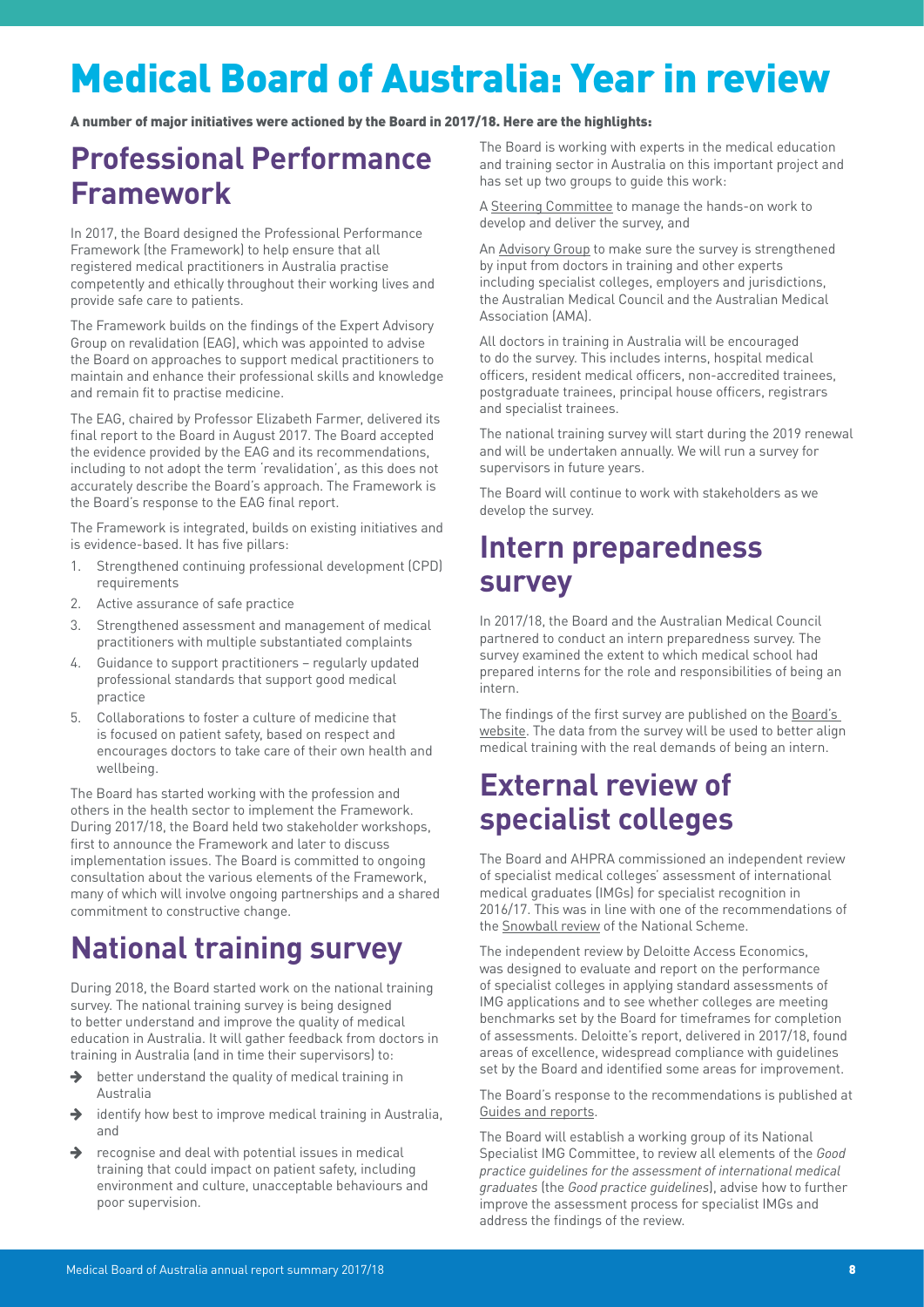<span id="page-8-0"></span>The working group, that will include external appointees and college representatives, will start work in mid-2018 and consult with the profession, the community and other stakeholders.

The Board will keep working with colleges to improve processes to assess specialist IMGs and encourage opportunities for shared learning and progressive improvements.

### **Improvements in managing notifications**

The majority (80.2% in 2017/18) of notifications end up with a decision to take 'no further action'. Despite this, most medical practitioners find it very stressful to be the subject of a notification. Many notifiers also find the process difficult and are often dissatisfied with the results. We know this anecdotally and from our research with people involved in the notifications process.

During 2017/18, the Board worked with AHPRA to introduce a range of measures to improve the management of notifications by reducing the time involved, closing matters early if they do not pose a risk to the public and concentrating resources on high-risk matters. The measures introduced included:

- $\rightarrow$  employing 13 medical practitioners part-time from a range of specialties to provide clinical advice to inform the management of notifications
- $\rightarrow$  centralising the triage of notifications, establishing committees of Board members who consider all notifications as they arrive and decide whether investigation is necessary; the Board also established a Notifications Committee: Assessment, made up of Board members from all states and territories who will undertake this triage function from 1 July 2018
- $\rightarrow$  introducing specialised case management of complex cases to provide input into the investigation
- $\rightarrow$  establishing 'fast-track' teams that investigate matters that only need a small amount of additional information to complete the investigation – these teams do not investigate complex matters
- $\rightarrow$  starting work to better understand and quantify the risk associated with each notification, to inform the management of the notification
- $\rightarrow$  supporting projects to gather feedback from notifiers and practitioners and make changes to our processes and our documentation communication to improve their experience, and
- commissioning research into [vexatious complaints,](https://www.ahpra.gov.au/news/2018-04-16-vexatious-complaints-report) which confirmed that these are very rare.

# **Sexual boundaries**

The Board and AHPRA have continued to implement the recommendations in the *Independent review of the use of chaperones to protect patients in Australia*.

The Board has established a Sexual Boundaries Notifications Committee, made up of community and practitioner members with training in sexual boundary violations and related issues. The committee considers all notifications where there has been an allegation of sexual misconduct. During the 2017/18 year, the committee audited all practitioners with conditions imposed on their registration as a result of a notification alleging a sexual boundary violation.

Over the year, the Board also reviewed and consulted on *Sexual boundaries: Guidelines for doctors*. The revised guidelines describe the standards that doctors are expected to meet. The revised guidelines will be finalised in the year ahead.

### **Doctors' health advisory and referral services**

The Board has been funding a network of doctors' health advisory and referral services for the past three years. The funding is around \$2 million annually and is derived from the registration fees of all medical practitioners.

This national network of services is run at arm's length from the Board and AHPRA and is coordinated by Doctors' Health Services Pty Ltd, a wholly owned subsidiary of the Australian Medical Association (AMA). Doctors and medical students in all states and territories have access to help and support through this network of services.

AHPRA, on behalf of the Board, extended the contract with the AMA for a further three years, ensuring ongoing services to medical practitioners and medical students in need of this support.

## **Registration standards, codes, guidelines and list of specialties**

The Board has continued to work on a number of registration standards, codes and guidelines during the year. The list of specialties, fields of specialty practice and related titles was also revised.

### Registration standards

The Ministerial Council approved the following registration standards on 1 September 2017. The standards were effective from 15 February 2018.

- $\rightarrow$  Registration standard for specialist registration
- Registration standard for granting general registration to medical practitioners who hold an Australian Medical Council certificate

### Revised list of medical specialties, fields of specialty practice and related titles

The Ministerial Council approved a revised list of medical specialties, fields of specialty practice and related titles to include the field of paediatric emergency medicine in the specialty of emergency medicine. The revised list took effect from 1 June 2018.

### Guidelines

*Good medical practice – a code of conduct for doctors in Australia* was reviewed and the Board has started to consult with stakeholders on the revised version.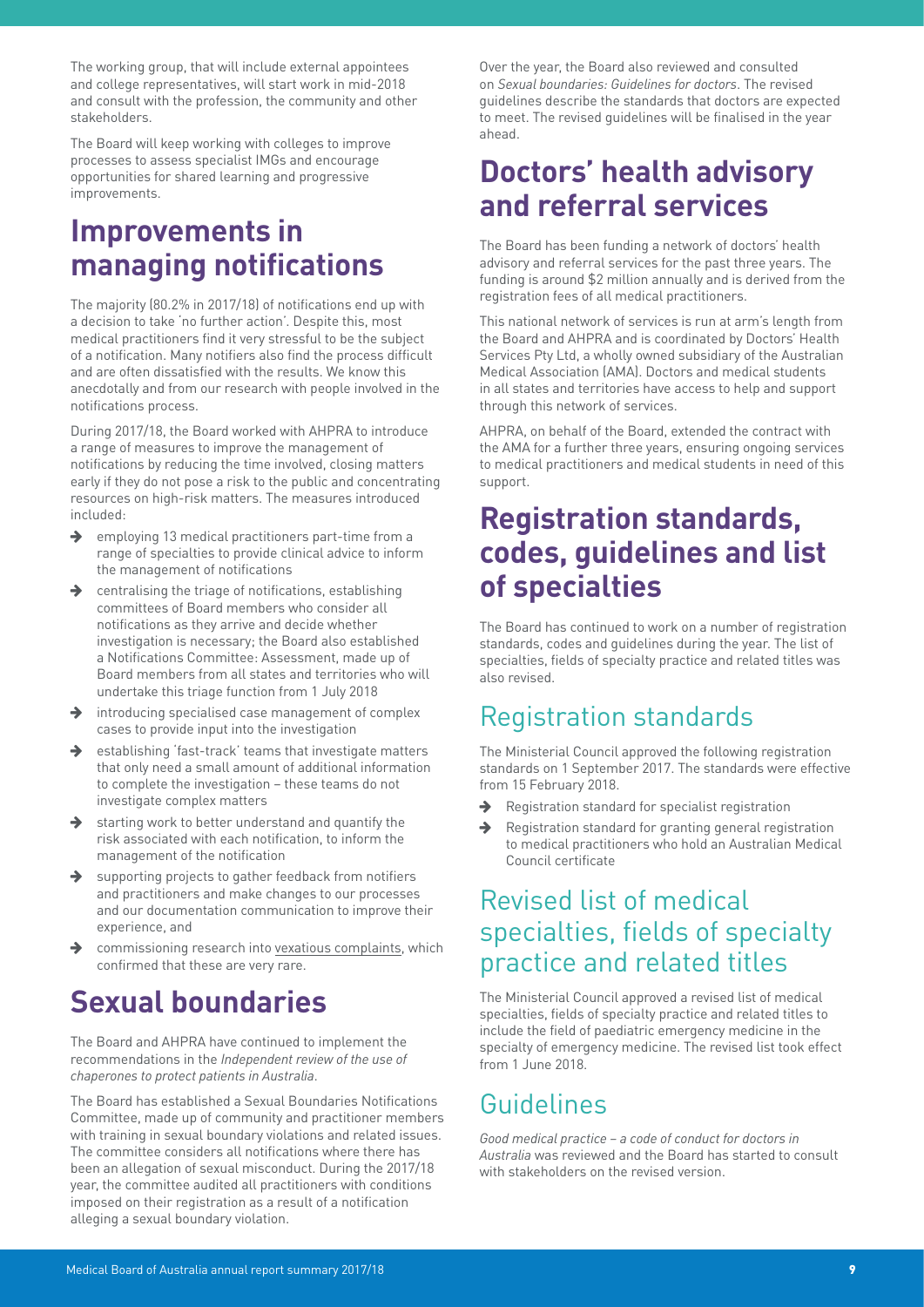<span id="page-9-0"></span>*Guidelines for regulating medical practitioners who provide complementary and unconventional medicine and emerging treatments* – the Board has also been developing these guidelines and will be consulting on them in 2018/19.

*Guideline for informing a National Board about where you practise* – this guideline responds to changes in the National Law. All Boards consulted on this guideline.

### **Policy**

All the National Boards, including the Medical Board, agreed on a common policy that determines when and in what circumstances a reprimand will be removed from the register.

For more information on registration standards, codes, guidelines and policies, visit the [Board's website.](https://www.medicalboard.gov.au/Codes-Guidelines-Policies.aspx)

### **Communication, engagement and stakeholder relations**

### Newsletters

The Board published 11 editions of the Medical Board update in 2017/18. The Board's electronic newsletter provides information to medical practitioners about their current obligations and issues in contemporary medical practice.

### Media

The Board welcomes ongoing interest in its work. We receive regular requests for commentary on issues from the media. During the year there was particular interest in the Professional Performance Framework, on the work arising from the chaperone review and on the inquiry about how Mr Shyam Acharya, who stole a medical practitioner's identity, could have been registered to practise from 2003– 2014. We also receive regular requests for commentary about individual practitioners though our ability to provide information on individuals is limited by law.

### Meetings with stakeholders

The Board has an active program of stakeholder engagement that includes regular meetings with:

- Australian Medical Association
- Australian Medical Council
- $\rightarrow$  Medical Council of New Zealand
- $\rightarrow$  Specialist colleges through the Council of Presidents of Medical Colleges, and
- Medical Council of New Zealand.

During the year the Board held two stakeholder forums on the Professional Performance Framework – the first to announce the framework and the second to discuss implementation issues. The Board also convened a meeting with specialist colleges to discuss the review by Deloitte of the specialist pathway.

For the fourth consecutive year we also met with representatives of the AMA to discuss initiatives that we have introduced to improve the notifications process.

The Medical Board engages with both national and local stakeholders. While the National Board's focus is on national stakeholders, state and territory Boards engage at a local level with regular meetings with health complaints entities, state and territory AMAs, doctors' health programs, postgraduate medical councils, employers and supervisors and many others.

### Internal engagement

We have a program on internal stakeholder engagement to promote consistency of decision-making and to respond to feedback from our decision-makers. This includes:

- monthly meetings of the National and state and territory board chairs
- $\rightarrow$  planning days with state and territory board chairs
- $\rightarrow$  a registration issues workshop
- $\rightarrow$  an annual Medical Board of Australia conference, and
- $\rightarrow$  feedback on the Board's standards, codes and guidelines to inform reviews.

### Engagement with other Boards

All Boards regularly engage with each other, particularly on any proposed registration standards, codes or guidelines.

During 2017/18, the Medical and Pharmacy Boards worked to develop a joint statement that describes good practice when prescribing and dispensing compounded medicines.

# **Accreditation**

The Australian Medical Council (AMC) is the accreditation authority for the medical profession. Representatives of the Board, AHPRA and the AMC meet regularly, including an annual meeting of Directors of the AMC with the full Board.

The AMC develops accreditation standards that are approved by the Board and against which they assess medical schools and specialist colleges. The AMC is therefore responsible for the accreditation of:

- $\rightarrow$  medical schools and their programs of study, and
- $\rightarrow$  specialist medical colleges and their programs of study.

The Board considers each of the AMC's accreditation reports and decides whether to approve the relevant accredited program of study for registration.

See Table 1 for information on specialist colleges whose programs of study were approved in 2017/18, and Table 2 for information on medical schools whose programs were approved.

The AMC also reviews and accredits authorities that accredit intern training programs in each state and territory (see Table 3).

The AMC monitors medical schools, specialist colleges and authorities that accredit intern training programs and provides monitoring reports to the Board.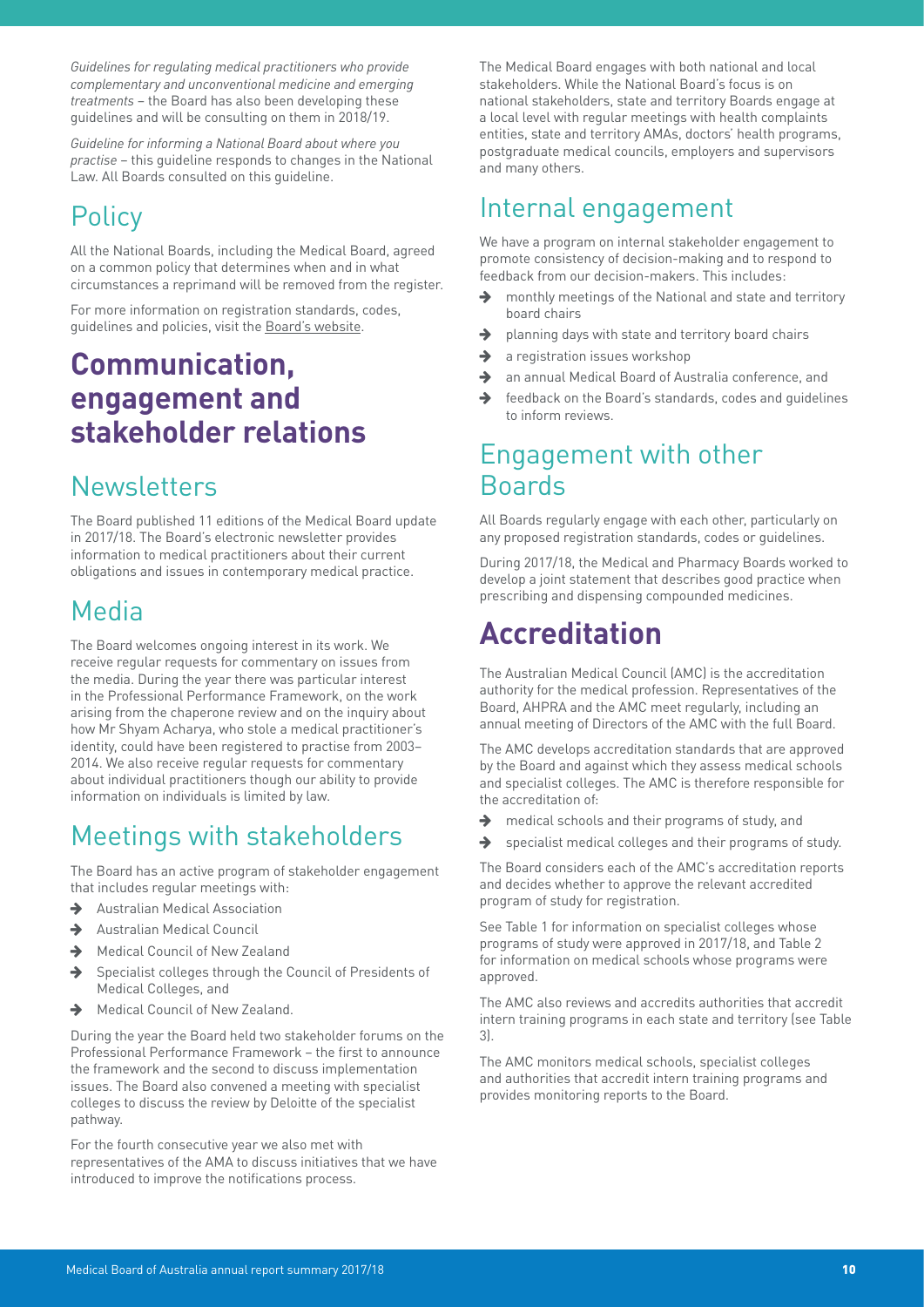#### <span id="page-10-0"></span>Table 1: Specialist colleges: programs of study approved

| <b>Provider</b>                                                  | <b>Program</b>                                                                                                             | <b>Approved</b>  | <b>Expiry</b>     |
|------------------------------------------------------------------|----------------------------------------------------------------------------------------------------------------------------|------------------|-------------------|
| <b>Australasian College for Emergency</b><br><b>Medicine</b>     | Fellowship of the Australasian College for Emergency<br>Medicine                                                           | 13 December 2017 | 30 September 2018 |
| <b>Australian College of Rural and</b><br><b>Remote Medicine</b> | Fellowship of the Australian College of Rural and Remote<br>Medicine                                                       | 13 December 2017 | 31 March 2022     |
| The Royal Australasian College of<br><b>Surgeons</b>             | Fellowship of The Royal Australasian College of Surgeons                                                                   | 13 December 2017 | 31 March 2022     |
| <b>College of Psychiatrists</b>                                  | <b>The Royal Australian and New Zealand</b> Fellowship of The Royal Australian and New Zealand<br>College of Psychiatrists | 13 December 2017 | 31 March 2020     |
| <b>Australasian College of</b><br><b>Dermatologists</b>          | Fellowship of the Australasian College of Dermatologists                                                                   | 28 March 2018    | 31 March 2022     |
| <b>Royal Australasian College of Dental</b><br><b>Surgeons</b>   | Fellowship of the Royal Australasian College of Dental<br>Surgeons (oral and maxillofacial surgery)                        | 28 March 2018    | 31 March 2023     |

#### Table 2: Medical schools: programs of study approved

| <b>Provider</b>                                          | Program                                                                                   | <b>Approved</b>  | <b>Expiry</b> |
|----------------------------------------------------------|-------------------------------------------------------------------------------------------|------------------|---------------|
| <b>Macquarie University</b>                              | Doctor of Medicine 4-year program                                                         | 26 July 2017     | 31 March 2023 |
| <b>University of Notre Dame Australia</b><br>(Sydney)    | Bachelor of Medicine / Bachelor of Surgery (MBBS)<br>4-year graduate entry program        | 22 November 2017 | 31 March 2022 |
|                                                          | Doctor of Medicine (MD) 4-year graduate entry program                                     | 22 November 2017 | 31 March 2024 |
| <b>Western Sydney University</b>                         | Bachelor of Medicine / Bachelor of Surgery (MBBS)<br>5-year program                       | 13 December 2017 | 31 March 2024 |
|                                                          | Bachelor of Clinical Sciences / Doctor of Medicine<br>(BClinSci/MD) 5-year program        | 13 December 2017 | 31 March 2024 |
| <b>Monash University</b>                                 | Bachelor of Medical Science (BMedSci) / Doctor of<br>Medicine (MD) 4- and 5-year programs | 28 February 2018 | 31 March 2024 |
|                                                          | Bachelor of Medicine / Bachelor of Surgery (MBBS) (Hons)<br>4- and 5-year programs        | 28 February 2018 | 31 March 2022 |
| <b>University of Adelaide</b>                            | Bachelor of Medicine/Bachelor of Surgery (MBBS)<br>6-year program                         | 28 March 2018    | 31 March 2022 |
| <b>University of Notre Dame Australia</b><br>(Fremantle) | Bachelor of Medicine/Bachelor of Surgery (MBBS)<br>4-year program                         | 28 March 2018    | 31 March 2020 |

#### Table 3: Intern training accreditation authorities approved

| <b>Provider</b>                                                                 | <b>Program</b>  | <b>Approved</b> | <b>Expiry</b> |
|---------------------------------------------------------------------------------|-----------------|-----------------|---------------|
| Northern Territory Medical Education   Intern training<br>I and Training Centre |                 | 26 July 2017    | 31 March 2021 |
| <b>Health Education and Training</b><br>Institute (HETI)                        | Intern training | 2 May 2018      | 31 March 2023 |

The Accreditation Systems Review was undertaken during the reporting period. Australian Health Ministers commissioned a review of accreditation systems under the National Scheme reflecting recommendations from the Independent Review of the National Registration and Accreditation Scheme for health professionals.

The Boards and AHPRA provided feedback to the reviewers.

During 2017/18, the Board and AHPRA started a process to consider accreditation arrangements from mid-2019 when the current term of assignment of accreditation function ends.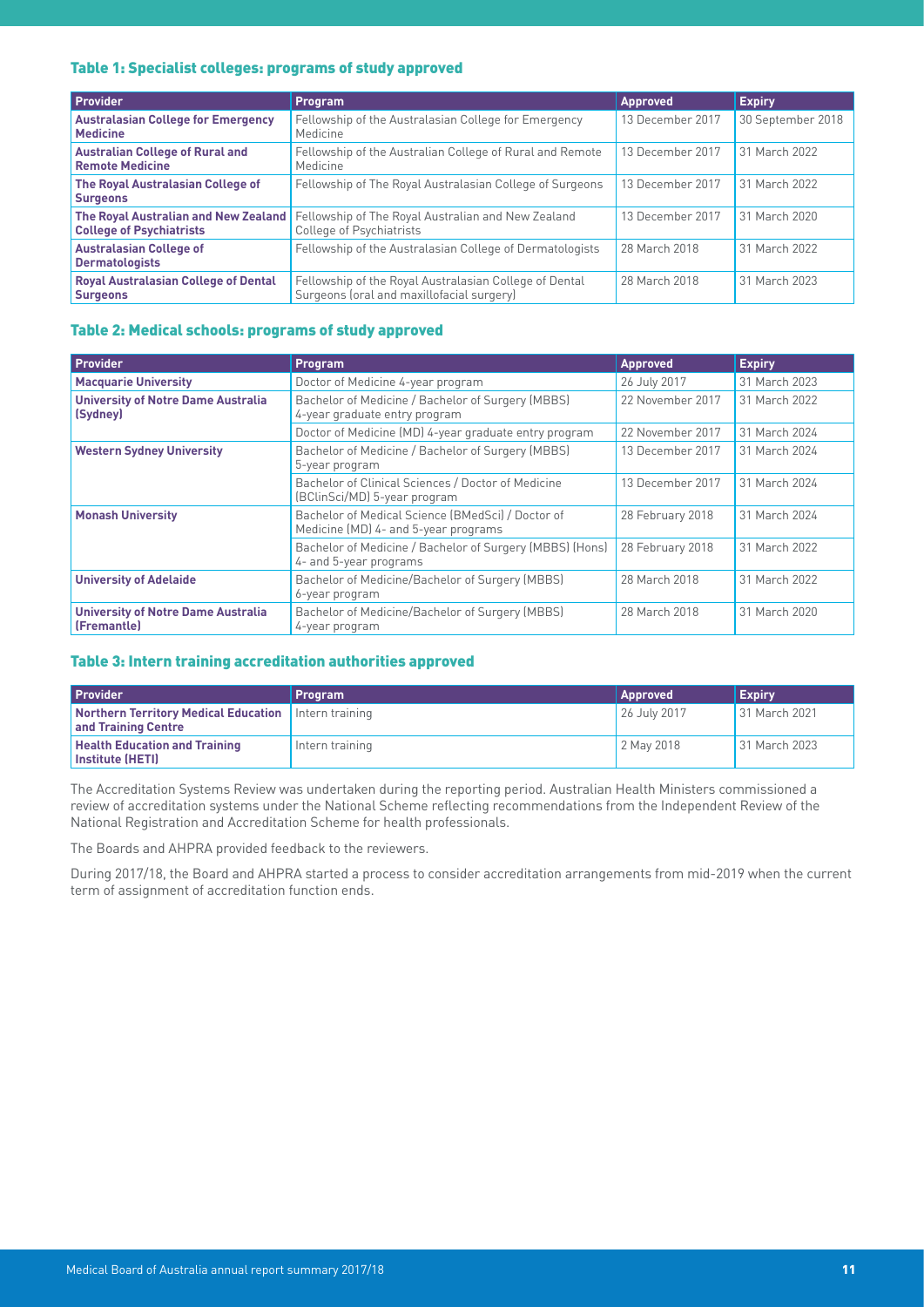## <span id="page-11-0"></span>**Work for the Board conducted by AHPRA**

The Board and AHPRA work in partnership to deliver on the objectives of the National Scheme. AHPRA provides policy and administrative support to the Board and performs a range of functions, as specified in the Health Professions Agreement.

Examples of work done by AHPRA for the Board in 2017/18 include:

- $\rightarrow$  Continuing to work with the Board to implement the recommendations of the *Independent review of the use of chaperones to protect patients in Australia*. During this year, the Board completed an audit of all medical practitioners with chaperone conditions. Links from the Register to serious disciplinary decisions by courts and tribunals on the public register were also published. While the Board agreed to link to all public decisions, the policy position was refined during the 2018/19 reporting period to link only when there has been an adverse finding.
- $\rightarrow$  Successful prosecutions of individuals and companies for offences in the National Law. For example, [prosecuting](https://www.medicalboard.gov.au/News/2017-10-10-fake-psychologist-and-practitioner.aspx)  [individuals who are claiming to be registered medical](https://www.medicalboard.gov.au/News/2017-10-10-fake-psychologist-and-practitioner.aspx)  [practitioners when they are not](https://www.medicalboard.gov.au/News/2017-10-10-fake-psychologist-and-practitioner.aspx) and for [breaches of](https://www.ahpra.gov.au/News/2017-10-04-media-release-advertising.aspx)  [advertising provisions](https://www.ahpra.gov.au/News/2017-10-04-media-release-advertising.aspx).
- $\rightarrow$  The development of a range of resources to support advertisers to meet their legal obligations. These include a self-assessment tool and testimonial tool as well as the publication of examples of advertising.
- $\rightarrow$  Auditing compliance of practitioners with registration standards.
- $\rightarrow$  Commissioning work into vexatious notifications.
- $\rightarrow$  A range of measures in the management of notifications to better understand the practitioner and notifier experience, to focus on regulatory risk and to reduce investigation timeframes.
- $\rightarrow$  A communication campaign aimed at final year medical students to ensure that they can meet the Board's English language registration standard.
- Improvements to systems to further streamline registration processes.

# **Future work**

Much of the Board's work is done over many reporting years. In 2018/19 the Board is expected to focus on:

- $\rightarrow$  implementation of the Professional Performance Framework and in particular:
	- revision of the registration standard for continuing professional development
	- obtaining advice for health checks for practitioners aged 70 and over
- the national training survey in preparation to run it during the 2019 renewal process
- w the review of *Good medical practice a code of conduct for doctors in Australia*
- w finalising and implementing the *Sexual boundaries: Guidelines for doctors*
- **→** developing and consulting on *Guidelines for regulating medical practitioners who provide complementary and unconventional medicine and emerging treatments*
- w revising the *Good Practice Guidelines for the specialist international medical graduate assessment process*
- $\rightarrow$  finalising and publishing guidelines on recognising new or amended medical specialties
- $\rightarrow$  further improvements in the management of notifications, including the establishment of a national committee made up of Board members to assess all notifications and ongoing support of case-management models, and
- working with other stakeholders on the Aboriginal and Torres Strait Islander health strategy.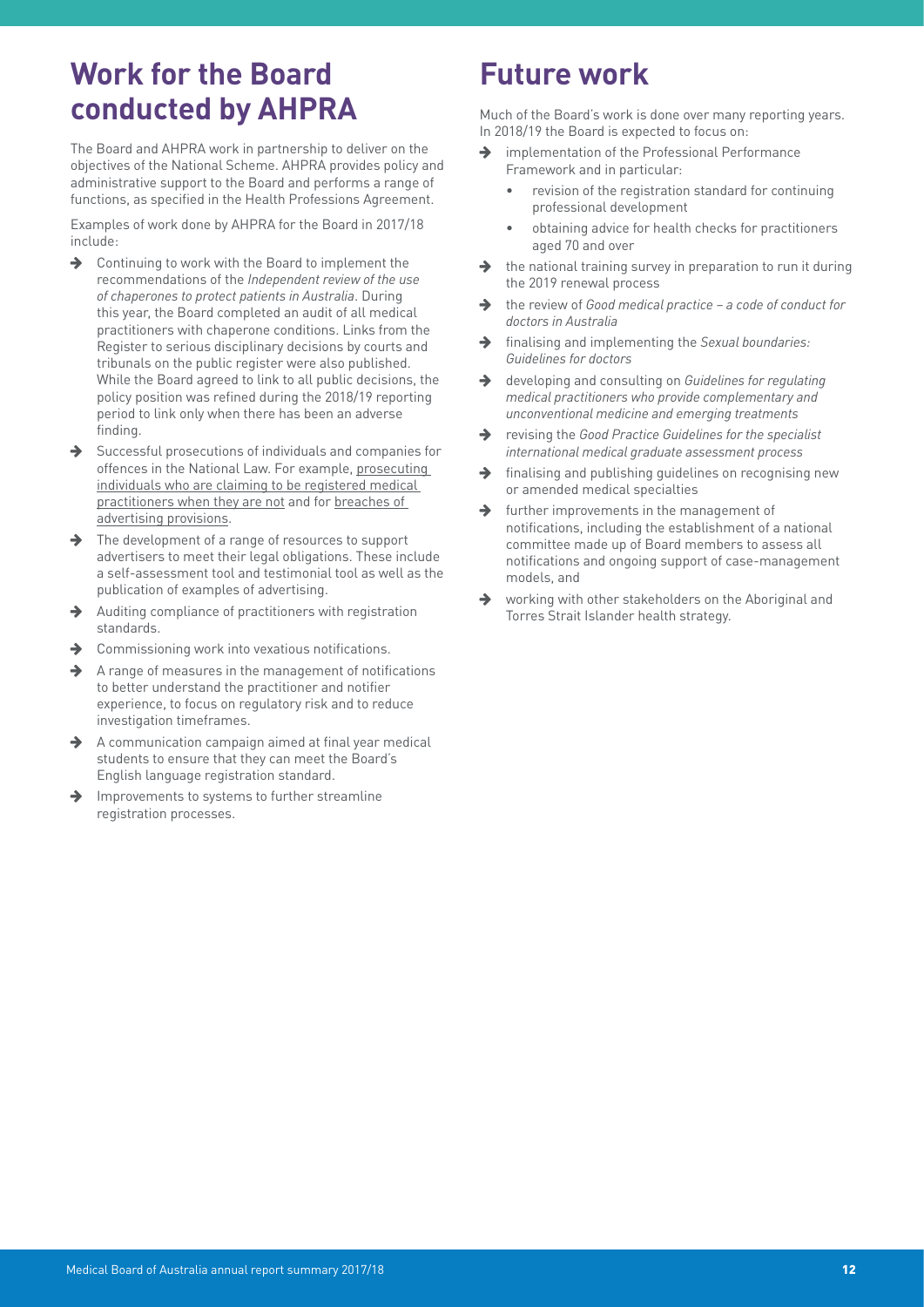# <span id="page-12-0"></span>Registering the medical workforce

# **In brief**

**115,113 registered medical practitioners in 2017/18; up from 111,166 in 2016/17.**

**Medical practitioners comprise 16.4% of the total registrant base.**

**0.4% identified as being Aboriginal and/or Torres Strait Islander (399 practitioners).**

**Women comprised 42.7% of the profession – a slight increase from the previous year.**

Under the National Law, as in force in each state and territory, there is a range of registration categories that can be granted

to enable a registrant to practise medicine in Australia. Different requirements apply to different types of registration:

- → [General registration](https://www.medicalboard.gov.au/Registration/Types/General-Registration.aspx)
- $\rightarrow$  [Specialist registration](https://www.medicalboard.gov.au/Registration/Types/Specialist-Registration.aspx)
- $\rightarrow$  [Provisional registration](https://www.medicalboard.gov.au/Registration/Types/Provisional-Registration.aspx)
- $\rightarrow$  [Limited registration](https://www.medicalboard.gov.au/Registration/Types/Limited-Registration.aspx)
- $\rightarrow$  [Non-practising registration](https://www.medicalboard.gov.au/Registration/Types/Non-Practising-Registration.aspx), and
- $\rightarrow$  [Student registration](https://www.medicalboard.gov.au/Registration/Types/Student-Registration.aspx) (mostly medical students undertaking an approved program of study).

Individuals can practise and use a title protected under the National Law once they have provided evidence that they are eligible to hold registration, and registration has been granted.

Find out more about [registration](https://www.medicalboard.gov.au/registration) with the Medical Board of Australia.

#### Figure 1: Registration numbers for medical practitioners, year by year, since the National Scheme began



# **Registration**

As at 30 June 2018, there were 115,113 medical practitioners registered under the National Scheme. This represents a 3.6% increase from 2016/17, which is consistent with previous years. NSW, Victoria and Queensland were the principal place of practice for 75% of all medical practitioners.

Of the 702,741 registered health practitioners across the 15 professions, 16.4% were medical practitioners.

More than 97.5% of all registered medical practitioners held a form of practising registration (see Table 7). There was a 1.4% increase from the previous year in the number of medical practitioners moving to non-practising registration, and the number of medical practitioners with limited registration increased slightly.

Of all registered medical practitioners, 55.5% had specialist registration (see Table 7).

Tables 4–8 segment data relating to the registration of medical practitioners in 2017/18.

# **Applications for registration**

AHPRA received 17,121 applications for registration as a medical practitioner in 2017/18. In partnership with AHPRA, the Board considers every application for registration carefully and assesses it against the requirements for registration, including checking whether the applicant has a criminal history and their English language proficiency.

Only practitioners who are suitably trained and qualified to practise in a competent and ethical manner are registered. Where appropriate to protect the public, and in accordance with the [regulatory principles](https://www.ahpra.gov.au/About-AHPRA/Regulatory-principles.aspx) of the National Scheme, the Board may decide to impose conditions on a practitioner's registration or to refuse the application.

Of the applications finalised, 3.6% resulted in conditions being imposed on registration or the refusal of registration, in order to protect the public.

For more information, download the [2017/18 annual report](https://www.ahpra.gov.au/annualreport/2018/) by AHPRA and the National Boards.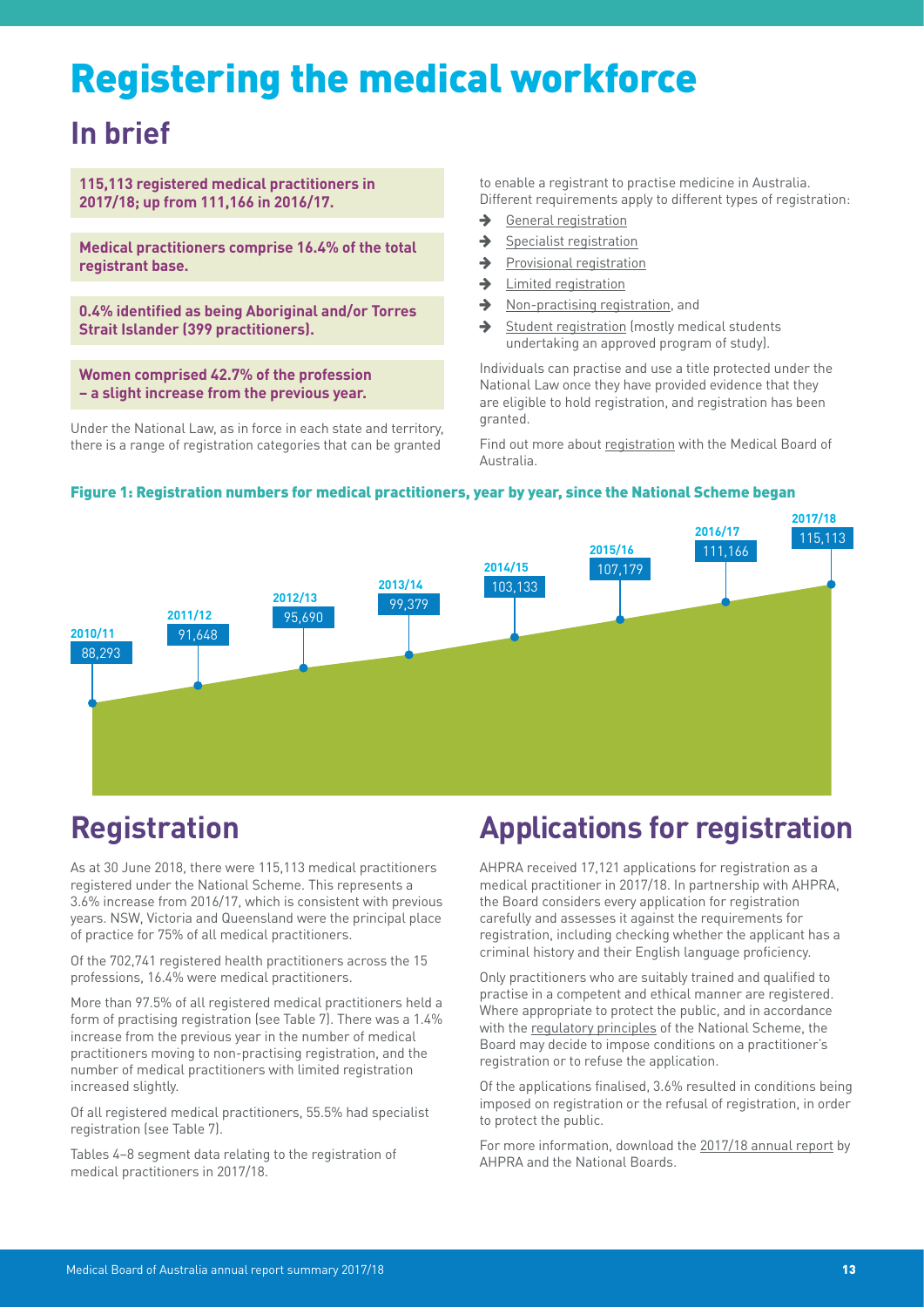<span id="page-13-0"></span>Figure 2: Number and percentage of medical practitioners with a principal place of practice in each state and territory



### **Renewals**

Once on the register, medical practitioners must apply to renew registration(s) each year. They must make a number of declarations, including that they have met relevant registration requirements (such as continuing professional development, professional indemnity insurance and recency of practice) and they do not have an impairment. Registrants are also required to provide other information, including details of any change in their criminal history, complaints to a registration authority and whether their right to practise at a hospital or other facility has been withdrawn or restricted because of their conduct, performance or health.

As with new applications for registration, the Board may impose conditions on registration or refuse renewal.

A total of 100,859 medical practitioners renewed their registration in 2017/18, with the proportion of medical practitioners renewing online increasing to 98.6%, up 0.3% from the previous year.

# *Register of practitioners*

AHPRA, in conjunction with the Boards, is required to keep up-to-date and publicly accessible *Registers of health practitioners* (Register) so that information about the registration of any health practitioner is easy to find.

The online [Register](https://www.ahpra.gov.au/registration/registers-of-practitioners.aspx) has accurate, up-to-date information about the registration status of all registered health practitioners in Australia. As decisions are made in relation to a practitioner's registration/renewal or disciplinary proceedings, the [Register](https://www.ahpra.gov.au/registration/registers-of-practitioners.aspx) is updated to inform the public about the current status of individual health practitioners and any restrictions placed upon their practice.

Tribunal decisions that result in the cancellation of a practitioner's registration due to health, performance or conduct issues result in the individual appearing on a [Register](https://www.ahpra.gov.au/registration/registers-of-practitioners/cancelled-health-practitioners.aspx)  [of cancelled practitioners.](https://www.ahpra.gov.au/registration/registers-of-practitioners/cancelled-health-practitioners.aspx)

During the year, the Medical Board of Australia started to publish links to disciplinary decisions by courts and tribunals on the register. The Board decided to introduce links to public tribunal decisions, in the interests of transparency and on the recommendation of the *Independent review of the use of chaperones to protect patients in Australia*.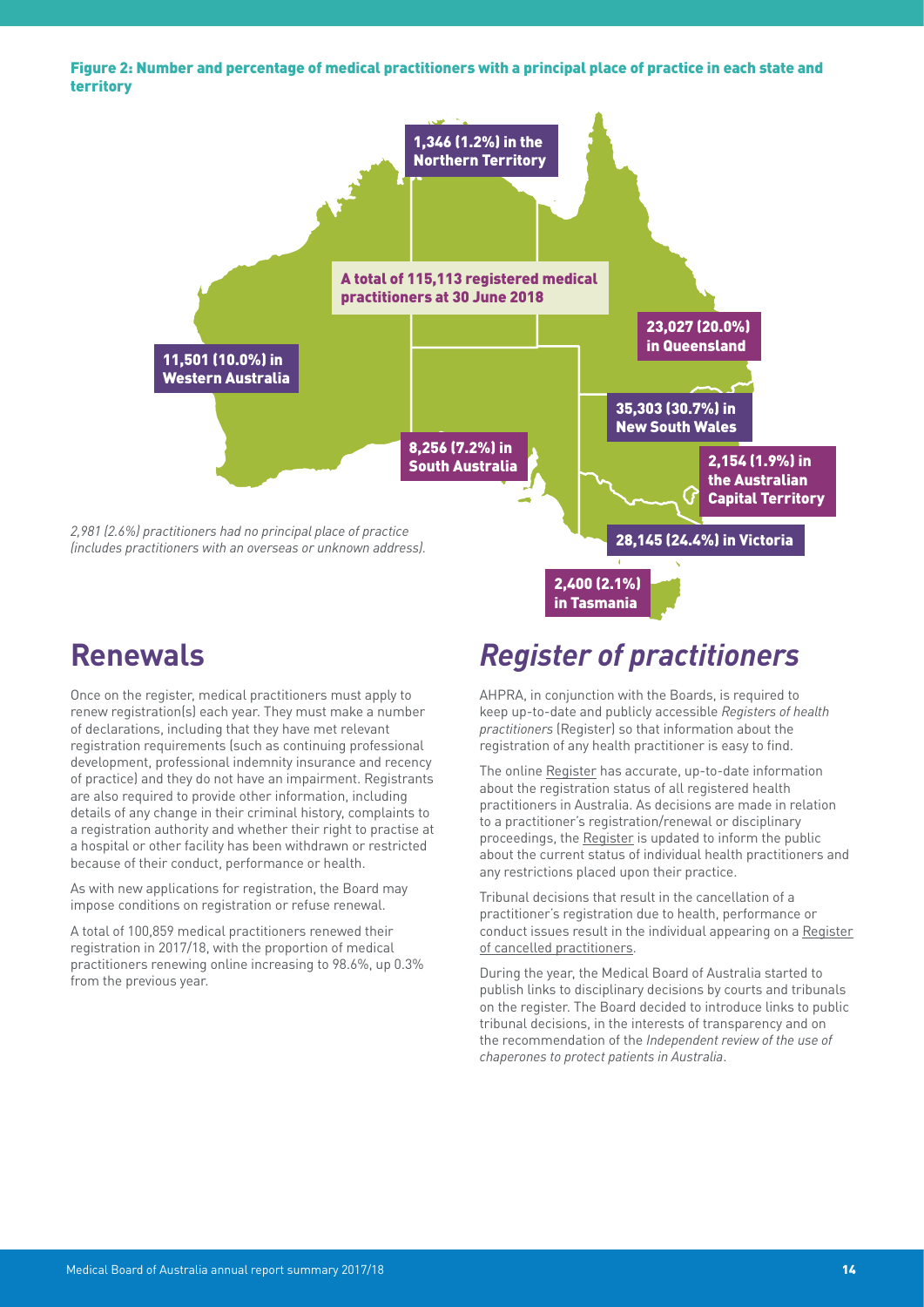# <span id="page-14-0"></span>**Practitioner audits**

AHPRA conducts regular audits of random samples of health practitioners across all professions on behalf of the National Boards. Audits provide assurance that practitioners are meeting the registration requirements for their profession. During an audit, a practitioner is required to provide evidence to support the declarations they made in their previous year's registration renewal application.

In 2017/18, AHPRA audited 7,193 practitioners across all 15 regulated health professions. For all audits initiated and completed this year, 98.0% of medical practitioners had complied with the registration standards being audited.

See AHPRA's [2017/18 annual report](https://www.ahpra.gov.au/annualreport/2018/) for more information about the audit process.

For more information about registration, visit the [Board's](https://www.medicalboard.gov.au/Registration.aspx)  [website](https://www.medicalboard.gov.au/Registration.aspx).

#### Table 4: Number of registered medical practitioners as at 30 June 2018

#### Figure 3: Audit outcomes for the medical profession

![](_page_14_Figure_7.jpeg)

| <b>Medical practitioners</b>                                                          | <b>ACT</b> | <b>NSW</b> | NΤ                 | <b>QLD</b> | SA     | <b>TAS</b> | VIC      | WA     | No PPP <sub>1</sub> | <b>Total</b>   |
|---------------------------------------------------------------------------------------|------------|------------|--------------------|------------|--------|------------|----------|--------|---------------------|----------------|
| 2017/18 total                                                                         | 2,154      | 35.303     | .346               | 23,027     | 8.256  | 2.400      | 28.145   | 11.501 | 2.981               | 115.113        |
| 2016/17 total                                                                         | 2.097      | 34.255     | .259               | 22.109     | 8.046  | 2.298      | 27.030   | 11.135 | 2.937               | 111.166        |
| % change from 2016/17                                                                 | 2.7%       | $3.1\%$    | 6.9%               | 4.2%       | 2.6%   | $4.4\%$    | $4.1\%$  | 3.3%   | $.5\%$              | 3.6%           |
| % of medical practitioners with a PPP in the<br>state or territory                    | 1.9%       | 30.7%      | $.2\%$             | $20.0\%$   | 7.2%   | $2.1\%$    | $24.4\%$ | 10.0%  | 2.6%                | 100.0%         |
| Medical practitioners as a % of all health<br>practitioners in the state or territory | 17.5%      | 17.5%      | $18.1\%$           | 16.6%      | 15.0%  | 15.8%      | $15.4\%$ | 16.2%  | 16.4%               | 16.4%          |
| All health practitioners 2017/18                                                      | 2.297      | 202.033    | 7.419 <sub>1</sub> | 139.056    | 55,060 | 15.188     | 182.674  | 70.859 |                     | 18,155 702,741 |

1 No principal place of practice (No PPP) includes practitioners with an overseas or unknown address.

#### Table 5: Registered medical practitioners, by age

| <b>Medical practitioners</b>                                                   | < 25   | $25 - 29$ |         | $ 30-34 $ 35-39 40-44 45-49        |        |               | $50 - 54$ | 55–59   60–64   65–69   70–74   75–79 |         |       |          |         | $80+$   | <b>Total</b> |
|--------------------------------------------------------------------------------|--------|-----------|---------|------------------------------------|--------|---------------|-----------|---------------------------------------|---------|-------|----------|---------|---------|--------------|
| 2017/18 total                                                                  | 821    | 12.813    |         | 16.605 15.563 14.353 12.355 10.691 |        |               |           | 10.089                                | 8.482   | 6.030 | 3.994    | 1.984   | 1.333   | 115.113      |
| 2016/17 total                                                                  | 896    | 12.563    | 15.377  | 15.050                             | 13.794 | 1.881         | 10.551    | 9.856                                 | 8.243   | 5,766 | 3.879    | .946    | .364    | 111.166      |
| Age bracket as % of all<br>medical practitioners                               | 0.7%   | $11.1\%$  | 14.4%   | 13.5%                              | 12.5%  | 10.7%         | 9.3%      | 8.8%                                  | $7.4\%$ | 5.2%  | 3.5%     | $1.7\%$ | $1.2\%$ | $100.0\%$    |
| All registered health<br>practitioners 2017/18                                 | 27.649 | 88.553    | 102.709 | 85.716                             |        | 76.383 76.601 |           | 68.203 71.750 58.315 29.621           |         |       | 11.528   | 3.777   | 1.936   | 702.741      |
| <b>Medical practitioners</b><br>as % of all registered<br>health practitioners | 3.0%   | 14.5%     | 16.2%   | 18.2%                              | 18.8%  | $16.1\%$      | 15.7%     | $14.1\%$                              | 14.5%   | 20.4% | $34.6\%$ | 52.5%   | 68.9%   | 16.4%        |

#### Table 6: Medical practitioners by principal place of practice and gender

| <b>Medical practitioners</b> | <b>ACT</b> | <b>NSW</b> | <b>NT</b> | <b>QLD</b> | <b>SA</b> | TAS.  | <b>VIC</b> | WA I   | No PPP <sup>1</sup> | <b>Total</b><br>2017/18 | <b>Total</b><br>2016/17 | % change<br>$2016/17 -$<br>2017/18 |
|------------------------------|------------|------------|-----------|------------|-----------|-------|------------|--------|---------------------|-------------------------|-------------------------|------------------------------------|
| 2017/18 total                | 2.154      | 35,303     | .346      | 23.027     | 8.256     | 2.400 | 28.145     | 11.501 | 2.981               | 115.113                 | 111.166                 | 3.6%                               |
| <b>Female</b>                | .007       | 15.095     | 668       | 9.582      | 3.475     | .031  | 12.202     | 4.983  | .145                | 49.188                  | 46.751                  | 5.2%                               |
| <b>Male</b>                  | .147       | 20.208     | 678       | 13.445     | 4.781     | .369  | 15.942     | 6.518  | .836                | 65.924                  | 64.415                  | 2.3%                               |
| Intersex or indeterminate    |            | 0          |           |            |           |       |            |        |                     |                         |                         | 100.0%                             |

1 No principal place of practice (No PPP) includes practitioners with an overseas or unknown address.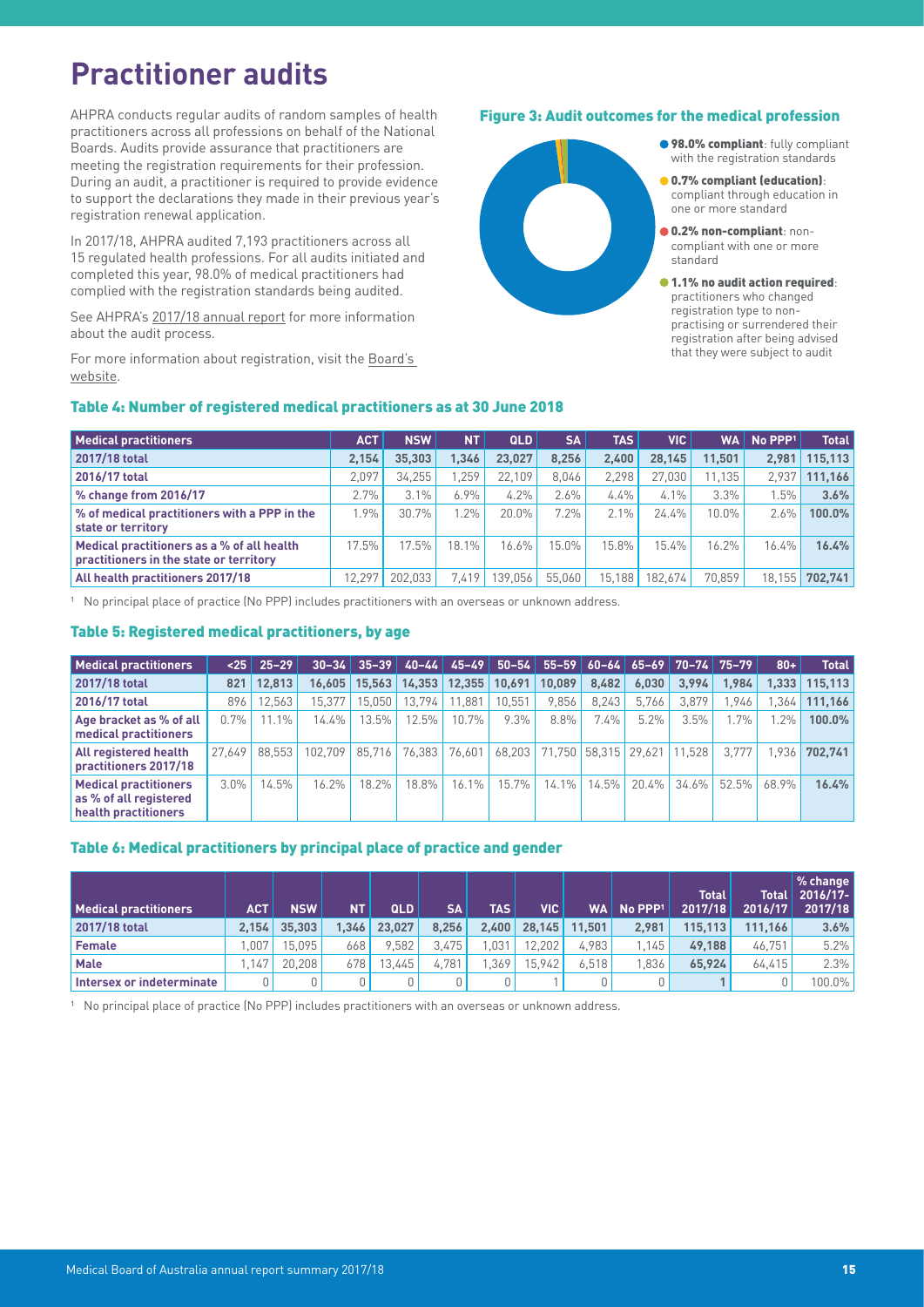#### <span id="page-15-0"></span>Table 7: Medical practitioners by principal place of practice and registration type

|                                                    |            |            |           |            |           |            |            |           |                     | <b>Total</b> | <b>Total</b> | % change<br>2016/17- |
|----------------------------------------------------|------------|------------|-----------|------------|-----------|------------|------------|-----------|---------------------|--------------|--------------|----------------------|
| <b>Medical practitioners</b>                       | <b>ACT</b> | <b>NSW</b> | <b>NT</b> | <b>QLD</b> | <b>SA</b> | <b>TAS</b> | <b>VIC</b> | <b>WA</b> | No PPP <sup>1</sup> | 2017/18      | 2016/17      | 2017/18              |
| 2017/18 total                                      | 2.154      | 35.303     | 1.346     | 23.027     | 8.256     | 2.400      | 28.145     | 11.501    | 2.981               | 115.113      | 111.166      | 3.6%                 |
| General                                            | 790        | 12.694     | 560       | 8.409      | 2,671     | 734        | 9.608      | 4,072     | 814                 | 40.352       | 38.798       | $4.0\%$              |
| <b>General (teaching and assessing)</b>            |            | 10         | $\Omega$  | 11         |           |            | 12         |           |                     | 39           | 40           | $-2.5%$              |
| General (teaching and assessing)<br>and specialist | U          |            | $\cup$    | $\cup$     | $\Omega$  |            |            |           |                     |              |              | $0.0\%$              |
| <b>General and specialist</b>                      | .002       | 17.481     | 498       | 10.321     | 4,172     | 1.171      | 13.989     | 4.727     | 733                 | 54.094       | 52.264       | 3.5%                 |
| <b>Limited</b>                                     | 38         | 706        | 46        | 348        | 189       | 83         | 742        | 294       | 30                  | 2,476        | 2,473        | $0.1\%$              |
| Non-practising                                     | 34         | 722        | 11        | 282        | 144       | 53         | 532        | 208       | 816                 | 2.802        | 2.762        | 1.4%                 |
| <b>Provisional</b>                                 | 106        | .530       | 100       | .230       | 475       | 116        | .216       | 670       | 71                  | 5.514        | 5.495        | 0.3%                 |
| <b>Specialist</b>                                  | 184        | 2.159      | 131       | 2,426      | 604       | 240        | 2.046      | .528      | 517                 | 9.835        | 9,333        | 5.4%                 |

1 No principal place of practice (No PPP) includes practitioners with an overseas or unknown address.

#### Table 8: Medical practitioners by specialty and principal place of practice at 30 June 2018

| <b>Profession</b>                              | <b>ACT</b>     | <b>NSW</b>   | <b>NT</b>           | <b>QLD</b>     | <b>SA</b>        | <b>TAS</b>     | <b>VIC</b>     | <b>WA</b>      | <b>No</b><br>PPP <sup>1</sup> | <b>Total</b><br>2017/18 | <b>Total</b><br>2016/17 | % change<br>2016/17-<br>2017/18 |
|------------------------------------------------|----------------|--------------|---------------------|----------------|------------------|----------------|----------------|----------------|-------------------------------|-------------------------|-------------------------|---------------------------------|
| <b>Medical practitioner<sup>2</sup></b>        | 1,305          | 21,111       | 675                 | 13,757         | 5,232            | 1,509          | 17,355         | 6.749          | 1,338                         | 69,031                  | 66,659                  | 3.6%                            |
| <b>Addiction medicine</b>                      | $\overline{4}$ | 70           | $\overline{2}$      | 31             | 15               | 6              | 29             | 16             | 4                             | 177                     | 172                     | 2.9%                            |
| <b>Anaesthesia</b>                             | 82             | 1,522        | 37                  | 1,048          | 382              | 119            | 1,208          | 564            | 144                           | 5,106                   | 4,929                   | 3.6%                            |
| <b>Dermatology</b>                             | 6              | 196          | $\overline{2}$      | 96             | 46               | 6              | 149            | 44             | 9                             | 554                     | 540                     | 2.6%                            |
| <b>Emergency medicine</b>                      | 43             | 604          | 47                  | 543            | 131              | 49             | 558            | 251            | 75                            | 2,301                   | 2,059                   | 11.8%                           |
| <b>General practice</b>                        | 475            | 7,833        | 305                 | 5,553          | 1,990            | 659            | 6,204          | 2,727          | 234                           | 25,980                  | 25,240                  | 2.9%                            |
| Intensive care medicine                        | 23             | 261          | 13                  | 205            | 69               | 18             | 218            | 79             | 36                            | 922                     | 888                     | 3.8%                            |
| Paediatric intensive care medicine             | $\mathbf 0$    | 3            | 0                   | 5              | 0                | $\mathbf{1}$   | $\sqrt{4}$     | 1              | 0                             | 14                      | 11                      | 27.3%                           |
| No subspecialty declared                       | 23             | 258          | 13                  | 200            | 69               | 17             | 214            | 78             | 36                            | 908                     | 877                     | 3.5%                            |
| <b>Medical administration</b>                  | 10             | 105          | 4                   | 83             | 15               | 8              | 69             | 25             | 12                            | 331                     | 337                     | $-1.8%$                         |
| <b>Obstetrics and gynaecology</b>              | 39             | 586          | 16                  | 412            | 149              | 41             | 558            | 180            | 52                            | 2,033                   | 1,983                   | 2.5%                            |
| Gynaecological oncology                        | $\overline{0}$ | 14           | 0                   | 11             | 4                | $\mathbf{1}$   | 12             | 4              | $\Omega$                      | 46                      | 47                      | $-2.1%$                         |
| Maternal-fetal medicine                        | $\mathbf{1}$   | 12           | 1                   | 11             | 3                | 0              | 9              | 4              | 1                             | 42                      | 40                      | 5.0%                            |
| Obstetrics and gynaecological ultrasound       | $\mathbf 0$    | 13           | $\Omega$            | 3              | 3                | 0              | 44             | 3              | $\mathbf{2}$                  | 68                      | 73                      | $-6.8%$                         |
| Reproductive endocrinology and infertility     | $\mathbb O$    | 26           | $\Omega$            | 4              | $\boldsymbol{7}$ | $\mathbf{1}$   | 14             | $\overline{2}$ | $\Omega$                      | 54                      | 54                      | 0.0%                            |
| Urogynaecology                                 | $\mathbf{1}$   | 10           | 0                   | 9              | $\mathbf{1}$     | 0              | 7              | 4              | 0                             | 32                      | 31                      | 3.2%                            |
| No subspecialty declared                       | 37             | 511          | 15                  | 374            | 131              | 39             | 472            | 163            | 49                            | 1,791                   | 1,738                   | 3.0%                            |
| <b>Occupational and environmental medicine</b> | 18             | 90           | 1                   | 42             | 28               | 5              | 64             | 47             | 9                             | 304                     | 310                     | $-1.9%$                         |
| <b>Ophthalmology</b>                           | 15             | 378          | 7                   | 168            | 71               | 23             | 257            | 81             | 20                            | 1,020                   | 1,016                   | 0.4%                            |
| <b>Paediatrics and child health</b>            | 44             | 926          | 39                  | 545            | 194              | 44             | 705            | 318            | 76                            | 2,891                   | 2,698                   | 7.2%                            |
| <b>Clinical genetics</b>                       | $\mathbf 0$    | 19           | $\overline{0}$      | 5              | 1                | 0              | 9              | $\overline{2}$ | 0                             | 36                      | 31                      | 16.1%                           |
| Community child health                         | 3              | 28           | $\Omega$            | 15             | $\sqrt{2}$       | 1              | 14             | 4              | 1                             | 68                      | 62                      | 9.7%                            |
| General paediatrics                            | 28             | 665          | 27                  | 372            | 137              | 36             | 479            | 200            | 38                            | 1,982                   | 1,880                   | 5.4%                            |
| Neonatal and perinatal medicine                | 7              | 55           | 1                   | 34             | 14               | 3              | 54             | 31             | 4                             | 203                     | 181                     | 12.2%                           |
| Paediatric cardiology                          | $\mathbf 0$    | 9            | 1                   | 11             | 0                | $\mathbf 0$    | 10             | 5              | 6                             | 42                      | 40                      | 5.0%                            |
| Paediatric clinical pharmacology               | 0              | 1            | 0                   | $\Omega$       | 0                | $\mathbf 0$    | $\Omega$       | 0              | 0                             | $\mathbf{1}$            | 1                       | $0.0\%$                         |
| Paediatric emergency medicine                  | $\mathbf 0$    | 13           | 1                   | 21             | 6                | $\mathbf 0$    | 17             | 12             | 1                             | 71                      | 59                      | 20.3%                           |
| Paediatric endocrinology                       | $\mathbf{1}$   | 14           | 1                   | 9              | $\overline{2}$   | $\Omega$       | 3              | 5              | 1                             | 36                      | 34                      | 5.9%                            |
| Paediatric gastroenterology and hepatology     | $\mathbf 0$    | 6            | 0                   | 6              | 1                | $\mathbf 0$    | 11             | 6              | 3                             | 33                      | 30                      | 10.0%                           |
| Paediatric haematology                         | $\mathbf 0$    | 5            | 0                   | $\mathbf 5$    | 1                | $\theta$       | 4              | 3              | 1                             | 19                      | 15                      | 26.7%                           |
| Paediatric immunology and allergy              | 1              | 9            | 0                   | 4              | $\,9$            | $\overline{0}$ | 10             | $\overline{2}$ | $\mathbf 0$                   | 35                      | 29                      | 20.7%                           |
| Paediatric infectious diseases                 | $\mathbf 0$    | 7            | $\overline{1}$      | 7              | $\overline{2}$   | $\overline{0}$ | 6              | 5              | $\overline{2}$                | 30                      | 26                      | 15.4%                           |
| Paediatric intensive care medicine             | $\mathbf 0$    | 3            | 0                   | 4              | $\mathbf 0$      | 0              | $\mathbf 0$    | 0              | $\mathbf 0$                   | $\overline{7}$          | 6                       | 16.7%                           |
| Paediatric medical oncology                    | $\mathbf 0$    | 9            | $\mathbf 0$         | 11             | 1                | 0              | 12             | 8              | 1                             | 42                      | 34                      | 23.5%                           |
| Paediatric nephrology                          | $\mathbf 0$    | 4            | $\overline{0}$      | $\mathbf{1}$   | $\overline{2}$   | 0              | 4              | $\overline{2}$ | 0                             | 13                      | 11                      | 18.2%                           |
| Paediatric neurology                           | $\mathbf 0$    | 17           | $\mathsf{O}\xspace$ | 6              | $\sqrt{2}$       | $\mathbf{1}$   | 9              | $\overline{c}$ | 3                             | 40                      | $40\,$                  | $0.0\%$                         |
| Paediatric palliative medicine                 | $\mathbb O$    | 1            | $\mathbf 0$         | $\mathbf{2}$   | 0                | 0              | $\overline{2}$ | 0              | 0                             | 5                       | 4                       | 25.0%                           |
| Paediatric rehabilitation medicine             | $\mathbb O$    | 4            | $\mathbb O$         | $\mathbf{2}$   | $\mathbf{1}$     | 0              | 0              | $\mathbf{2}$   | 0                             | 9                       | 8                       | 12.5%                           |
| Paediatric respiratory and sleep medicine      | $\overline{2}$ | 15           | $\mathbb O$         | 11             | $\mathbf{1}$     | $\mathbb O$    | 5              | $\overline{7}$ | $\mathbf 0$                   | 41                      | 34                      | 20.6%                           |
| Paediatric rheumatology                        | 0              | 3            | 0                   | $\overline{2}$ | $\mathbf{1}$     | 0              | 3              | 3              | 1                             | 13                      | 11                      | 18.2%                           |
| Paediatric nuclear medicine                    | 0              | $\mathbf{1}$ | 0                   | 0              | $\mathbb O$      | 0              | $\mathbb O$    | 0              | $\mathbf 0$                   | $\mathbf{1}$            | $\mathbf{1}$            | $0.0\%$                         |
| No subspecialty declared                       | $\overline{2}$ | 38           | $\sqrt{ }$          | $17\,$         | 11               | $\mathfrak 3$  | 53             | 19             | 14                            | 164                     | 161                     | 1.9%                            |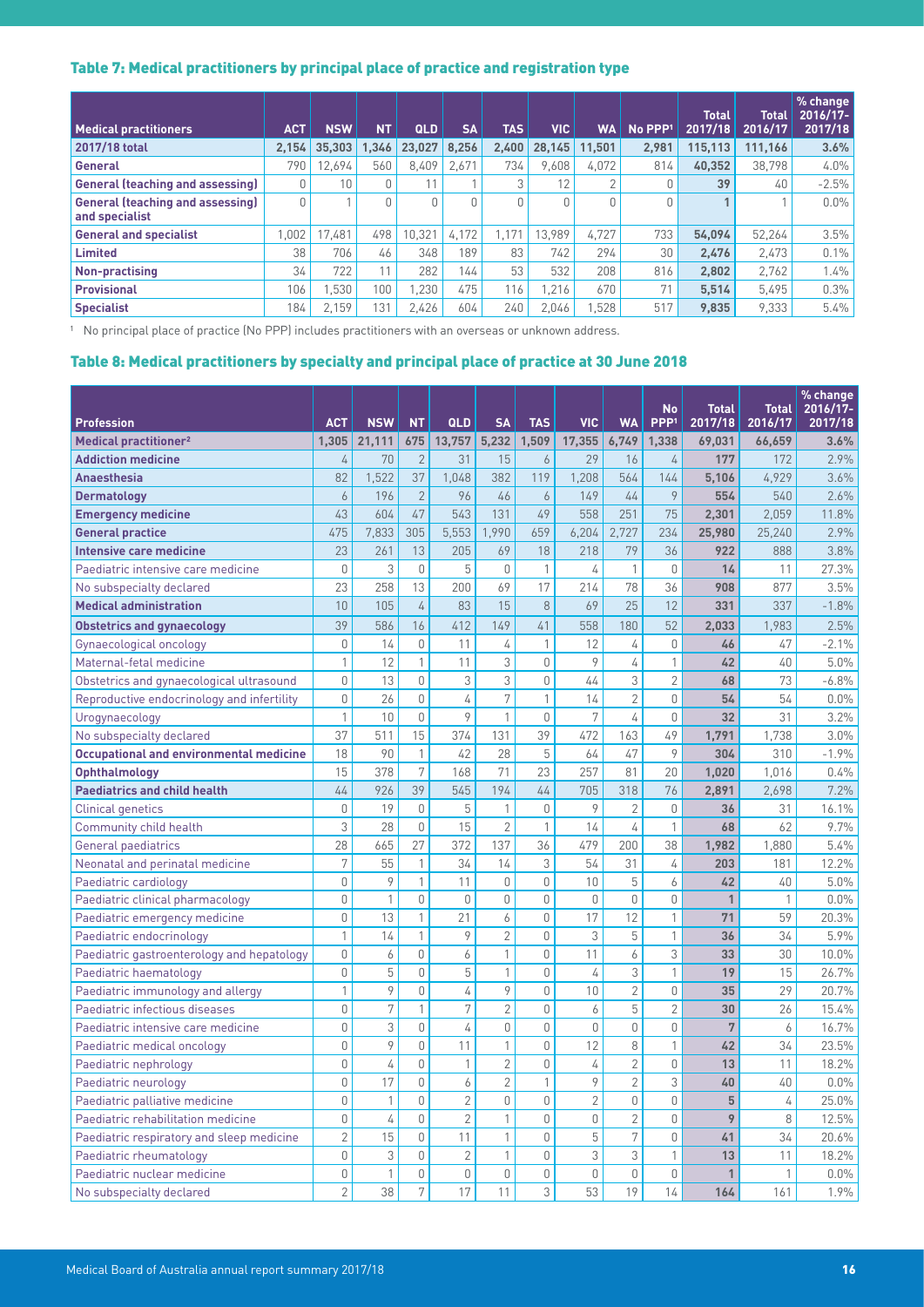|                                                   |                  |             |                |                |             |                |               |             |                               |                         |                         | % change            |
|---------------------------------------------------|------------------|-------------|----------------|----------------|-------------|----------------|---------------|-------------|-------------------------------|-------------------------|-------------------------|---------------------|
| <b>Profession</b>                                 | <b>ACT</b>       | <b>NSW</b>  | <b>NT</b>      | QLD            | <b>SA</b>   | <b>TAS</b>     | <b>VIC</b>    | <b>WA</b>   | <b>No</b><br>PPP <sup>1</sup> | <b>Total</b><br>2017/18 | <b>Total</b><br>2016/17 | 2016/17-<br>2017/18 |
| <b>Pain medicine</b>                              | 5                | 99          | $\theta$       | 60             | 31          | 11             | 62            | 34          | $\overline{2}$                | 304                     | 287                     | 5.9%                |
| <b>Palliative medicine</b>                        | 4                | 120         | $\overline{4}$ | 63             | 26          | 13             | 79            | 35          | 6                             | 350                     | 329                     | 6.4%                |
| <b>Pathology</b>                                  | 52               | 737         | 11             | 407            | 158         | 44             | 472           | 235         | 40                            | 2,156                   | 2,116                   | 1.9%                |
| Anatomical pathology (including<br>cytopathology) | 20               | 318         | 7              | 194            | 66          | 19             | 204           | 98          | 14                            | 940                     | 914                     | 2.8%                |
| Chemical pathology                                | 4                | 25          | $\mathbf{1}$   | 13             | 10          | $\overline{2}$ | 18            | 14          | 4                             | 91                      | 93                      | $-2.2%$             |
| Forensic pathology                                | 0                | 11          | $\Omega$       | 16             | 5           | $\overline{2}$ | 15            | 5           | $\mathbf 0$                   | 54                      | 51                      | 5.9%                |
| General pathology                                 | 1                | 48          | $\mathbf 0$    | 20             | 4           | 3              | 19            | 6           | $\mathbf{2}$                  | 103                     | 112                     | $-8.0\%$            |
| Haematology                                       | 12               | 177         | $\sqrt{2}$     | 100            | 43          | 13             | 143           | 48          | 13                            | 551                     | 538                     | 2.4%                |
| Immunology                                        | 6                | 49          | $\overline{0}$ | 14             | 10          | $\mathbf 0$    | 21            | 20          | 1                             | 121                     | 117                     | 3.4%                |
| Microbiology                                      | $\boldsymbol{7}$ | 89          | 1              | 42             | 17          | 5              | 45            | 36          | 3                             | 245                     | 241                     | 1.7%                |
| No subspecialty declared                          | $\overline{2}$   | 20          | $\Omega$       | 8              | 3           | 0              | 7             | 8           | 3                             | 51                      | 50                      | 2.0%                |
| <b>Physician</b>                                  | 203              | 3,223       | 94             | 1,859          | 874         | 198            | 3,087         | 883         | 224                           | 10,645                  | 10,165                  | 4.7%                |
| Cardiology                                        | 21               | 457         | 10             | 287            | 115         | 22             | 373           | 93          | 47                            | 1,425                   | 1,366                   | 4.3%                |
| <b>Clinical genetics</b>                          | $\mathbf 0$      | 32          | $\mathbf 0$    | 7              | 9           | $\mathbb O$    | 20            | 3           | $\theta$                      | 71                      | 70                      | 1.4%                |
| Clinical pharmacology                             | 0                | 16          | $\theta$       | 10             | 13          | 0              | 12            | 5           | 3                             | 59                      | 56                      | 5.4%                |
| Endocrinology                                     | 14               | 242         | 7              | 135            | 40          | 11             | 225           | 56          | 5                             | 735                     | 688                     | 6.8%                |
| Gastroenterology and hepatology                   | 24               | 280         | 5              | 171            | 64          | 16             | 263           | 75          | 22                            | 920                     | 874                     | 5.3%                |
| <b>General medicine</b>                           | 30               | 385         | 27             | 403            | 237         | 41             | 536           | 152         | 35                            | 1,846                   | 1,798                   | 2.7%                |
| Geriatric medicine                                | 13               | 257         | $\overline{2}$ | 110            | 63          | 12             | 244           | 87          | 4                             | 792                     | 718                     | 10.3%               |
| Haematology                                       | 11               | 179         | 3              | 102            | 40          | 16             | 175           | 43          | 16                            | 585                     | 563                     | 3.9%                |
| Immunology and allergy                            | 8                | 64          | $\mathbf{1}$   | 15             | 12          | $\overline{2}$ | 33            | 27          | 4                             | 166                     | 163                     | 1.8%                |
| Infectious diseases                               | 10               | 111         | 13             | 69             | 33          | 9              | 170           | 38          | 11                            | 464                     | 434                     | 6.9%                |
| Medical oncology                                  | 14               | 217         | 4              | 118            | 51          | 15             | 237           | 44          | 17                            | 717                     | 667                     | 7.5%                |
| Nephrology                                        | 13               | 181         | 14             | 98             | 28          | 10             | 182           | 43          | 15                            | 584                     | 556                     | 5.0%                |
| Neurology                                         | 10               | 231         | $\mathbf{1}$   | 86             | 39          | 8              | 207           | 44          | 13                            | 639                     | 601                     | 6.3%                |
| Nuclear medicine                                  | 8                | 107         | $\theta$       | 30             | 25          | 7              | 60            | 22          | 1                             | 260                     | 255                     | 2.0%                |
| Respiratory and sleep medicine                    | 12               | 232         | 1              | 134            | 62          | 13             | 190           | 70          | 10                            | 724                     | 685                     | 5.7%                |
| Rheumatology                                      | 11               | 122         | $\overline{2}$ | 54             | 37          | 9              | 112           | 30          | 7                             | 384                     | 371                     | 3.5%                |
| No subspecialty declared                          | 4                | 110         | 4              | 30             | 6           | 7              | 48            | 51          | 14                            | 274                     | 300                     | $-8.7%$             |
| <b>Psychiatry</b>                                 | 60               | 1,163       | 25             | 749            | 302         | 77             | 1,062         | 352         | 82                            | 3,872                   | 3,689                   | 5.0%                |
| <b>Public health medicine</b>                     | 32               | 131         | 22             | 79             | 26          | 10             | 77            | 42          | 13                            | 432                     | 433                     | $-0.2%$             |
| <b>Radiation oncology</b>                         | 13               | 142         | $\mathfrak{Z}$ | 76             | 18          | 9              | 100           | 25          | 8                             | 394                     | 386                     | 2.1%                |
| <b>Radiology</b>                                  | 58               | 721         | $\overline{2}$ | 484            | 175         | 45             | 649           | 264         | 137                           | 2,535                   | 2,464                   | 2.9%                |
| Diagnostic radiology                              | 44               | 629         | $\overline{2}$ | 413            | 160         | 41             | 517           | 229         | 116                           | 2,151                   | 2,097                   | 2.6%                |
| Diagnostic ultrasound                             | $\mathbb O$      | $\mathbb O$ | $\mathbb O$    | $\overline{1}$ | $\mathbb O$ | $\mathbb O$    | $\mathfrak 3$ | $\mathbb O$ | $\mathbb O$                   | $\pmb{\mathcal{L}}$     | 4                       | $0.0\%$             |
| Nuclear medicine                                  | 6                | 38          | $\Omega$       | 51             | 10          | $\mathbf{2}$   | 69            | 11          | 3                             | 190                     | 188                     | 1.1%                |
| No subspecialty declared                          | 8                | 54          | $\mathbb O$    | 19             | 5           | $\mathbf{2}$   | 60            | 24          | 18                            | 190                     | 175                     | 8.6%                |
| <b>Rehabilitation medicine</b>                    | $\sqrt{ }$       | 237         | $\overline{2}$ | 73             | 38          | 11             | 142           | 15          | 10                            | 535                     | 517                     | 3.5%                |
| <b>Sexual health medicine</b>                     | 4                | 57          | $\mathbf{1}$   | 21             | 10          | $\overline{2}$ | 25            | 8           |                               | 129                     | 127                     | 1.6%                |
| <b>Sport and exercise medicine</b>                | 12               | 44          | $\mathbf{1}$   | 11             | 4           | $\overline{2}$ | 39            | 10          | $\mathbf{1}$                  | 124                     | 121                     | 2.5%                |
| <b>Surgery</b>                                    | 96               | 1,866       | 37             | 1,149          | 480         | 109            | 1,542         | 514         | 143                           | 5,936                   | 5,853                   | 1.4%                |
| Cardio-thoracic surgery                           | 4                | 57          | $\mathbb O$    | 42             | 12          | 3              | 60            | 16          | 9                             | 203                     | 203                     | $0.0\%$             |
| General surgery                                   | 29               | 669         | 20             | 375            | 164         | 32             | 548           | 161         | 52                            | 2,050                   | 2,024                   | 1.3%                |
| Neurosurgery                                      | 7                | 81          | 1              | 52             | 16          | 7              | 68            | 19          | 5                             | 256                     | 252                     | 1.6%                |
| Oral and maxillofacial surgery                    | 3                | 35          | $\mathbf{2}$   | 34             | 13          | $\mathbf{2}$   | 36            | 15          | 5                             | 145                     | 133                     | $9.0\%$             |
| Orthopaedic surgery                               | 26               | 452         | 6              | 321            | 125         | 28             | 329           | 139         | 37                            | 1,463                   | 1,436                   | 1.9%                |
| Otolaryngology - head and neck surgery            | 7                | 167         | $\overline{2}$ | 98             | 45          | 9              | 126           | 43          | 13                            | 510                     | 510                     | $0.0\%$             |
| Paediatric surgery                                | 4                | 36          | $\mathbb O$    | 16             | 9           | $\overline{2}$ | 24            | 8           | 3                             | 102                     | 102                     | $0.0\%$             |
| Plastic surgery                                   | 5                | 133         | $\mathbf{2}$   | 73             | 43          | 10             | 148           | 48          | 6                             | 468                     | 461                     | 1.5%                |
| Urology                                           | 8                | 135         | $\mathbf{1}$   | 91             | 34          | 12             | 127           | 40          | 7                             | 455                     | 445                     | 2.2%                |
| Vascular surgery                                  | 3                | 77          | $\sqrt{2}$     | 47             | 19          | 4              | 65            | 20          | 3                             | 240                     | 238                     | 0.8%                |
| No subspecialty declared                          | $\mathbb O$      | 24          | $\mathbf{1}$   | $\mathbb O$    | 0           | 0              | 11            | 5           | 3                             | 44                      | 49                      | $-10.2%$            |

1 No principal place of practice (No PPP) includes practitioners with an overseas or unknown address. The data above record the number of practitioners with registration in the specialist fields listed. Individual practitioners may be registered to practise in more than one specialist field.

<sup>2</sup> The data above record the number of practitioners with registration in the specialist fields listed. Individual practitioners may be registered to practise in more than one specialist field.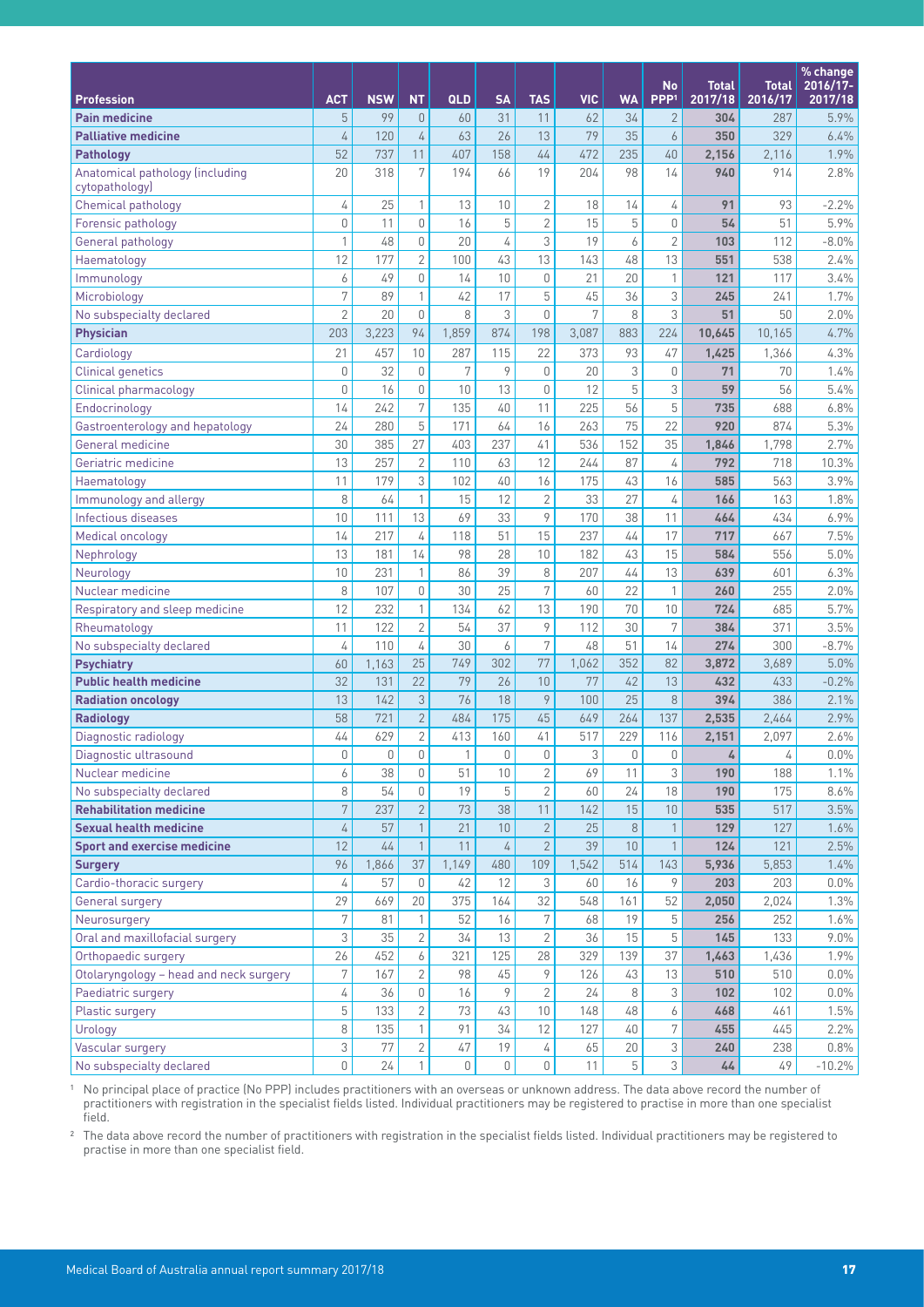# <span id="page-17-0"></span>Regulating the workforce

# **In brief: Notifications, monitoring and offences**

**3,749 notifications (complaints or concerns) were lodged with AHPRA about medical practitioners in 2017/18.**

**This equates to more than 51.5% of all complaints about health practitioners received by AHPRA.**

**5.1% of all medical practitioners were the subject of a notification (compared with 1.6% of all registered health practitioners).**

**Immediate action was taken 148 times; 32 resulted in suspension of a medical practitioner's registration while a notification was investigated.**

**255 mandatory notifications were made.**

**3,703 notifications were closed.**

**890 medical practitioners were monitored by AHPRA for health, performance and/or conduct during the year.**

**176 statutory offence complaints were made about medical practitioners – almost two-thirds related to title and practice protection.**

### <span id="page-17-1"></span>**An important note about our data**

AHPRA and the National Boards do not manage all complaints made about health practitioners in Australia and the data reflect this. In the pages that follow, we are reporting mainly on matters received and managed by AHPRA and the Board, unless otherwise stated.

#### The notification process is different in New South Wales and Queensland:

- $\rightarrow$  In NSW, AHPRA does not manage notifications. They are managed by 14 professional councils (supported by the Health Professional Councils Authority, or HPCA) and the Health Care Complaints Commission (HCCC).
- $\rightarrow$  In Queensland, the Office of the Health Ombudsman (OHO) receives all complaints about health practitioners and determines which of those complaints are referred to the Board/AHPRA to manage.

Wherever possible in the tables in this report, HPCA data are given in separate columns and the data have been checked by the HPCA (correct as at time of publication). Please refer to the HPCA's 2017/18 annual report on their [website](http://www.hpca.nsw.gov.au/publications-hpca), as data may have been subsequently reconciled.

Queensland became a co-regulatory jurisdiction on 1 July 2014 with the commencement of the Health Ombudsman Act. OHO receives all health complaints in Queensland, including those about registered medical practitioners, and decides whether the complaint:

- $\rightarrow$  is serious, in which case it must be retained by OHO for investigation
- $\rightarrow$  should be referred to AHPRA and the relevant National Board for management, or
- $\rightarrow$  can be closed, or managed by way of conciliation or local resolution.

This means that we only have access to the data relating to matters referred to us by OHO. AHPRA does not report on all complaints about registered health practitioners in Queensland.

# **What is a notification?**

In the National Scheme, a complaint or concern about a registered health practitioner or student is called a notification. They are called notifications because AHPRA is notified about a concern or complaint about a practitioner, which AHPRA manages in partnership with the relevant National Board. Most of the notifications received about individual medical practitioners are managed through Part 8 of the National Law, which can lead to decisions that affect a practitioner's registration.

Some complaints are treated differently under the National Law, as they are considered 'statutory offences'. AHPRA and the Board can prosecute individuals who commit these offences. For data about statutory offences concerning medical practitioners in 2017/18, see *Statutory offences*.

Keeping the public safe is the primary focus when the Board makes decisions about notifications.

Anyone can notify AHPRA about a registered medical practitioner's health, performance or conduct. While registered medical practitioners and employers have mandatory reporting obligations under the National Law, most of the complaints or concerns we receive are made voluntarily by patients or their families.

Standards of clinical care continue to be the primary reason people make a notification. There has been a small increase in the number of notifications about medication issues and a slight decrease in the number of communication issues.

We also received 10 notifications about students who were studying to become a medical practitioner during the year. Usually, these complaints and concerns are lodged by education providers. See the [2017/18 annual report](https://www.ahpra.gov.au/annualreport/2018/) for data relating to notifications about students across all regulated health professions.

For more information about the notifications process, visit the [AHPRA website](http://www.ahpra.gov.au/notifications).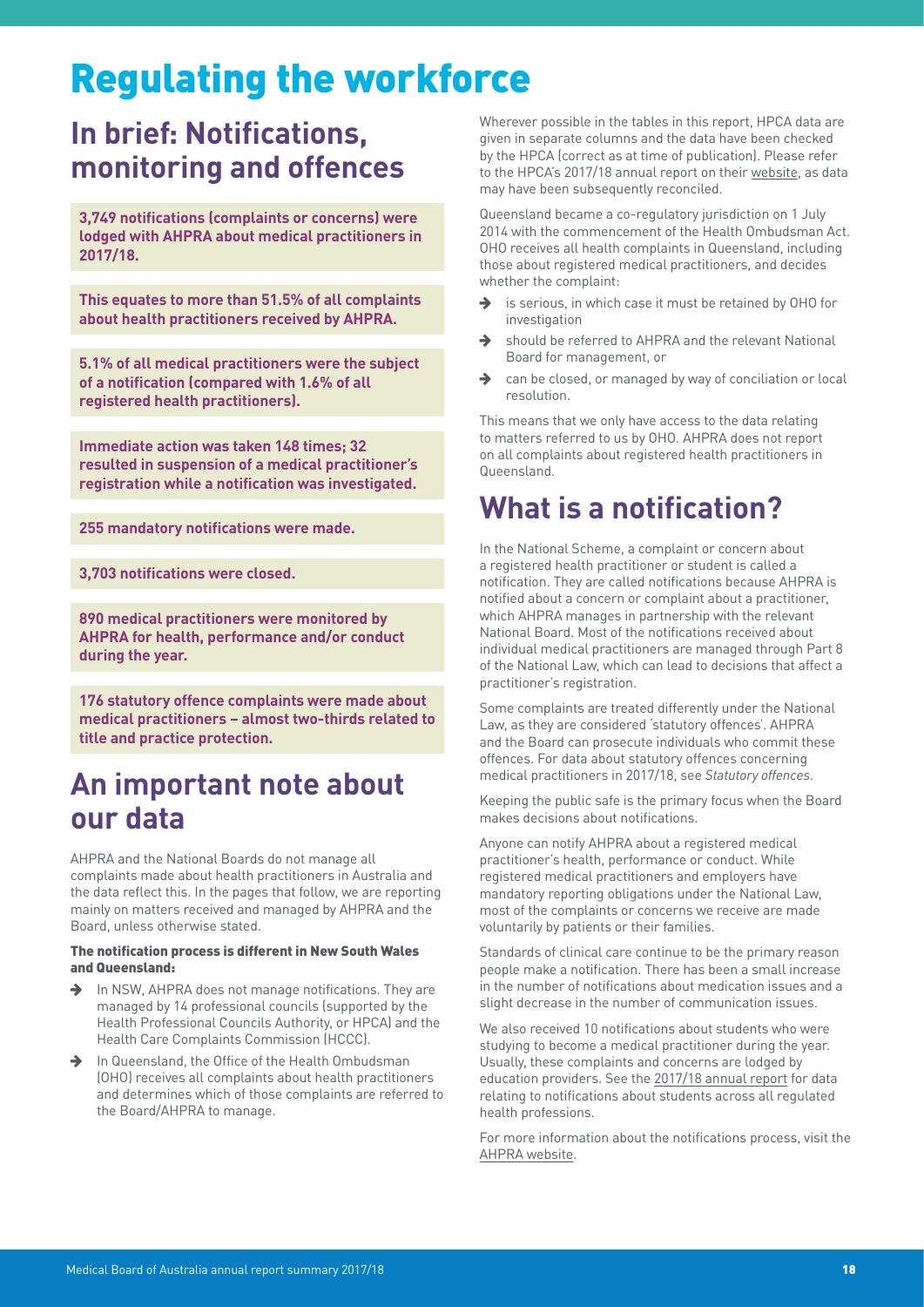# <span id="page-18-0"></span>**Notifications received**

This year, AHPRA received the highest number of notifications (7,276) in any single financial year since the National Scheme began, with over 51.5% (3,749) of those relating to medical practitioners. This is 3.6% more than the number received in relation to medical practitioners in 2016/17 (3,617) and 19.1% more than the number received in 2015/16 (3,147).

Almost all jurisdictions had an increase in notifications made about medical practitioners, with Victoria (1,203) and Queensland (1,094) accounting for 61.3% of notifications nationally relating to medical practitioners in 2017/18.

# **Notifications closed**

The Board assessed and completed slightly more notifications about medical practitioners in 2017/18 than in 2016/17. This represents the highest number of closures (3,703) for the Board since the start of the National Scheme. These closures accounted for more than 52% of all closed notifications across all professions nationally. Of notifications that were closed, 19.8% resulted in some form of regulatory action being taken by the Board.

There were 1,948 open notifications about medical practitioners as at 30 June 2018.

Tables 9–25 show data about notifications in 2017/18 and those that remained open as at 30 June 2018.

#### Figure 4: Total notifications received by AHPRA about medical practitioners, year by year, since the National Scheme began

![](_page_18_Figure_8.jpeg)

#### Figure 5: How AHPRA and the Board manage notifications

![](_page_18_Figure_10.jpeg)

#### Figure 6: Source of notifications lodged with AHPRA about medical practitioners

![](_page_18_Figure_12.jpeg)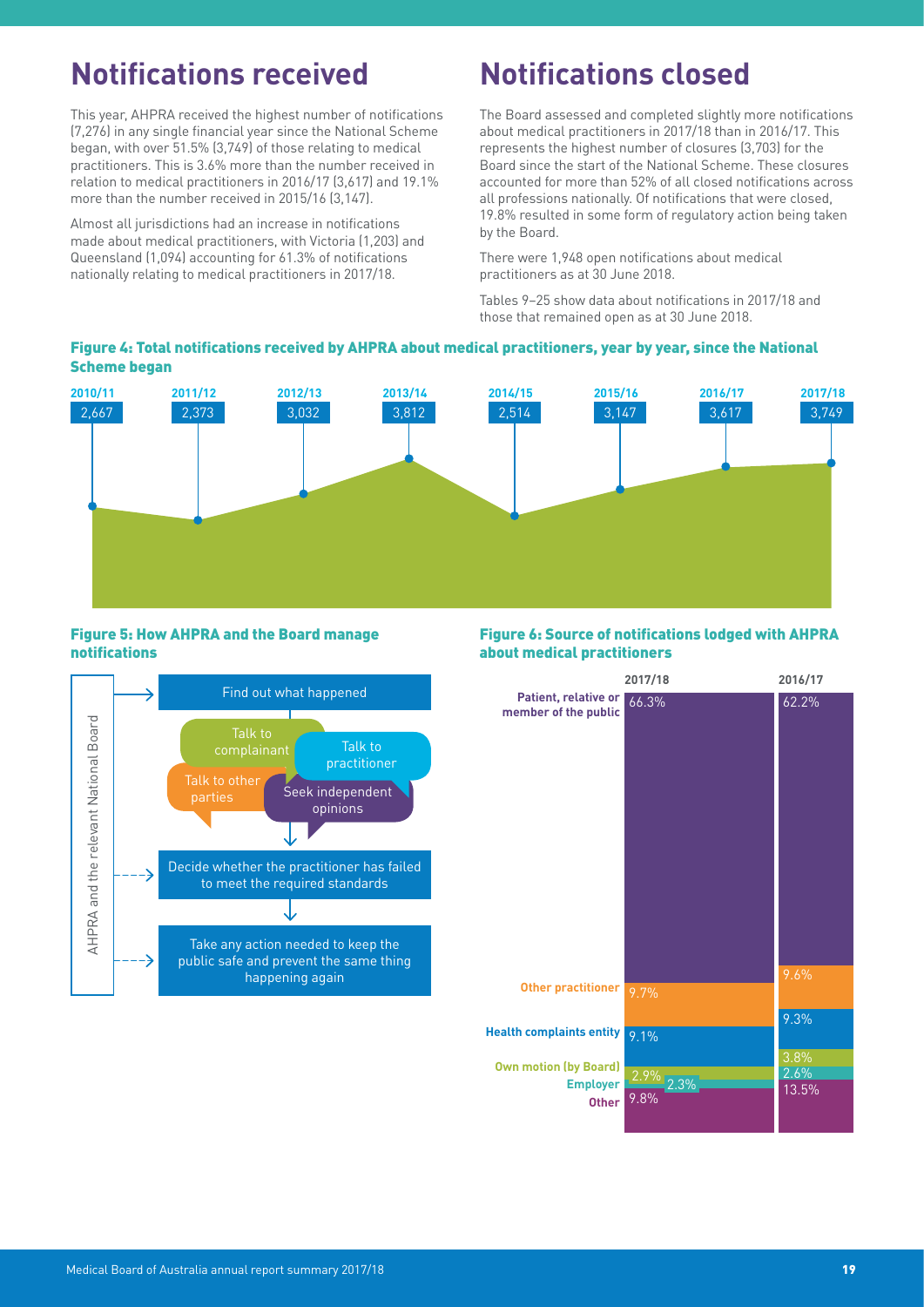#### <span id="page-19-0"></span>Figure 7: The most common types of complaint lodged with AHPRA about medical practitioners

![](_page_19_Figure_1.jpeg)

# **Mandatory notifications**

All health practitioners, their employers and education providers have mandatory reporting responsibilities under the National Law. This means that they must tell AHPRA if they have formed a reasonable belief that a registered medical practitioner or student has behaved in a way that constitutes notifiable conduct.

Notifiable conduct by registered health practitioners is defined as:

- $\rightarrow$  practised while intoxicated by alcohol or drugs
- $\rightarrow$  sexual misconduct in the practice of the profession
- $\rightarrow$  placed the public at risk of substantial harm because of an impairment (health issue), or
- $\rightarrow$  placed the public at risk because of a significant departure from accepted professional standards.

AHPRA received a total of 908 mandatory notifications in 2017/18, with over 28% (255) relating to medical practitioners. Of mandatory notifications closed, 37.7% resulted in some form of regulatory action being taken by the Board. This compares with 18.6% of voluntary notifications resulting in regulatory action.

Most mandatory notifications related to 'a serious departure from accepted standards of practice' by a medical practitioner.

For information about the *Guidelines for mandatory notifications*, visit the [Board's website](https://www.medicalboard.gov.au/codes-guidelines-policies/guidelines-for-mandatory-notifications.aspx).

Tables 15–18 show data about mandatory notifications in 2017/18.

# **Taking immediate action**

Immediate action is a serious step that the Board can take when it believes it is necessary to limit a medical practitioner's registration in some way to keep the public safe. It is an interim measure that a Board takes only in high-risk cases while it seeks further information.

In 2017/18, the Board considered immediate action on 232 occasions. The Board took immediate action on 148 occasions (in 76 cases, usually after the practitioner had made submissions, the Board did not consider it was necessary to take immediate action). Immediate action was considered on 6.2% of all notifications received this year, compared with 5.3% of all notifications received in 2015/16.

Tables 19 and 20 show data about immediate action in 2017/18.

# **Tribunals, panels and appeals**

## **Tribunals**

The Board can refer a matter to a tribunal for hearing. Usually this happens when the allegations involve the most serious of matters, such as where the Board believes a practitioner has behaved in a way that constitutes professional misconduct.

Tribunals in each state and territory:

- $\rightarrow$  Australian Capital Territory Civil and Administrative Tribunal
- $\rightarrow$  New South Wales Civil and Administrative Tribunal
- → Northern Territory Civil and Administrative Tribunal
- → Queensland Civil and Administrative Tribunal
- **South Australia** Health Practitioners Tribunal
- $\rightarrow$  Tasmania Health Practitioners Tribunal
- **→ Victorian** Civil and Administrative Tribunal
- **→ Western Australia** State Administrative Tribunal

Of the 77 matters relating to medical practitioners that were decided by tribunals in the year, more than 98% resulted in some form of disciplinary action or the surrender of registration.

### Panels

The Board has the power to establish two types of panel depending on the type of notification:

- $\rightarrow$  Health panels, for issues relating to a practitioner's health and performance, or
- Professional standard panels, for conduct and performance issues.

Under the National Law, panels must include members from the relevant health profession as well as community members. All health panels must include a medical practitioner. Each National Board has a list of approved people who may be called upon to sit on a panel.

Of the 18 matters relating to medical practitioners that were decided by panels during the year, just over 66% resulted in some form of regulatory action being taken against the individual medical practitioner.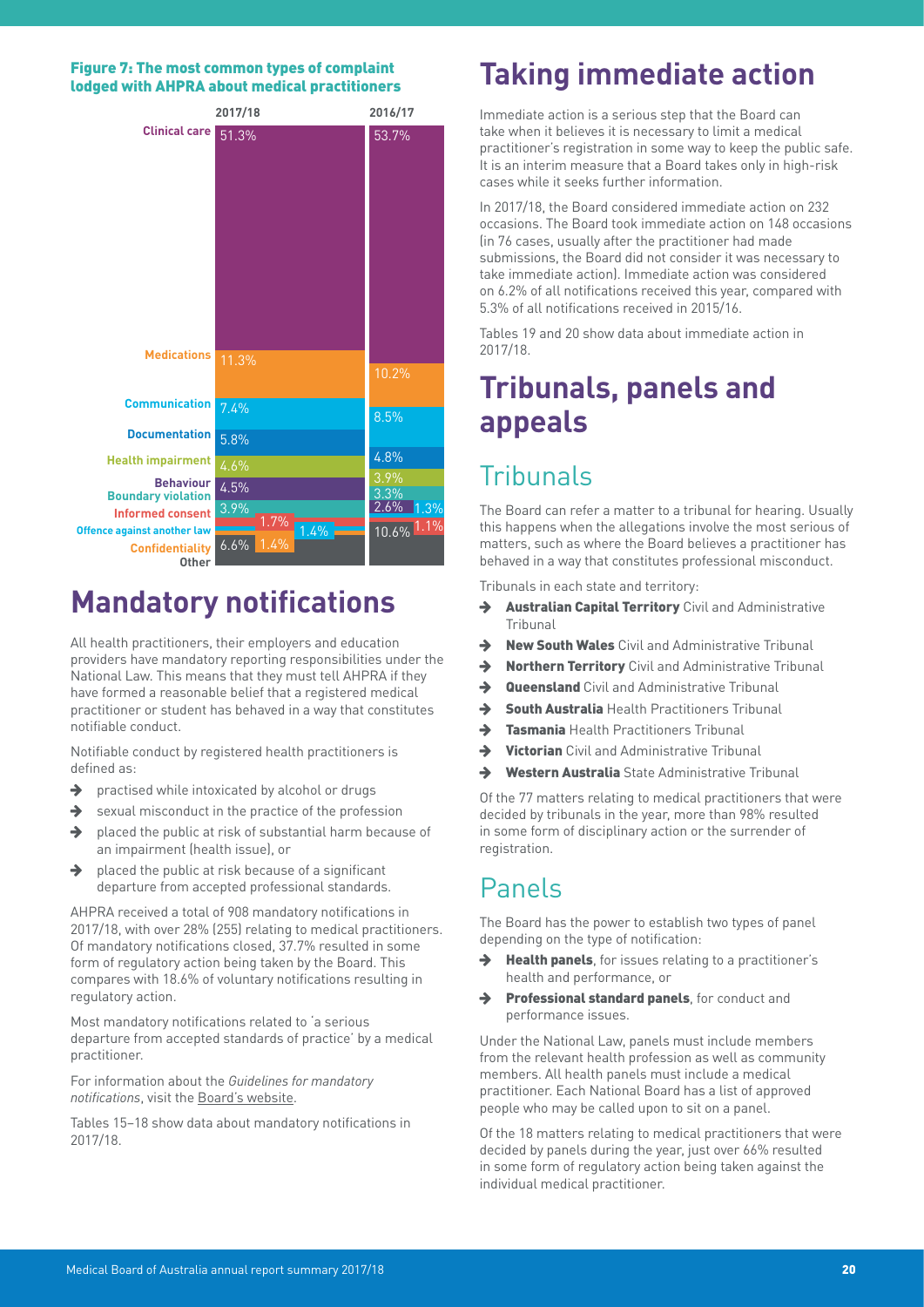# <span id="page-20-0"></span>Appeals

All regulatory decisions are evidence-based and guided by the regulatory principles of the National Scheme. The National Law provides a mechanism of appeal against a decision by a National Board in certain circumstances, including decisions to:

- $\rightarrow$  refuse an application for registration or endorsement of registration, or to refuse renewal of registration or renewal of an endorsement of registration
- $\rightarrow$  impose or change a condition placed on registration, or to refuse to change or remove a condition imposed on registration or an undertaking given by a registrant, or
- $\rightarrow$  suspend registration or to reprimand a practitioner.

There is also a mechanism of appeal by judicial review if the appeal relates to a perceived flaw in the administrative decision-making process, as opposed to the merits of the individual decision itself.

There were 13 appeals lodged nationally about decisions made by the Board under the National Law in 2017/18. In the previous year 35 appeals were lodged. In 2017/18, 28 appeals were finalised.

Please refer to the main [annual report](https://www.ahpra.gov.au/annualreport/2018/) by AHPRA and the National Boards for data relating to appeals in 2017/18.

Tables 24–25 show data about tribunals and panels in 2017/18.

# **Compliance**

On behalf of the Board, AHPRA monitors medical practitioners and students who have restrictions (conditions or undertakings) placed on their registration, and those with suspended or cancelled registration. By identifying any non-compliance with restrictions and acting swiftly and appropriately, AHPRA supports the Board to manage risk to public safety.

At 30 June 2018, there were 1,659 individual medical practitioners (comprising 1,692 monitoring cases) being actively monitored.1

Monitoring can be for one or more of the following reasons:

- $\rightarrow$  suitability/eligibility to be registered to practise
- $\rightarrow$  compliance with restrictions on their registration health, conduct, performance, and/or
- $\rightarrow$  to make sure that any practitioner who was cancelled from the register did not practise.

The 1,692 monitoring cases of medical practitioners represent 33.4% of all monitoring cases across the 15 professions in the National Scheme. The majority of these cases were being monitored for suitability/eligibility.

For more information on monitoring and compliance, visit the [AHPRA website.](https://www.ahpra.gov.au/registration/monitoring-and-compliance.aspx)

Tables 26 and 27 show data about monitoring cases in 2017/18.

# **Statutory offences**

The National Law sets out four types of statutory offences:

- $\rightarrow$  Unlawful use of protected titles
- $\rightarrow$  Unlawful claims by individuals or organisations as to registration
- $\rightarrow$  Performing a restricted act, and
- $\rightarrow$  Unlawful advertising.

Breaches of the National Law that constitute a statutory offence can put individuals and the community at risk. These offences may be committed by registered health practitioners, unregistered individuals or corporate entities and are covered under Part 7 of the National Law. For more information on monitoring and compliance, visit the [AHPRA website.](https://www.ahpra.gov.au/registration/monitoring-and-compliance.aspx)

AHPRA received 176 new offence complaints about the medical profession in 2017/18. Statutory offence complaints about medical practitioners accounted for 30.3% of all statutory offences received nationally across all professions. In 2016/17, 273 complaints about the medical profession were received. This higher number was largely due to complaints about alleged advertising breaches.

Concerns about unlawful advertising are now managed in two ways: serious-risk advertising complaints, advertising complaints by corporate entities and unregistered persons are managed as statutory offences, and low- to moderaterisk advertising offences by registrants are managed under the *Advertising compliance and enforcement strategy*.

This year, there was a 32.5% decrease in the number of offence complaints closed (191), down from 283 in 2016/17. This reflects the relatively smaller number of complaints received in 2017/18.

Table 28 shows data about statutory offences in 2017/18.

<sup>1</sup> A practitioner who has restrictions for more than one reason will be allocated more than one 'monitoring case'. For example, if a practitioner has conditions imposed as a result of health concerns and conduct, they will be allocated two monitoring cases.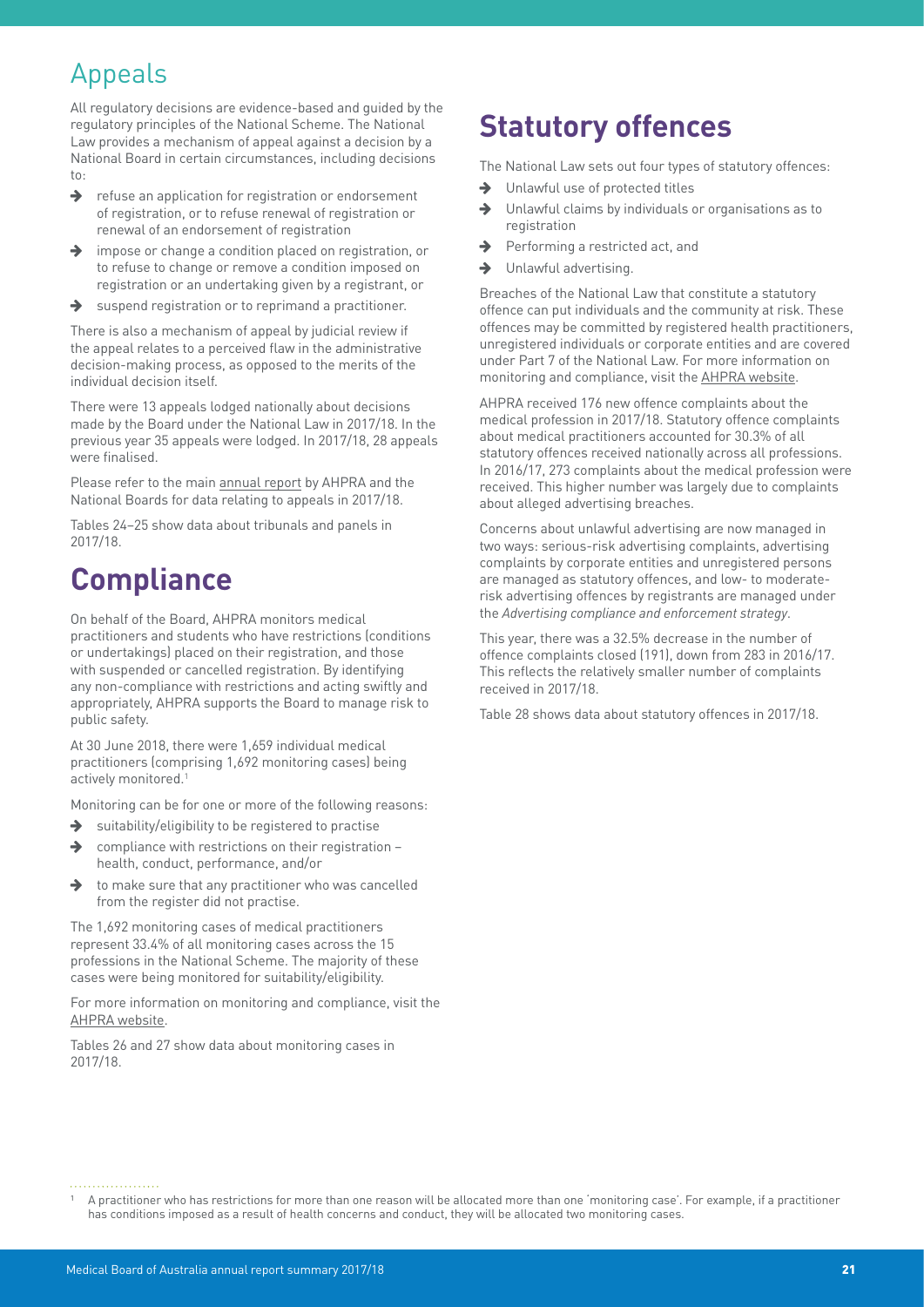#### <span id="page-21-0"></span>Table 9: Notifications received about medical practitioners, including matters closed in 2017/18 and those remaining open at 30 June 2018, by state or territory (including HPCA)

| Medical practitioners <sup>1</sup> | <b>ACT</b> | <b>NSW<sup>2</sup></b> | <b>NT</b> | QLD <sup>3</sup> | <b>SA</b> | <b>TAS</b> | <b>VIC</b> | <b>WA</b> | No PPP <sup>4</sup> | <b>Subtotal</b> | HPCA <sup>5</sup> | <b>Total</b> |
|------------------------------------|------------|------------------------|-----------|------------------|-----------|------------|------------|-----------|---------------------|-----------------|-------------------|--------------|
| Notifications received             | 121        | 63                     | 69        | 1094             | 501       | 124        | 1203       | 544       | 30                  | 3.749           | 2.599             | 6.348        |
| % of all medical notifications     | $.9\%$     | $.0\%$                 | $1.1\%$   | $7.2\%$          | $7.9\%$   | 2.0%       | 19.0%      | 8.6%      | 0.5%                | 59.1%           | 40.9%             | 100.0%       |
| <b>Mandatory received</b>          | 13         | $\overline{ }$         | 12        |                  | 50        | 10         | 116.       | 38        |                     | 255             | 88                | 343          |
| % of all medical notifications     | 3.8%       | 2.0%                   | 3.5%      | $.2\%$           | $14.6\%$  | 2.9%       | 33.8%      | $11.1\%$  | $.5\%$              | 74.3%           | 25.7%             | 100.0%       |
| <b>Notifications closed</b>        | 98         | 59                     | 73        | 1097             | 552       | 130        | 1125       | 544       | 25                  | 3.703           | 2.313             | 6,016        |
| % of all medical notifications     | $.6\%$     | $.0\%$                 | $.2\%$    | 18.2%            | 9.2%      | 2.2%       | 18.7%      | 9.0%      | 0.4%                | 61.6%           | 38.4%             | 100.0%       |
| Open at 30 June 2018               | 54         | 37                     | 35        | 705              | 171       | 58         | 620        | 254       | $14^{\circ}$        | 1.948           | .355              | 3,303        |
| % of all medical notifications     | $.6\%$     | $.1\%$                 | $1.1\%$   | 21.3%            | 5.2%      | $.8\%$     | 18.8%      | 7.7%      | 0.4%                | 59.0%           | 41.0%             | 100.0%       |

1 Data relating to notifications (complaints or concerns) are based on the state or territory of the practitioner's principal place of practice (PPP).

<sup>2</sup> Matters managed by AHPRA about practitioners with a PPP in NSW, where the conduct occurred outside NSW.

3 Matters referred to AHPRA and the National Board by the Office of the Health Ombudsman (OHO) in Queensland.

4 No principal place of practice (No PPP) includes practitioners with an overseas or unknown address.

5 Matters managed by the Health Professional Councils Authority (HPCA) in NSW.

#### Table 10: Notifications received by state and territory, year-on-year comparison (including HPCA)

| <b>Medical practitioners</b>                                 | <b>ACT</b> | <b>NSW</b> | <b>NT</b> | <b>QLD</b> | <b>SA</b> | <b>TAS</b> | VIC   | <b>WA</b> | No PPP <sup>1</sup> | Subtotal | HPCA <sup>2</sup> | <b>Total</b> |
|--------------------------------------------------------------|------------|------------|-----------|------------|-----------|------------|-------|-----------|---------------------|----------|-------------------|--------------|
| 2017/18                                                      | 121        | 63         | 69        | .094       | 501       | 124        | 1.203 | 544       | 30                  | 3.749    | 2.599             | 6,348        |
| 2016/17                                                      | 114.       | 51         | 84        | .141       | 393       | 185        | .140  | 476       | 33                  | 3.617    | 2.296             | 5,913        |
| % change from 2016/17 to 2017/18                             | 6.1%       | 23.5%      | $-17.9%$  | $-4.1\%$   | 27.5%     | $-33.0%$   | 5.5%  | 14.3%     | $-9.1\%$            | 3.6%     | 13.2%             | 7.4%         |
| All notifications <sup>3</sup> received 2017/18              | 209        | 111        | 147       | 2.079      | 992       | 251        | 2.414 | 972       | 101                 | 7.276    | 4.610             | 11.886       |
| All notifications <sup>3</sup> received 2016/17              | 242        | 96         | 169       | 2.046      | 800       | 329        | 2.230 | 900       | 86                  | 6.898    | 4,111             | 11.009       |
| <b>Medical as % of all notifications</b><br>received 2017/18 |            | 56.8%      | 46.9%     | 52.6%      | 50.5%     | 49.4%      | 49.8% | 56.0%     | 29.7%               | 51.5%    | 56.4%             | 53.4%        |
| <b>Medical as % of all notifications</b><br>received 2016/17 | 47.1%      | 53.1%      | 49.7%     | 55.8%      | $49.1\%$  | $56.2\%$   | 51.1% | 52.9%     | 38.4%               | 52.4%    | 55.9%             | 53.7%        |

1 No principal place of practice (No PPP) includes practitioners with an overseas or unknown address.

2 Matters managed by the HPCA in NSW.

<sup>3</sup> 'All notifications' are the total number of notifications lodged with AHPRA about registered health practitioners in the health professions regulated in the National Scheme.

#### Table 11: Percentage of practitioners with notifications received, by state or territory (including HPCA)

|                                      |        | NSW (including                             |        | QLD (including                      |           |         |        |           | No <sub>1</sub>  |              |
|--------------------------------------|--------|--------------------------------------------|--------|-------------------------------------|-----------|---------|--------|-----------|------------------|--------------|
| <b>Medical practitioners</b>         |        | <b>ACT</b>   HPCA complaints) <sup>1</sup> |        | $NT   OHO$ complaints) <sup>2</sup> | <b>SA</b> | TAS I   | VIC.   | <b>WA</b> | PPP <sup>3</sup> | <b>Total</b> |
| Total medical practitioners 2017/18  | 5.4%   | 5.7%                                       | 4.3%   | 7.2%                                | 5.4%      | 4.4%    | 3.6%   | 4.0%      | 0.7%             | 5.1%         |
| Total medical practitioners 2016/17  | 5.2%   | 5.5%                                       | 5.9%   | 7.7%                                | $4.4\%$   | $6.8\%$ | 3.7%   | $3.8\%$   | $1\%$            | 5.1%         |
| All registered practitioners 2017/18 | $.6\%$ | $.8\%$                                     | $.8\%$ | 2.1%                                | $.6\%$    | $.5\%$  | $.1\%$ | $.2\%$    | 0.3%             | 1.6%         |
| All registered practitioners 2016/17 | $.9\%$ | $.7\%$                                     | 2.2%   | 2.2%                                | $.3\%$    | $.9\%$  | 1%     | $.2\%$    | 0.5%             | 1.6%         |

1 Matters managed by the HPCA in NSW.

<sup>2</sup> Includes matters managed by OHO in Queensland, not just those matters referred to AHPRA by OHO.

<sup>3</sup> No principal place of practice (No PPP) includes practitioners with an overseas or unknown address.

#### Table 12: Open notifications at 30 June 2018, by state or territory (including HPCA)

| <b>Medical practitioners</b>           | <b>ACT</b> | NSW <sup>1</sup> | <b>NT</b> | QLD   | <b>SA</b> | <b>TAS</b> | <b>VIC</b> | WA       |       | No PPP <sup>2</sup> Subtotal | HPCA <sup>3</sup> | <b>Total</b> |
|----------------------------------------|------------|------------------|-----------|-------|-----------|------------|------------|----------|-------|------------------------------|-------------------|--------------|
| 2017/18                                | 54         | 37               | 35        | 705   | 171       | 58         | 620        | 254      | 14    | 1.948                        | 1.355             | 3.303        |
| 2016/17                                | 34         | 26               | 38        | 710   | 223       | 67         | 547        | 250      | 10    | 1.905                        | .175              | 3,080        |
| % change 2016/17 to 2017/18            | 59%        | 42%              | $-8%$     | $-1%$ | $-23%$    | $-13%$     | 13.3%      | 2%       | 40%   | 2%                           | 15%               | 7%           |
| All cases open 2017/18                 | 102        | 77               | 67        | .448  | 435       | 121        | .345       | 554      | 38    | 4.187                        | 2.541             | 6.728        |
| All cases open 2016/17                 | 107        | 60               | 90        | .431  | 492       | 141        | .125       | 537      | 33    | 4.016                        | 2.282             | 6.298        |
| Medical as % of all open cases 2017/18 | $52.9\%$   | 48.1%            | 52.2%     | 48.7% | $39.3\%$  | 47.9%      | $46.1\%$   | 45.8%    | 36.8% | 46.5%                        | 53.3%             | 49.1%        |
| Medical as % of all open cases 2016/17 | $31.8\%$   | 43.3%            | 42.2%     | 49.6% | 45.3%     | 47.5%      | $48.6\%$   | $46.6\%$ | 30.3% | 47.4%                        | $.5\%$<br>51      | 48.9%        |

1 Matters managed by AHPRA about practitioners with a PPP in NSW, where the conduct occurred outside NSW.

2 No principal place of practice (No PPP) includes practitioners with an overseas or unknown address.

3 Matters managed by the HPCA in NSW.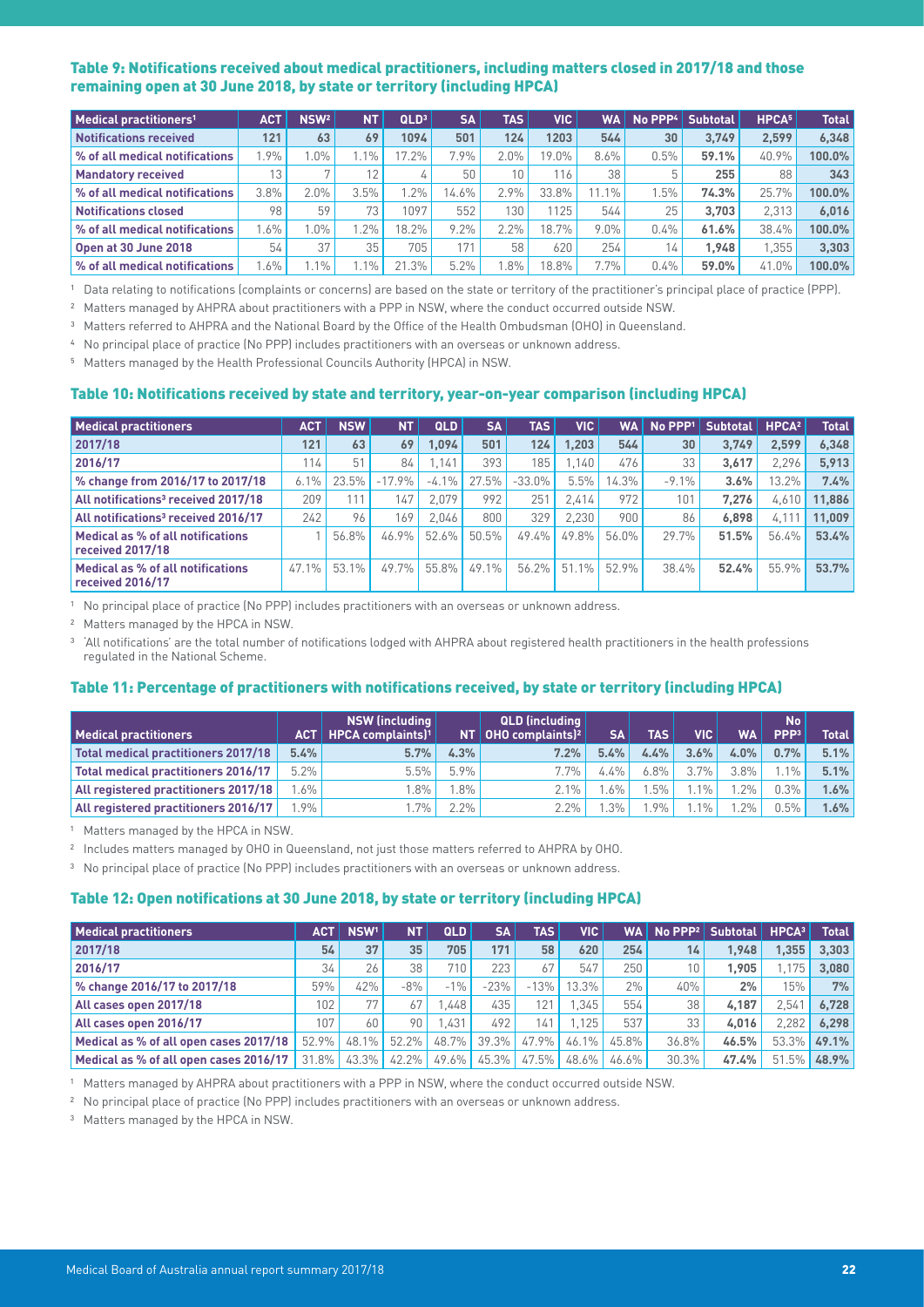#### <span id="page-22-0"></span>Table 13: Notifications closed, by state or territory (including HPCA)

| <b>Notifications</b>                                                  | <b>ACT</b> | NSW <sup>1</sup> | <b>NT</b> | QLD <sup>2</sup> | <b>SA</b> | <b>TAS</b> | <b>VIC</b> | <b>WA</b> | $No$ PPP <sup>3</sup> | <b>Subtotal</b> | HPCA <sup>4</sup> | <b>Total</b> |
|-----------------------------------------------------------------------|------------|------------------|-----------|------------------|-----------|------------|------------|-----------|-----------------------|-----------------|-------------------|--------------|
| <b>Closed matters relating to medical</b><br>practitioners in 2017/18 | 98         | 59               | 73        | 1.097            | 552       | 130        | 1.125      | 544       | 25                    | 3.703           | 2.313             | 6.016        |
| <b>Closed matters relating to medical</b><br>practitioners in 2016/17 | 126        | 63               | 75        | 1.139            | 382       | 165        | 1.130      | 447       | 30                    | 3.557           | 2.097             | 5.654        |
| % change from 2016/17 to 2017/18                                      | $-22%$     | $-6\%$           | $-3%$     | $-4\%$           | 45%       | $-21%$     | $0\%$      | 22%       | $-17%$                | 4%              | 10%               | 6%           |
| All notifications <sup>5</sup> closed in 2017/18                      | 211        | 114.             | 168       | 2.065            | 1.049     | 265        | 2.197      | 953       | 83                    | 7.105           | 4,240             | 11,345       |
| All notifications <sup>5</sup> closed in 2016/17                      | 237        | 102              | 149       | .901             | 871       | 284        | 2.192      | 859       | 74                    | 6.669           | 3.744             | 10.413       |
| 2017/18: medical practitioners as % of<br>all notifications closed    | 46.4%      | 51.8%            | 43.5%     | $53.1\%$         | 52.6%     | 49.1%      | 51.2%      | 57 1%     | 30.1%                 | 52.1%           | 54.6%             | 53.0%        |
| 2016/17: medical practitioners as % of<br>all notifications closed    | 53.2%      | 61.8%            | 50.3%     | $59.9\%$         | 43.9%     | 58.1%      | 51.6%      | 52.0%     | 40.5%                 | 53.3%           | 56.0%             | 54.3%        |

1 Matters managed by AHPRA about practitioners with a PPP in NSW, where the conduct occurred outside NSW.

2 Matters referred to AHPRA and the National Board by OHO in Queensland.

<sup>3</sup> No principal place of practice (No PPP) includes practitioners with an overseas or unknown address.

4 Matters managed by the HPCA in NSW.

5 'All notifications' are the total number of notifications closed about registered health practitioners in the 15 health professions regulated in the National Scheme.

#### Table 14: Notifications closed, by stage at closure (excluding HPCA)

|                                               | 2017/18               |                 | 2016/17                      |                 |
|-----------------------------------------------|-----------------------|-----------------|------------------------------|-----------------|
| Stage at closure                              | Medical practitioners | All registrants | <b>Medical practitioners</b> | All registrants |
| Assessment <sup>1</sup>                       | 2,435                 | 4.431           | 2.438                        | 4,141           |
| Health or performance assessment <sup>2</sup> | 119                   | 419             | 94                           | 362             |
| <b>Investigation</b>                          | 1.055                 | 2.039           | 919                          | 1.919           |
| <b>Panel hearing</b>                          | 16                    | 47              | 25                           | 72              |
| <b>Tribunal hearing</b>                       | 78                    | 169             | 81                           | 175             |
| <b>Total<sup>3</sup></b>                      | 3,703                 | 7,105           | 3.557                        | 6,669           |

1 Closed after initial assessment of the matter.

<sup>2</sup> Performance assessments are carried out by a Board-selected assessor whose scope of practice is similar to that of the practitioner being assessed (assessors are not Board members or AHPRA staff).

3 Excludes matters managed by the HPCA in NSW.

#### Table 15: Medical practitioners with mandatory notifications (including HPCA)

|                              |              |                                      | 2017/18 |               |                  |                                      | 2016/17      |               |
|------------------------------|--------------|--------------------------------------|---------|---------------|------------------|--------------------------------------|--------------|---------------|
|                              |              | Number of practitioners <sup>1</sup> |         | Rate / 10.000 |                  | Number of practitioners <sup>1</sup> |              | Rate / 10,000 |
| <b>Profession</b>            | <b>AHPRA</b> | HPCA2                                | Total   | practitioners | <b>AHPRA</b>     | HPCA <sup>2</sup>                    | <b>Total</b> | practitioners |
| <b>Medical practitioners</b> | 203          | 77                                   | 280     | 24.3          | 189 <sub>1</sub> | 64                                   | 253          | 22.8          |
| <b>All registrants</b>       | 793          | 332                                  | 1.125   | 16.0          | 747              | 276                                  | .023         | 15.1          |

<sup>1</sup> The number of practitioners involved in the mandatory reports received.

2 Matters managed by the HPCA in NSW.

#### Table 16: Mandatory notifications received, by state or territory (including HPCA)

| Notifications                                                   | <b>ACT</b> | NSW <sup>1</sup> | <b>NT</b> | <b>QLD</b> | <b>SA</b> | <b>TAS</b> | VIC   | WA I  | $No$ PPP <sup>2</sup> | Subtotal | HPCA <sup>3</sup> | <b>Total</b> |
|-----------------------------------------------------------------|------------|------------------|-----------|------------|-----------|------------|-------|-------|-----------------------|----------|-------------------|--------------|
| 2017/18                                                         | 13         |                  | 12        |            | 50        | 10         | 116   | 38    | 5                     | 255      | 88                | 343          |
| 2016/17                                                         | Ò          |                  |           |            | 65        | 20         | 86    | 35    |                       | 224      | 70                | 294          |
| % change from 2016/17 to 2017/18                                | 17%        | 250%             | 200%      | $0\%$      | $-23%$    | $-50%$     | 35%   | 9%    | 150%                  | 14%      | 26%               | 17%          |
| All mandatory notifications <sup>4</sup> received<br>2017/18    | 28         | 17               | 27        |            | 260       | 42         | 372   | 132   | 22                    | 908      | 362               | 1.270        |
| All mandatory notifications <sup>4</sup> received<br>2016/17    | 32         | $\overline{ }$   | 15        | 13         | 255       | 73         | 335   | 111   |                       | 847      | 295               | 1.142        |
| Medical as % of all mandatory<br>notifications received 2017/18 | 46.4%      | 41.2%            | 44.4%     | $50.0\%$   | 19.2%     | 23.8%      | 31.2% | 28.8% | 22.7%                 | 28.1%    | 24.3%             | 27.0%        |
| Medical as % of all mandatory<br>notifications received 2016/17 | 18.8%      | 28.6%            | 26.7%     | $30.8\%$   | 25.5%     | 27.4%      | 25.7% | 31.5% | 33.3%                 | 26.4%    | 23.7%             | 25.7%        |

1 Matters managed by AHPRA about practitioners with a PPP in NSW, where the conduct occurred outside NSW.

<sup>2</sup> No principal place of practice (No PPP) includes practitioners with an overseas or unknown address.

3 Matters managed by the HPCA in NSW.

4 Closed after initial assessment of the matter.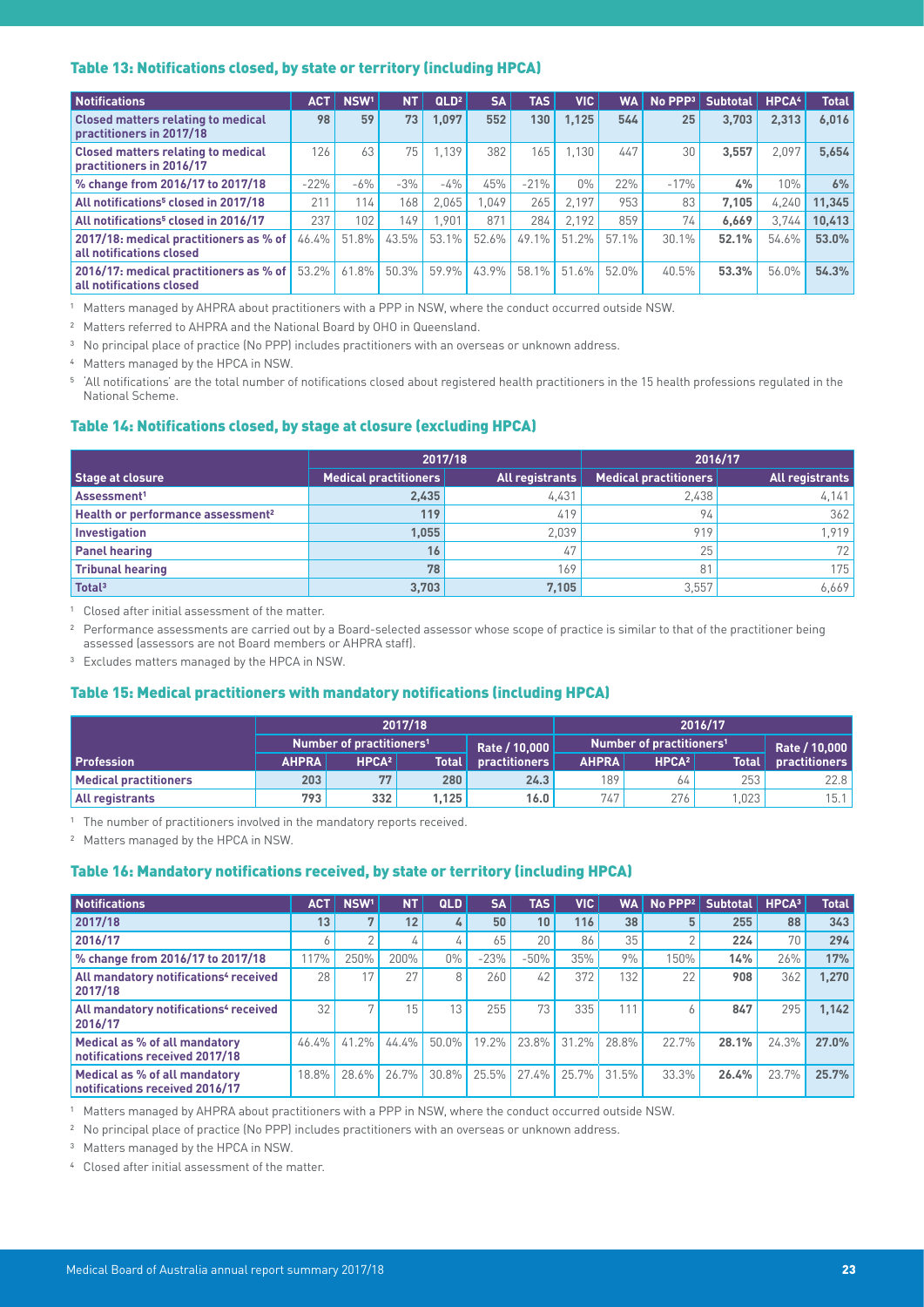#### <span id="page-23-0"></span>Table 17: Outcomes of assessment for mandatory notifications, by grounds for the notification (excluding HPCA)

|                   |                                              |                  |            | <b>Grounds for notification<sup>1</sup></b>                          |          |     |     |
|-------------------|----------------------------------------------|------------------|------------|----------------------------------------------------------------------|----------|-----|-----|
| <b>Outcome</b>    |                                              | <b>Standards</b> | Impairment | Sexual misconduct   Alcohol or drugs   Total 2017/18   Total 2016/17 |          |     |     |
|                   | No further action                            | 56               |            | 3                                                                    |          | 68  | 57  |
|                   | Dealt with as enquiry                        |                  |            |                                                                      |          |     |     |
| <b>End matter</b> | <b>Caution</b>                               |                  |            |                                                                      |          | 6   | 13  |
|                   | <b>Accept undertaking</b>                    |                  |            |                                                                      |          |     |     |
|                   | <b>Impose conditions</b>                     |                  |            |                                                                      |          | 3   |     |
|                   | <b>Total closed after assessment</b>         | 65               | 11         | 3                                                                    | ۵        | 79  | 72  |
| <b>Refer to</b>   | Refer to health or<br>performance assessment |                  | 13         |                                                                      | 3        | 22  | 12  |
| further<br>stage  | <b>Refer to investigation</b>                | 118              | 18         | 16                                                                   | $\Omega$ | 154 | 110 |
|                   | Refer to other stage                         |                  |            |                                                                      |          | 0   | 4   |
|                   | <b>Total referred to further stage</b>       | 124              | 31         | 16                                                                   | 5        | 176 | 126 |
|                   | <b>Total assessments finalised 2017/18</b>   | 189              | 42         | 19                                                                   | 5        | 255 |     |
|                   | <b>Total assessments finalised 2016/17</b>   | 147              | 33         | 13                                                                   | 5        |     | 198 |

1 Excludes matters managed by the HPCA in NSW.

<sup>2</sup> No further regulatory action is usually taken when, based on available information, the Board determines there is no risk to the public that meets the legal threshold for regulatory action. It may also be because a practitioner has taken steps to voluntarily address issues of concern.

#### Table 18: Outcomes at closure for mandatory notifications closed in 2017/18 (excluding HPCA)

| <b>Outcome</b>                                        | Total 2017/18 | <b>Total 2016/17</b> |
|-------------------------------------------------------|---------------|----------------------|
| No further action <sup>1</sup>                        | 147           | 128                  |
| <b>Impose conditions</b>                              | 28            | 29                   |
| <b>Caution</b>                                        | 23            | 40                   |
| <b>Accept undertaking</b>                             | 16            | 15                   |
| <b>Suspend registration</b>                           | 5             | 4                    |
| <b>Fine registrant</b>                                |               |                      |
| <b>Cancel registration</b>                            | 4             |                      |
| <b>Reprimand</b>                                      | 4             |                      |
| Refer all or part of the notification to another body | ۰             |                      |
| <b>Total</b>                                          | 236           | 221                  |

1 No further regulatory action is usually taken when, based on available information, the Board determines there is no risk to the public that meets the legal threshold for regulatory action. It may also be because a practitioner has taken steps to voluntarily address issues of concern.

#### Table 19: Immediate action cases by state or territory (including HPCA)

| <b>Medical practitioner</b>      | <b>ACT</b>               | NSW <sup>1</sup> | <b>AT</b>       | QLD   | <b>SA</b> | TAS I    | <b>VIC</b> |       |        | VA   No PPP2   Subtotal   . | HPCA <sup>3</sup> | <b>Total</b> |
|----------------------------------|--------------------------|------------------|-----------------|-------|-----------|----------|------------|-------|--------|-----------------------------|-------------------|--------------|
| 2017/18                          |                          |                  | 10 <sup>°</sup> | 37    | 30        | 13       | 79         | 48    |        | 232                         | 118               | 350          |
| 2016/17                          |                          |                  |                 | 28    | 45        |          |            | 30    |        | 160                         | O <sub>1</sub>    | 251          |
| % change from 2016/17 to 2017/18 | 133.3%   500.0%   100.0% |                  |                 | 32.1% | $-33.3\%$ | $85.7\%$ | $92.7\%$   | 60.0% | 200.0% | 45.0%                       |                   | 29.7% 39.4%  |

1 Matters managed by AHPRA about practitioners with a PPP in NSW, where the conduct occurred outside NSW.

2 No principal place of practice (No PPP) includes practitioners with an overseas or unknown address.

3 Matters managed by the HPCA in NSW.

#### Table 20: Outcomes of immediate actions (excluding HPCA)

|                                         | 2017/18               |                 | 2016/17               |                        |
|-----------------------------------------|-----------------------|-----------------|-----------------------|------------------------|
| Outcome <sup>1</sup>                    | Medical practitioners | All registrants | Medical practitioners | <b>All registrants</b> |
| Not take immediate action               | 76                    | 173             | 48                    | 76                     |
| <b>Accept undertaking</b>               | 51                    | 113             | 34                    | 69                     |
| <b>Impose conditions</b>                | 65                    | 174             | 45                    | 147                    |
| <b>Accept surrender of registration</b> |                       |                 |                       |                        |
| <b>Suspend registration</b>             | 32                    | 126             | $\cap$<br>ΖJ          | 103                    |
| <b>Decision pending</b>                 |                       | 22              |                       | 23                     |
| <b>Total</b>                            | 232                   | 609             | 160                   | 419                    |

1 Excludes matters managed by the HPCA in NSW.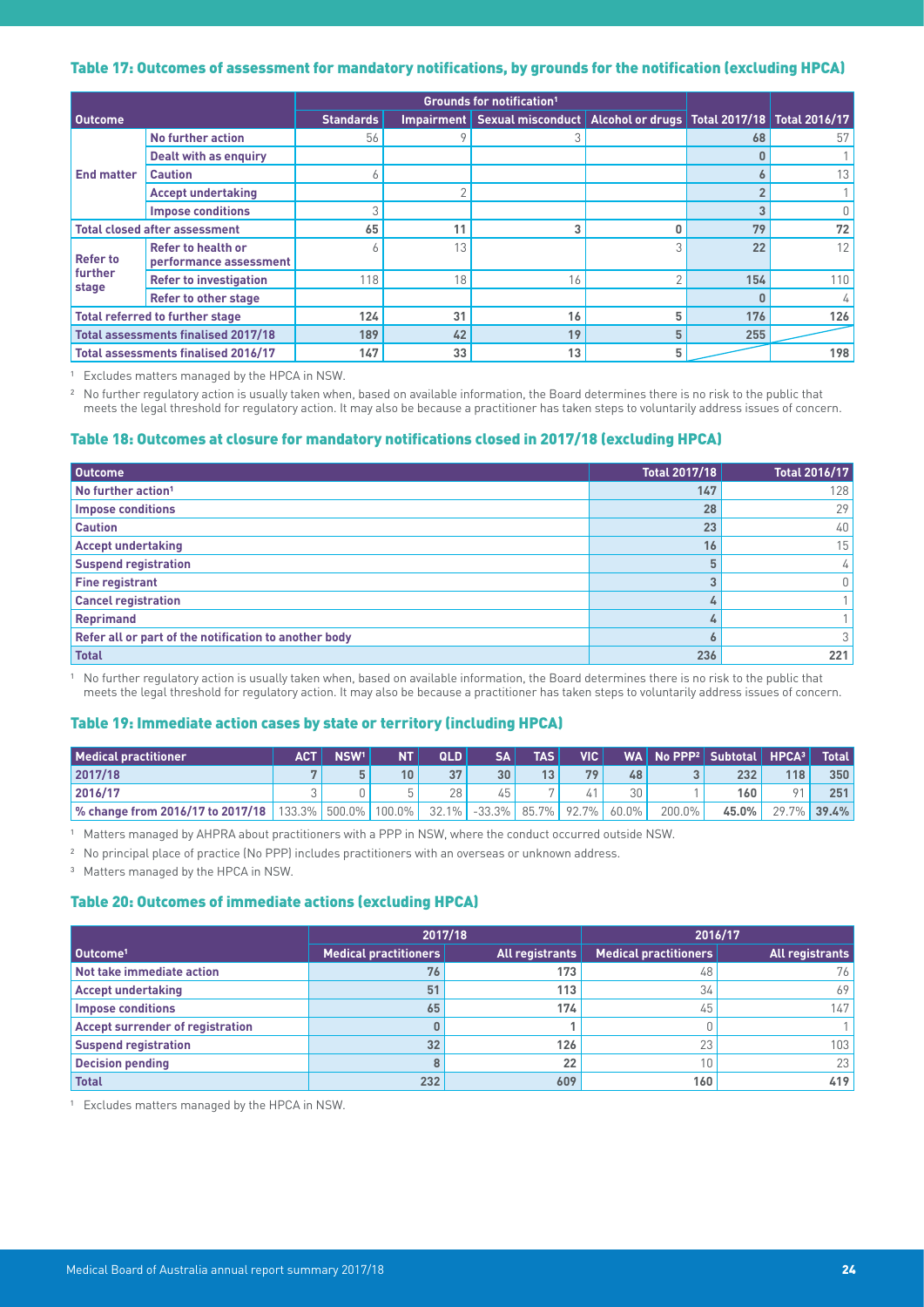#### <span id="page-24-0"></span>Table 21: Outcomes at closure for notifications closed (excluding HPCA)

|                                                                 |                                        | 2017/18                | 2016/17                                |                        |
|-----------------------------------------------------------------|----------------------------------------|------------------------|----------------------------------------|------------------------|
| <b>Outcome</b>                                                  | <b>Medical</b><br><b>practitioners</b> | <b>All registrants</b> | <b>Medical</b><br><b>practitioners</b> | <b>All registrants</b> |
| No further action <sup>1</sup>                                  | 2,970                                  | 5,116                  | 2,714                                  | 4,572                  |
| Refer all or part of the notification to another body           | 23                                     | 71                     | 31                                     | 54                     |
| <b>HCE</b> to retain                                            | 128                                    | 174                    | 130                                    | 159                    |
| <b>Caution or reprimand</b>                                     | 249                                    | 816                    | 393                                    | 946                    |
| <b>Accept undertaking</b>                                       | 64                                     | 158                    | 62                                     | 149                    |
| <b>Impose conditions</b>                                        | 225                                    | 686                    | 199                                    | 706                    |
| <b>Fine registrant</b>                                          | 8                                      | 12                     | 3                                      | 11                     |
| <b>Suspend registration</b>                                     | 16                                     | 37                     | 13                                     | 30                     |
| <b>Practitioner surrender</b>                                   | 0                                      | 5                      |                                        | 5                      |
| <b>Cancel registration</b>                                      | 20                                     | 30                     | O                                      | 34                     |
| Not permitted to reapply for registration for 12 months or more |                                        |                        | 3                                      | 3                      |
| <b>Total</b>                                                    | 3,703                                  | 7,105                  | 3,557                                  | 6,669                  |

1 No further regulatory action is usually taken when, based on available information, the Board determines there is no risk to the public that meets the legal threshold for regulatory action. It may also be because a practitioner has taken steps to voluntarily address issues of concern.

#### Table 22: Outcomes of assessments finalised (excluding HPCA)

|                                                       | 2017/18                                |                        | 2016/17                         |                        |
|-------------------------------------------------------|----------------------------------------|------------------------|---------------------------------|------------------------|
| <b>Outcome</b>                                        | <b>Medical</b><br><b>practitioners</b> | <b>All registrants</b> | <b>Medical</b><br>practitioners | <b>All registrants</b> |
| Outcome of decisions to take the notification further |                                        |                        |                                 |                        |
| Investigation                                         | 1,241                                  | 2,327                  | 1,092                           | 2,159                  |
| <b>Health or performance assessment</b>               | 63                                     | 267                    | 49                              | 228                    |
| <b>Panel hearing</b>                                  |                                        | 2                      | 3                               | 11                     |
| <b>Tribunal hearing</b>                               | $\mathbf{0}$                           | 0                      | 0                               | $\Omega$               |
| Other stage                                           | 10                                     |                        |                                 |                        |
| <b>Subtotal</b>                                       | 1,315                                  | 2,629                  | 1,185                           | 2,486                  |
| Outcome of notifications closed following assessment  |                                        |                        |                                 |                        |
| No further action <sup>1</sup>                        | 2,133                                  | 3,589                  | 1,951                           | 3,111                  |
| <b>HCE</b> to retain                                  | 127                                    | 173                    | 123                             | 148                    |
| Refer all or part of the notification to another body | 8                                      | 18                     | 19                              | 29                     |
| Dealt with as enquiry                                 | $\mathbf{0}$                           |                        | 7                               | 10                     |
| <b>Caution</b>                                        | 94                                     | 417                    | 207                             | 485                    |
| <b>Accept undertaking</b>                             | 14                                     | 28                     | 21                              | 44                     |
| <b>Impose conditions</b>                              | 49                                     | 168                    | 54                              | 200                    |
| <b>Accept surrender of registration</b>               | $\mathbf{0}$                           |                        | n                               | 0                      |
| <b>Subtotal</b>                                       | 2,425                                  | 4,395                  | 2,382                           | 4,027                  |
| <b>Total</b>                                          | 3,740                                  | 7,024                  | 3,567                           | 6,513                  |

1 No further regulatory action is usually taken when, based on available information, the Board determines there is no risk to the public that meets the legal threshold for regulatory action. It may also be because a practitioner has taken steps to voluntarily address issues of concern.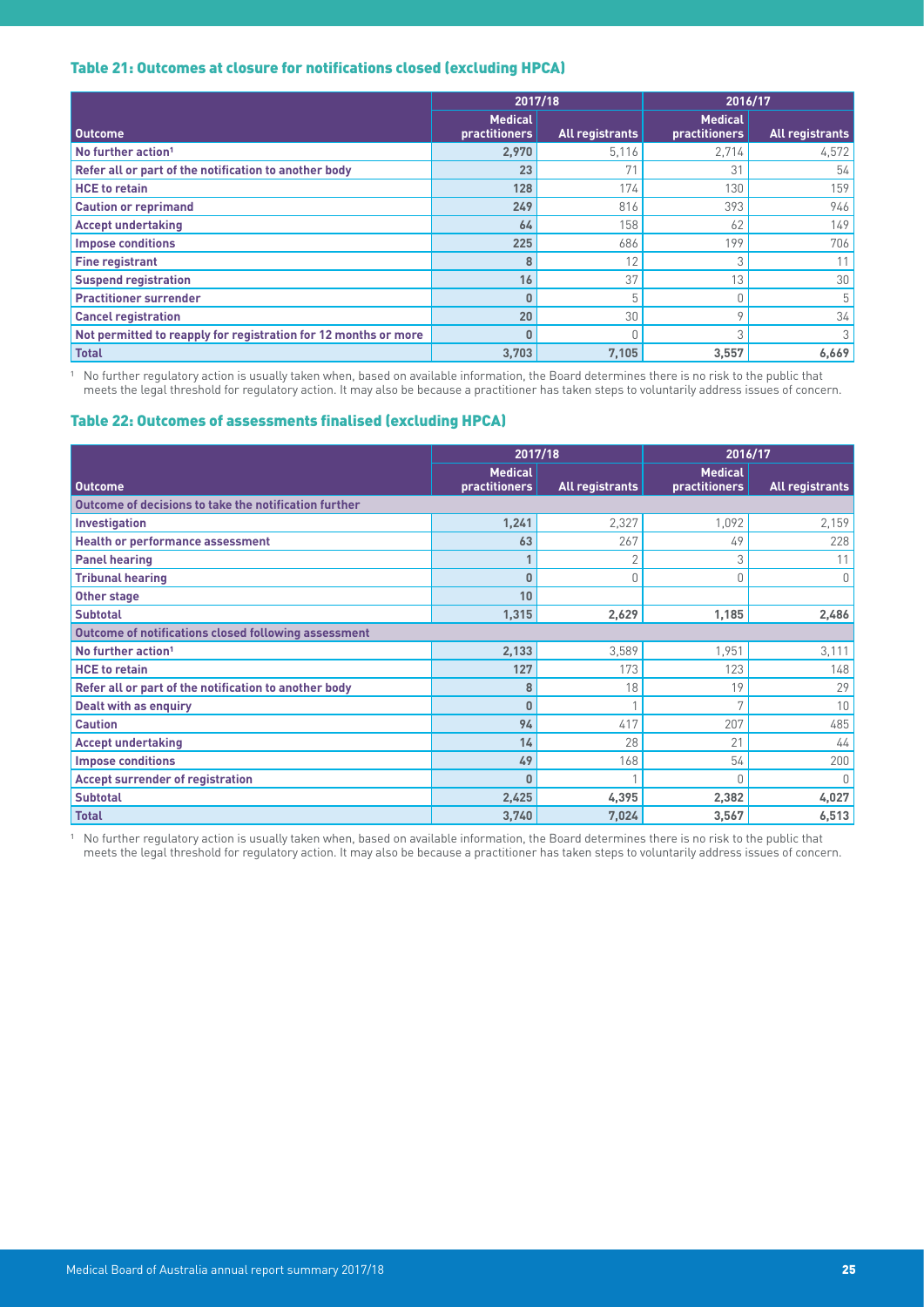#### <span id="page-25-0"></span>Table 23: Outcomes of investigations finalised (excluding HPCA)

|                                                       | 2017/18                                |                 | 2016/17                                |                        |
|-------------------------------------------------------|----------------------------------------|-----------------|----------------------------------------|------------------------|
| <b>Outcome</b>                                        | <b>Medical</b><br><b>practitioners</b> | All registrants | <b>Medical</b><br><b>practitioners</b> | <b>All registrants</b> |
| Outcome of decisions to take the notification further |                                        |                 |                                        |                        |
| Investigation                                         | $\overline{2}$                         | 4               | 5                                      | 7                      |
| <b>Health or performance assessment</b>               | 56                                     | 144             | 63                                     | 152                    |
| <b>Panel hearing</b>                                  | 14                                     | 31              | 17                                     | 61                     |
| <b>Tribunal hearing</b>                               | 84                                     | 211             | 77                                     | 153                    |
| Other stage                                           | 10                                     | 14              | 3                                      | 3                      |
| <b>Subtotal</b>                                       | 166                                    | 404             | 165                                    | 376                    |
| Outcome of notifications closed following assessment  |                                        |                 |                                        |                        |
| No further action <sup>1</sup>                        | 774                                    | 1,306           | 642                                    | 1,170                  |
| Refer all or part of the notification to another body | 12                                     | 25              | 12                                     | 25                     |
| <b>Caution</b>                                        | 129                                    | 343             | 163                                    | 400                    |
| <b>Accept undertaking</b>                             | 31                                     | 84              | 29                                     | 64                     |
| <b>Impose conditions</b>                              | 104                                    | 284             | 70                                     | 261                    |
| <b>Suspend registration</b>                           | $\mathbf{0}$                           |                 | 0                                      | 0                      |
| <b>Subtotal</b>                                       | 1,050                                  | 2,043           | 916                                    | 1,920                  |
| <b>Total investigations finalised</b>                 | 1,216                                  | 2,447           | 1,081                                  | 2,296                  |

1 No further regulatory action is usually taken when, based on available information, the Board determines there is no risk to the public that meets the legal threshold for regulatory action. It may also be because a practitioner has taken steps to voluntarily address issues of concern.

#### Table 24: Outcomes from panel hearings finalised (excluding HPCA)

|                                | 2017/18               |                 | 2016/17               |                 |
|--------------------------------|-----------------------|-----------------|-----------------------|-----------------|
| <b>Outcome</b>                 | Medical practitioners | All registrants | Medical practitioners | All registrants |
| No further action <sup>1</sup> |                       |                 |                       |                 |
| <b>Caution</b>                 |                       |                 |                       | 28              |
| <b>Reprimand</b>               |                       |                 |                       | 5 <sup>1</sup>  |
| <b>Impose conditions</b>       |                       |                 |                       | 26              |
| <b>Suspend registration</b>    |                       |                 |                       |                 |
| <b>Total</b>                   | 18                    | 49              | 25                    | 72              |

1 No further regulatory action is usually taken when, based on available information, the Board determines there is no risk to the public that meets the legal threshold for regulatory action. It may also be because a practitioner has taken steps to voluntarily address issues of concern.

#### Table 25: Outcomes from tribunal hearings finalised (excluding HPCA)

|                                                                    | 2017/18               |                        | 2016/17                      |                        |  |  |  |
|--------------------------------------------------------------------|-----------------------|------------------------|------------------------------|------------------------|--|--|--|
| <b>Outcome</b>                                                     | Medical practitioners | <b>All registrants</b> | <b>Medical practitioners</b> | <b>All registrants</b> |  |  |  |
| No further action <sup>1</sup>                                     |                       |                        | L.                           | 15                     |  |  |  |
| <b>Fine registrant</b>                                             | 8                     | 12                     |                              |                        |  |  |  |
| <b>Caution or reprimand</b>                                        | 15                    | 27                     |                              | 19                     |  |  |  |
| <b>Accept undertaking</b>                                          | 0                     |                        |                              |                        |  |  |  |
| <b>Impose conditions</b>                                           | 17                    | 31                     | 34                           | 60                     |  |  |  |
| <b>Accept surrender of registration</b>                            | 0                     |                        |                              |                        |  |  |  |
| <b>Suspend registration</b>                                        | 16                    | 36                     | 12                           | 27                     |  |  |  |
| <b>Cancel registration</b>                                         | 20                    | 30                     |                              | 34                     |  |  |  |
| Not permitted to reapply for registration for<br>12 months or more | 0                     |                        |                              |                        |  |  |  |
| Refer all or part of the notification to<br>another body           | 0                     | 26                     |                              |                        |  |  |  |
| <b>Total</b>                                                       | 77                    | 168                    | 81                           | 173                    |  |  |  |

<sup>1</sup> No further regulatory action is usually taken when, based on available information, the Board determines there is no risk to the public that meets the legal threshold for regulatory action. It may also be because a practitioner has taken steps to voluntarily address issues of concern.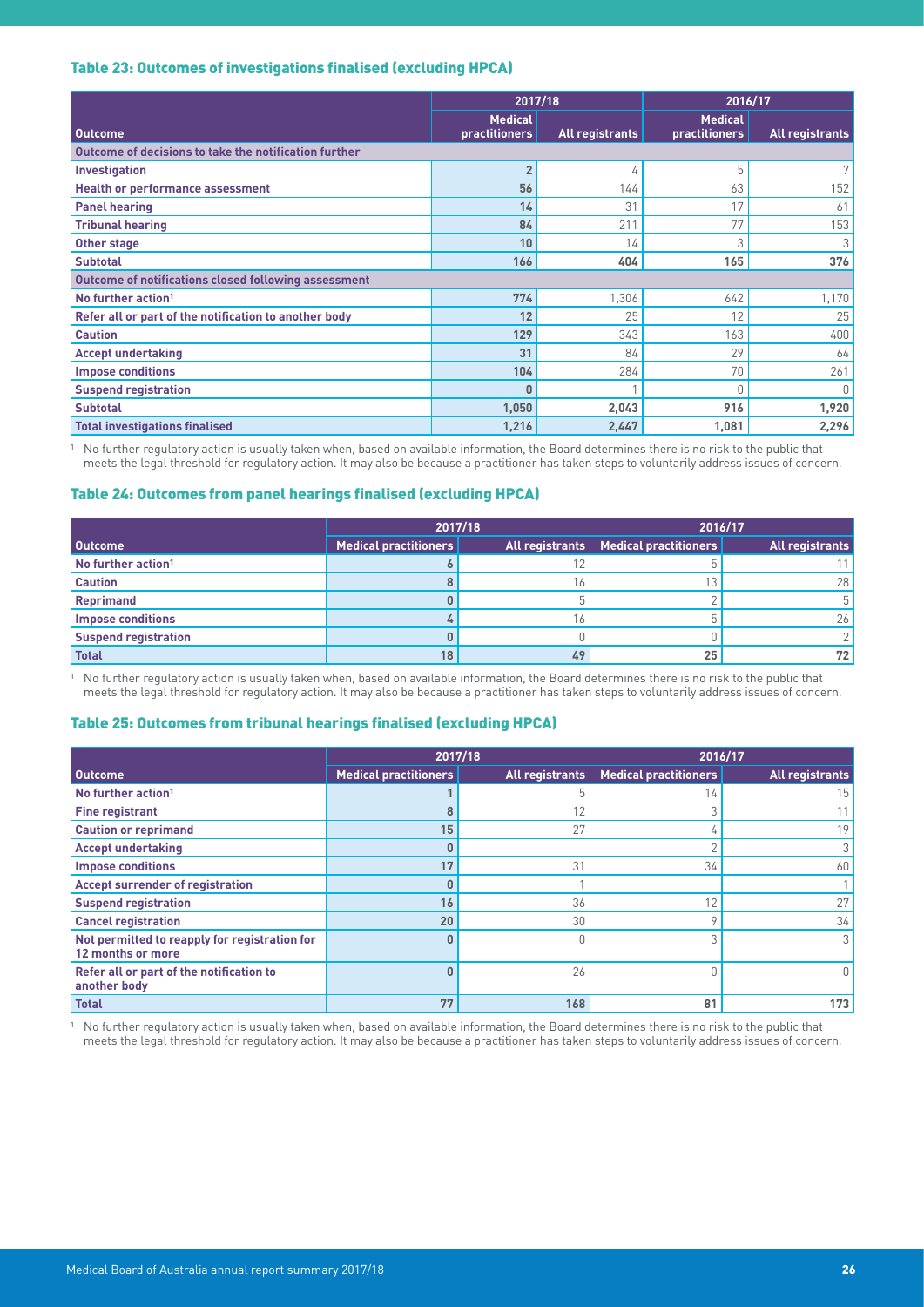#### <span id="page-26-0"></span>Table 26: Monitoring cases at 30 June 2018, by state or territory (excluding HPCA)

| <b>Monitoring cases<sup>1</sup></b>       | <b>ACT</b>       | NSW <sup>2</sup> | <b>NT</b> | <b>QLD</b> | <b>SA</b> | TAS I | <b>VIC</b> | <b>WA</b> | $No$ PPP $3$     | Total <sup>4</sup> |
|-------------------------------------------|------------------|------------------|-----------|------------|-----------|-------|------------|-----------|------------------|--------------------|
| Medical practitioner 2017/18              | 26               | 443              | 40        | 331        | 128       | 42    | 417        | 235       | 30               | 1.692              |
| Medical practitioner 2016/17              | 29               | 440              | 25        | 336        | 137       | 38    | 348        | 2401      | 27               | 1.620              |
| All practitioners 2017/18                 | 90               | .315             | 81        | .045       | 460       | 103   | .178       | 657       | 136 <sub>1</sub> | 5.065              |
| All practitioners 2016/17                 | 113 <sub>1</sub> | .353             | 53        | .069       | 450       | 107   | .138       | 666       | 135              | 5.084              |
| Medical as % of all practitioners 2017/18 | 28.9%            | 33.7%            | 49.4%     | 31.7%      | 27.8%     | 40.8% | 35.4%      | 35.8%     | 22.1%            | 33.4%              |
| Medical as % of all practitioners 2016/17 | 25.7%            | 32.5%            | 47.2%     | 31.4%      | 30.4%     | 35.5% | 30.6%      | 36.0%     | 20.0%            | 31.9%              |

1 AHPRA reports on monitoring cases established rather than by individual registrants being monitored. This is because a registrant may have a set of restrictions (conditions or undertakings) in more than one stream. In 2017/18, there were 1,692 cases about medical practitioners, which relate to 1,659 individual registrants.

<sup>2</sup> AHPRA performs monitoring of compliance cases in 'suitability/eligibility' stream matters for NSW registrations. These cases also may include cases that are to be transitioned from AHPRA to the HPCA for conduct, health and performance streams. These do not refer to HPCA-managed monitoring cases.

<sup>3</sup> No principal place of practice (No PPP) includes practitioners with an overseas or unknown address. AHPRA also receives offence complaints about unregistered person where a PPP is not recorded.

#### Table 27: Monitoring cases at 30 June 2018, by stream (excluding HPCA)

| Monitoring cases <sup>1</sup>                        | <b>Conduct</b> | <b>Health</b> |                  | <b>Prohibited</b><br>Performance   practitioner/student | Suitability/<br>eligibility <sup>2</sup> | <b>Total</b> |
|------------------------------------------------------|----------------|---------------|------------------|---------------------------------------------------------|------------------------------------------|--------------|
| <b>Medical practitioner 2017/18</b>                  | 100            | 205           | 230              | 85                                                      | 1.072                                    | 1.692        |
| <b>Medical practitioner 2016/17</b>                  | 126            | 216           | 213 <sub>1</sub> | 55                                                      | 1.010                                    | 1,620        |
| All registered practitioners 2017/18                 | 275            | 564           | 561              | 315                                                     | 3.350                                    | 5.065        |
| All registered practitioners 2016/17                 | 356            | 577           | 552              | 256                                                     | 3.343                                    | 5.084        |
| Medical as % of all registered practitioners 2017/18 | 36.4%          | 36.3%         | 41.0%            | 27.0%                                                   | 32.0%                                    | 33.4%        |
| Medical as % of all registered practitioners 2016/17 | 35.4%          | 37.4%         | 38.6%            | 21.5%                                                   | 30.2%                                    | 31.9%        |

1 AHPRA reports on monitoring cases established rather than by individual registrants being monitored. This is because a registrant may have a set of restrictions (conditions or undertakings) in more than one stream. In 2017/18, there were 1,692 cases about medical practitioners, which relate to 1,659 individual registrants.

<sup>2</sup> AHPRA performs monitoring of compliance cases in 'suitability/eligibility' stream matters for NSW registrations. These cases also may include cases that are to be transitioned from AHPRA to the HPCA for conduct, health and performance streams. These do not refer to HPCA-managed monitoring cases.

#### Table 28: Statutory offence complaints received and closed, by type of offence and jurisdiction

| Type of offence <sup>1</sup>                |                 | <b>ACT</b> | <b>NSW</b>     | <b>NT</b>      | <b>QLD</b>      | <b>SA</b>      | <b>TAS</b>     | <b>VIC</b> | <b>WA</b> | <b>No</b><br>PPP <sub>2</sub> | <b>Total</b><br>2017/18 | <b>Total</b><br>2016/17 |
|---------------------------------------------|-----------------|------------|----------------|----------------|-----------------|----------------|----------------|------------|-----------|-------------------------------|-------------------------|-------------------------|
| <b>Title protections</b>                    | <b>Received</b> | 3          | 28             | $\bigcap$      | 8               |                |                | 29         | 4         | 41                            | 114                     | 97                      |
| $(s, 113 - 120)$                            | Closed          | 3          | 34             | $\overline{2}$ | 9               | 3              |                | 26         | 4         | 32                            | 114                     | 108                     |
| <b>Practice protections</b>                 | <b>Received</b> | $\Omega$   | N              | U              |                 |                |                | $\Omega$   | $\Omega$  |                               |                         | 4                       |
| $(s, 121 - 123)$                            | Closed          | 0          | 0              | 0              | O.              | <sup>0</sup>   |                | $\Omega$   | 0         | U                             | $\mathbf{A}$            | 9                       |
| <b>Advertising breach</b>                   | <b>Received</b> | $\Omega$   | $\overline{ }$ | $\Omega$       | 8               |                |                | 8          | 11        | 13                            | 49                      | 164                     |
| (s. 133)                                    | <b>Closed</b>   | $\Omega$   | 8              | $\Omega$       | 7               |                | $\Omega$       | 12         | 9         | 27                            | 64                      | 157                     |
| <b>Directing or inciting unprofessional</b> | Received        | $\cup$     | $\cap$         | $\Omega$       | 3               |                |                | $\cup$     | $\Omega$  | $\sim$                        | 5                       | 3                       |
| conduct/professional misconduct (s. 136)    | <b>Closed</b>   | $\Omega$   | 0              | 0              | 3               |                |                | $\Omega$   | 0         | $\overline{2}$                | 5                       | 4                       |
| Other offence                               | Received        | $\Omega$   | U              | $\Omega$       |                 |                |                | 3          | $\Omega$  | $\sim$                        | $\mathbf{r}$            | 5                       |
|                                             | Closed          | 0          | <sup>0</sup>   | 0              |                 |                |                | 3          | 0         | $\bigcap$                     | 7                       | 5                       |
| <b>Total 2017/18</b>                        | <b>Received</b> | 3          | 35             | $\mathbf{0}$   | 20 <sup>°</sup> | $\overline{2}$ | 3              | 40         | 15        | 58                            | 176                     |                         |
|                                             | <b>Closed</b>   | 3          | 42             | $\overline{2}$ | 20              | 5              | $\overline{2}$ | 41         | 13        | 63                            | 191                     |                         |
|                                             | <b>Received</b> |            | 76             | $\overline{2}$ | 34              | 8              | $\overline{2}$ | 49         | 12        | 89                            |                         | 273                     |
| <b>Total 2016/17</b>                        | <b>Closed</b>   | 1          | 63             |                | 58              | 8              | 3              | 46         | 8         | 95                            |                         | 283                     |

<sup>1</sup> This table captures offence complaints by principal place of practice (PPP) and includes all offences from sections 113-116 of the National Law, not only offences about advertising, title and practice protection.

2 No principal place of practice (No PPP) includes practitioners with an overseas or unknown address.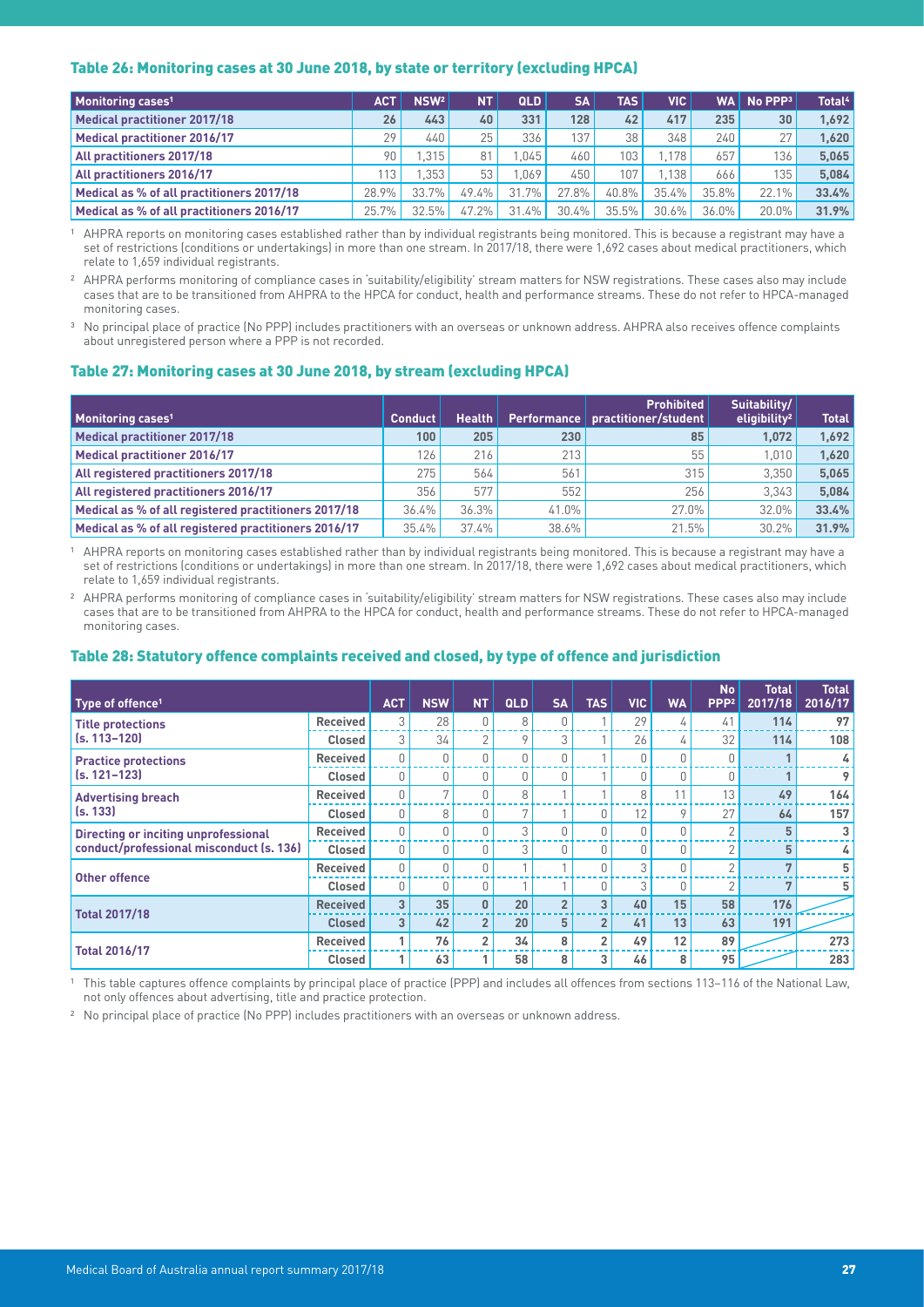# <span id="page-27-0"></span>Appendices

# **Appendix 1: Structure of the National Board**

Committees and working groups in operation during 2017/18:

### State and territory boards

All states and territories

### National committees

Finance Committee Queensland Triage and Assessment Committee Western Triage and Assessment Committee National Training Survey Advisory Group National Training Survey Steering Committee (from 28 February 2018) Professional Performance Framework Implementation Working Group Sexual Boundaries Notifications Committee (commenced 6 July 2017)

# State and territory/regional committees

Health Committee in Vic and WA Immediate Action Committee (excluding NSW) Notifications Committees (excluding NSW) Registration Committee (all jurisdictions)

### Working groups

Revalidation Expert Advisory Group National Training Survey Advisory Group National Training Survey Steering Committee (from 28 February 2018) Professional Performance Framework Implementation Working Group Continuing Professional Development Advisory Group *See Appendix 3 for member lists in 2017/18.*

## **Appendix 2: Approved registration standards, codes and guidelines**

[Registration standards](https://www.medicalboard.gov.au/Registration-Standards.aspx) are submitted for approval by the Ministerial Council in accordance with the National Law. [Codes and guidelines](https://www.medicalboard.gov.au/codes-guidelines-policies/) are developed and approved by the relevant Board in accordance with the National Law. Prior to approval, there must be public consultations on the proposed registration standards, codes and guidelines. Procedures for the development of registration standards, codes and guidelines can be found on the [AHPRA website](https://www.ahpra.gov.au/publications/procedures).

| Registration standard, code or quideline                                                                                           | <b>Approved by</b>         | Date of approval | <b>Status</b>                   |
|------------------------------------------------------------------------------------------------------------------------------------|----------------------------|------------------|---------------------------------|
| Granting general registration to medical practitioners who hold<br>an Australian Medical Council certificate registration standard | <b>Ministerial Council</b> | 1 September 2017 | Effective from 15 February 2018 |
| Registration standard for specialist registration                                                                                  | Ministerial Council        | 1 September 2017 | Effective from 1 June 2018      |
| Revised list of medical specialties, fields of specialty practice and<br>related titles                                            | Ministerial Council        | 27 March 2018    | Effective 1 June 2018           |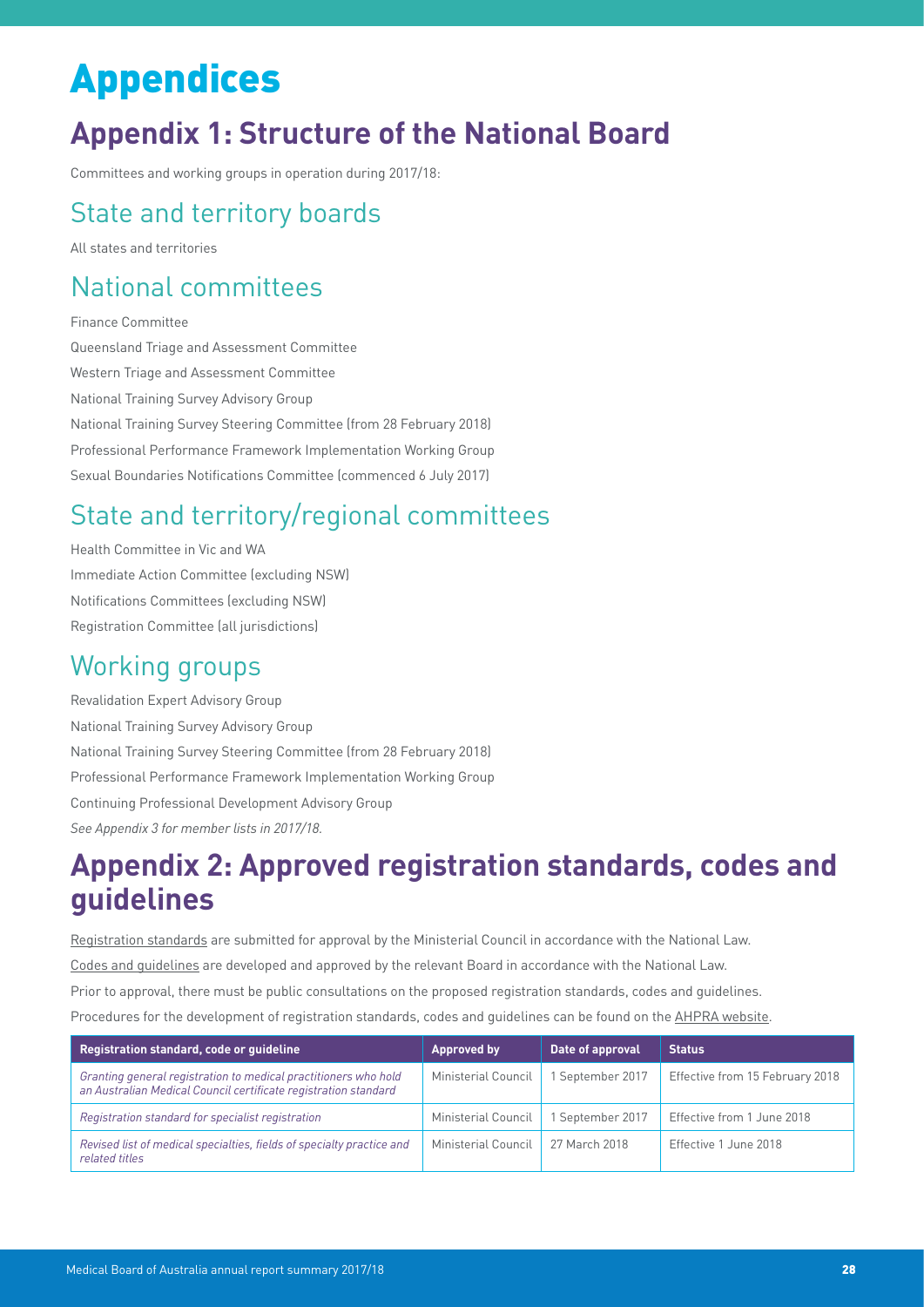# <span id="page-28-0"></span>**Appendix 3: Board and national committee members**

**The Medical Board of Australia values the contribution of its Board and committee members across Australia. Together, we make decisions to protect the public Australia-wide. In 2017/18, we held 80 National Board and committee meetings and 837 state Board and committee meetings. Members of these Boards and committees appointed for the entire or part of the 2017/18 year were as follows:**

### Australian Capital **Territory**

#### **Dr Kerrie Bradbury (Chair)**

Dr Emma Adams Dr Tobias Angstmann Ms Vicki Brown Ms Catherine Gauthier Dr Janelle Hamilton Mr Robert Little Mr Donald Malcolmson Professor Peter Warfe Dr Jill Van Acker

### New South Wales

**Dr Stephen Adelstein (Chair)** Dr Sergio Diez Alvarez Dr Jennifer Davidson Dr Amanda Mead Dr Robyn Napier OAM Professor Abdullah Omari Ms Jebby Phillips Professor Allan Spigelman Mr John Stubbs

### Northern Territory

#### **Dr Charles Kilburn (Chair)**

Mrs Lea Aitken Mr John Boneham Mrs Julia Christensen Dr Tamsin Cockayne Dr Henry Duncan Ms Annette Flaherty Dr Paul Helliwell Dr Verushka Krigovsky Dr Hemanshu Patel Dr Christine Watson

### Queensland

**Dr Susan O'Dwyer (Chair)** Dr Cameron Bardsley Dr Patrick Clancy Ms Christine Gee Dr Genevieve Goulding Dr Maria Ho Dr Robert Ivers Professor Eleanor Milligan Ms Megan O'Shannessy Dr Philip Richardson Mr George Seymour Dr Susan Young

### South Australia

**Dr Anne Tonkin (Chair)** Dr Daniel Cehic Dr Catherine Gibb Mr Paul Laris Professor Guy Maddern Ms Louise Miller-Frost Dr Rakesh Mohindra Dr Bruce Mugford Dr Lynne Rainey Dr Leslie Stephan Ms Katherine Sullivan Mr Thomas Symonds Dr Mary White

### Tasmania

**Dr Andrew Mulcahy (Chair)** Dr Brian Bowring AM Mr David Brereton Dr Anelisa Chequer De Souza Dr Kristen Fitzgerald Dr Fiona Joske Mr Fergus Leicester Ms Leigh Mackey Ms Elizabeth Maclaine-Cross Dr Gavin Mackie Dr Colin Merridew Dr Phillip Moore Dr Kim Rooney Dr David Saner Mrs Joan Wylie

### Victoria

**Dr Debra O'Brien (Chair)** Mrs Jennifer Barr Dr Christine Bessell Dr John Carnie PSM Dr Anthony Cross Mrs Paula Davey Dr Arya Dissanayake Mr Kevin Ekendahl Dr Susan Gould Ms Jennifer Jaeger Ms Louise Johnson Associate Professor Abdul Khalid Dr Alison Lilley Associate Professor Solomon Menahem Dr Pamela Montgomery Mr Simon Phipps Dr Ines Rio Dr Miriam Weisz Dr Abhishek Verma

### Western Australia

**Professor Constantine Michael AO (Chair)** Ms Mary Carroll Ms Maria Ciffolilli Dr Richelle Douglas Dr Alan Duncan Dr Mark Edwards Dr George Eskander Dr Daniel Heredia Dr Michael Levitt Dr Michael McComish Professor Kenneth McKenna Professor Stephan Millett Mr John Pintabona Ms Virginia Rivalland Professor Bryant Stokes AM Adjunct Professor Peter Wallace OAM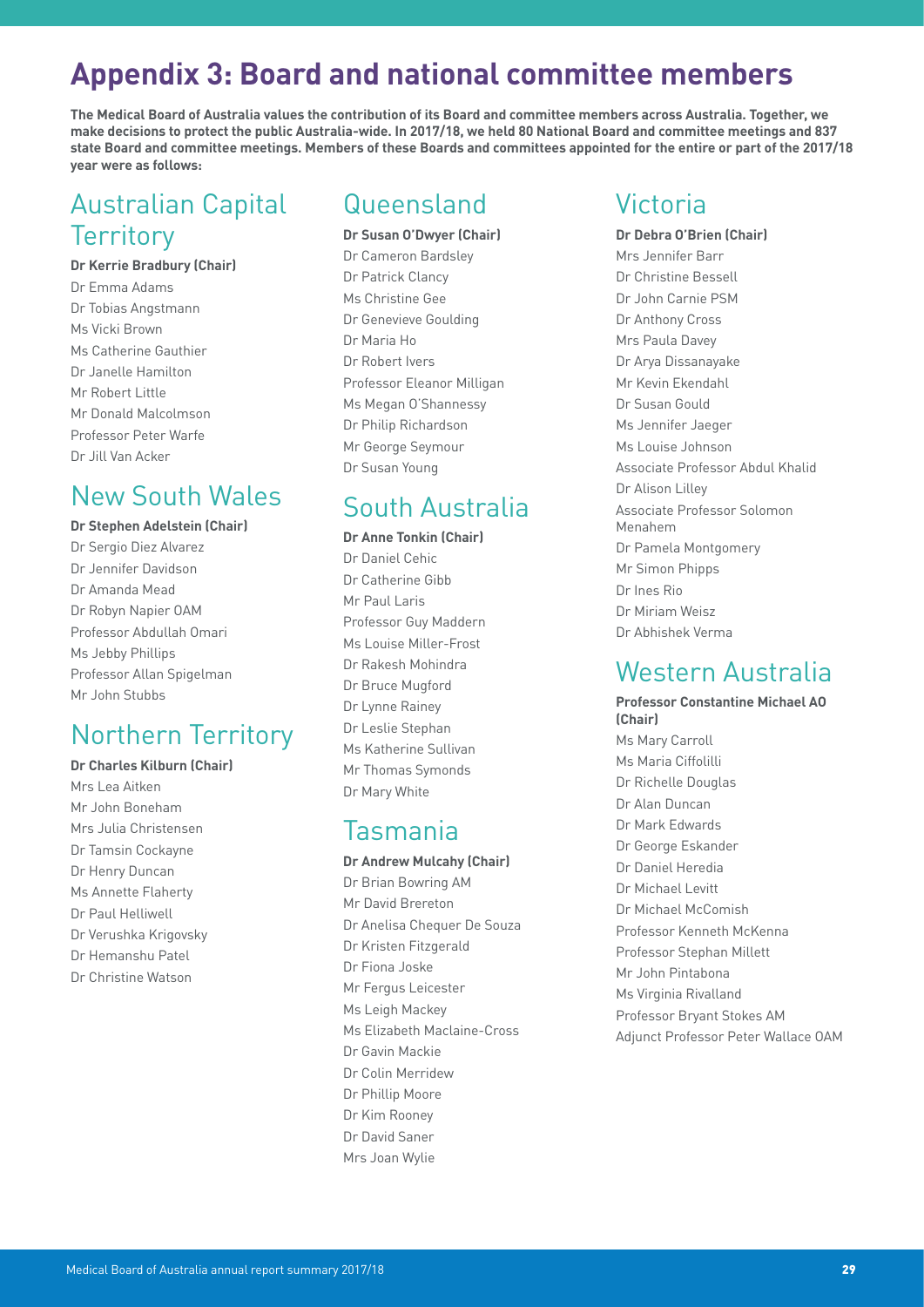### Non-Board members appointed to committees

#### **ACT**

Mr John Peter Alati

#### **QLD**

Dr Jeanette Best Ms Heather Eckersley Professor Harry McConnell Mr Geoff Rowe Dr Samuel Stevens Dr Maria Tessa Ho

#### **SA**

Dr Carolyn Edmonds Dr Harshita Pant Ms Patricia Rayner Dr Melanie Turner

#### **WA**

Dr Frank Kubicek Dr Steven Patchett

### Finance Committee

#### **Ms Prudence Ford (Chair)**

Mr Mark Bodycoat Associate Professor Stephen Bradshaw AM Dr Joanna Flynn AM Ms (Michelle) Fearn Wright

### **Continuing** Professional Development Advisory Group

**Professor Kathryn Leslie (Chair)** Mr John Biviano Dr Claire Blizard Professor Richard Doherty Dr Joanne Katsoris Dr Alexandra Markwell Dr Bruce Mugford Dr Sukhpal Sandhu Professor Anne Tonkin

### **Professional** Performance Framework Implementation Working Group

**Dr Joanna Flynn (Chair)** Mr Mark Bodycoat Associate Professor David Hillis Dr Joanne Katsoris Professor Anne Tonkin

### National Training Survey Advisory Group

#### **Associate Professor Stephen Adelstein (Chair)**

Dr Mohamed Abdeen Dr Anthony Bartone Ms Helen Craig Dr James Edwards Dr Kali Hayward Dr Daniel Heredia Mr Warwick Hough Dr Kym Jenkins Associate Professor Alison Jones Dr Joanne Katsoris Dr Greg Kesby Ms Alana Killen Professor Robyn Langham Mr John McGurk Dr Susan O'Dwyer Dr Annette Pantle Dr Andrew Singer Professor Richard Tarala Professor Susan Wearne Dr Christopher Wilson Ms (Michelle) Fearn Wright Dr John Zorbas

### National Training Survey Steering **Committee**

#### **Associate Professor Stephen Adelstein (Chair)**

Dr Joanne Katsoris Dr Linda McPherson Dr Bavahuna Manoharan Dr Susan O'Dwyer Ms Rosa Romano Ms (Michelle) Fearn Wright Mr Adam Young

### Revalidation Expert Advisory Group

**Professor Elizabeth Farmer (Chair)** Professor Richard Doherty Dr Lee Gruner Dr Robert Herkes Professor Michael Hollands Professor Brian Jolly Professor Katherine Leslie Professor Peter Procopis Professor Pauline Stanton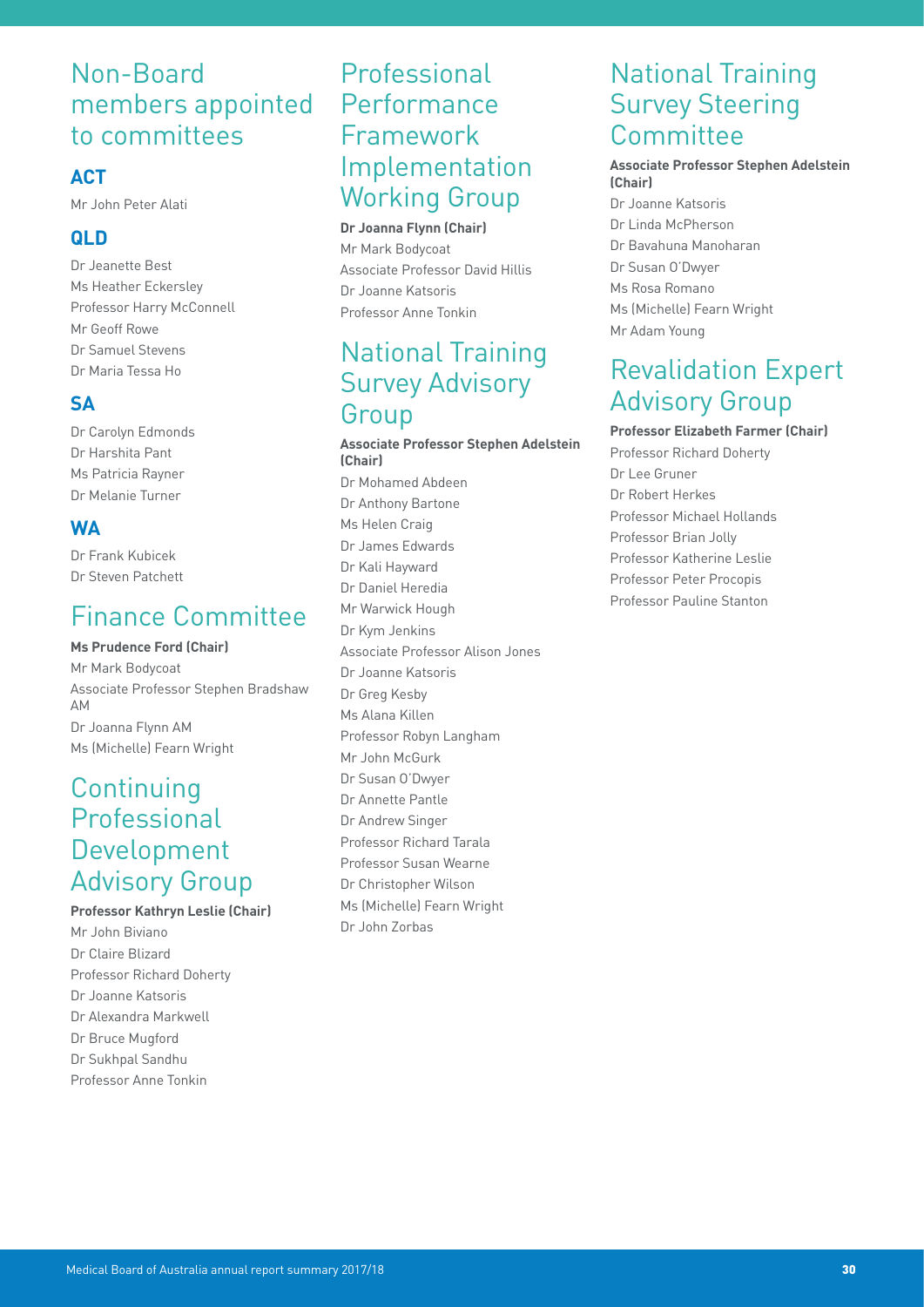# **Medical Board of Australia: [www.medicalboard.gov.au](http://www.medicalboard.gov.au)**

#### **Phone**

Within Australia, call 1300 419 495 From outside Australia, call +61 3 9275 9009 Opening hours: Monday to Friday 9:00am–5:00pm (Australian Eastern Standard Time)

#### **Published**

#### Australian Health Practitioner Regulation Agency

Melbourne, January 2019 For more information about AHPRA and the National Boards' work in 2017/18, please see the [annual report](http://www.ahpra.gov.au/annualreport/2018).

### **Useful links**

[Register of practitioners](http://www.ahpra.gov.au/registration/registers-of-practitioners) [Complaints portal](http://www.ahpra.gov.au/about-ahpra/complaints) [Court and tribunal outcomes](http://www.ahpra.gov.au/Publications/Tribunal-Decisions) [National restrictions library](http://www.ahpra.gov.au/registration/monitoring-and-compliance/national-restrictions-library)

#### **Follow us on social media**

![](_page_30_Picture_9.jpeg)

![](_page_30_Picture_10.jpeg)

in [LinkedIn](https://au.linkedin.com/company/australian-health-practitioner-regulation-agency)